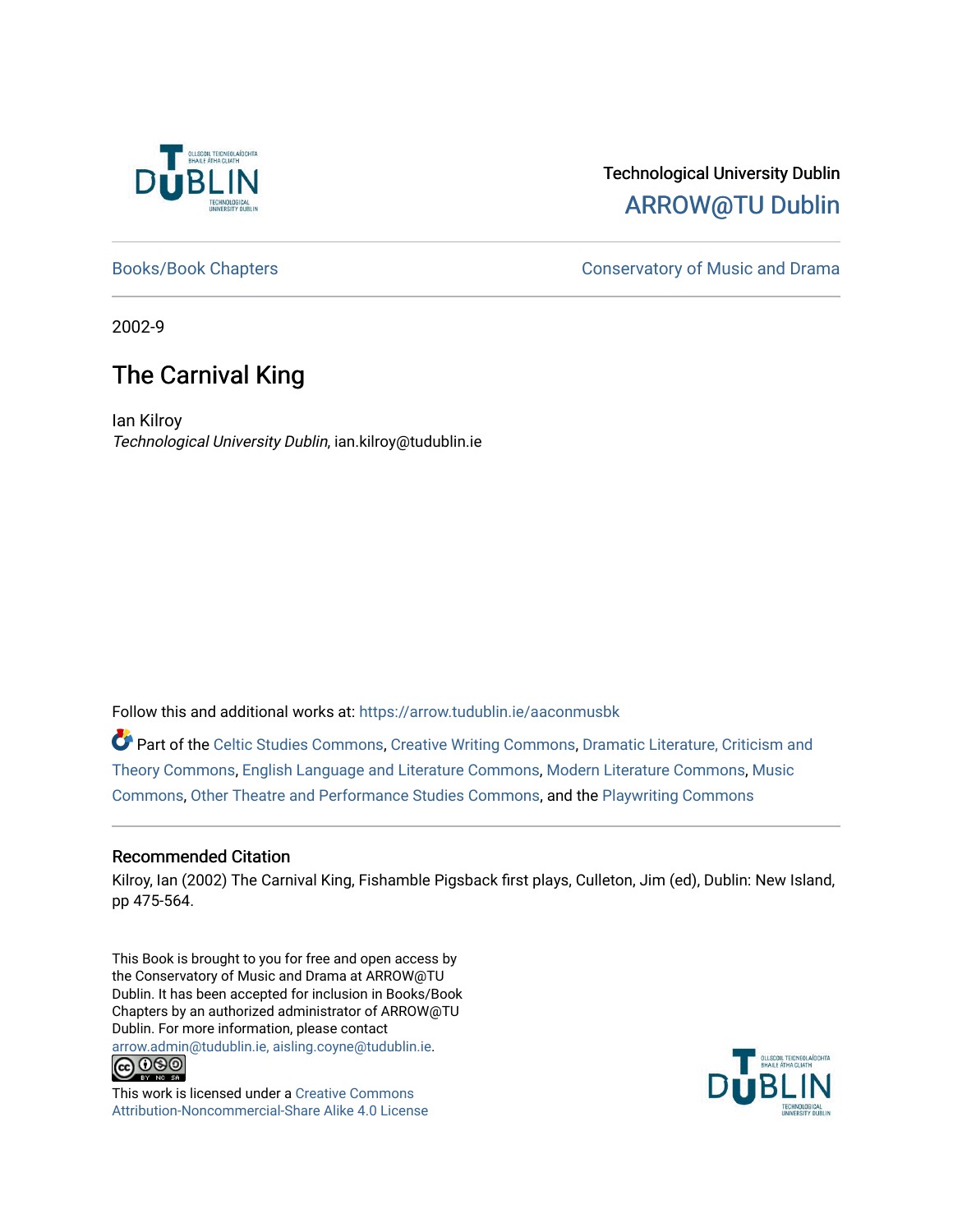# *The Carnival King*

Ian Kilroy

A Play in Two Acts

In memory of Bernie Walsh — a man of the theatre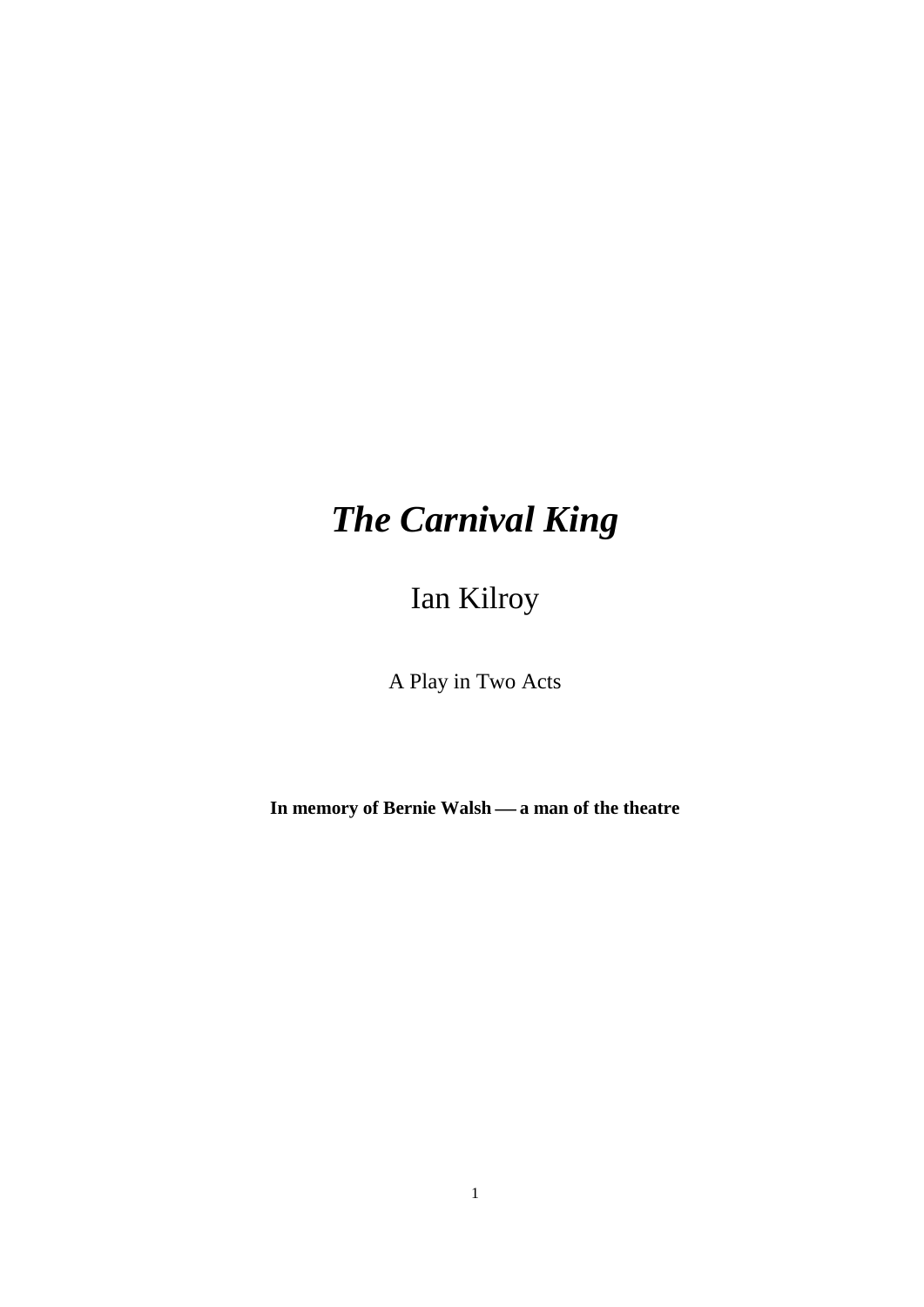The Carnival King was first produced by Fishamble Theatre Company on 19 July 2001 as part of the Galway Arts Festival in the Bank of Ireland Theatre, NUI Galway. It then toured to the Civic Theatre, Watergate Theatre and Draíocht Studio. The production had the following cast and production team.

**Christy Ruane** Gerard Byrne **Phyllis Derrane** Joan Sheehy **Francis Devine** John Finegan **Sergeant Courtney** Frank O'Sullivan **Cathel Lynch** Eamonn Hunt

*Director* Jim Culleton *Set Designer* Robert Ballagh *Lighting Designer* Paul Keogan *Costume Designer* Gabby Dowling *Original Music* Laura Forrest-Hay *Production Manager* Trevor Ahearn *Stage Director* Shelley Bourke *Stage Manager* Marjolijn Venema / Maura Howe *Administrator / PR* Cerstin Gundlach *Fight Director* Paul Burke *Producer* Jo Mangan *Galway Arts Festival Director* Rose Parkinson

Acknowledgment is made to the Tyrone Gutherie Centre at Annaghmakerrig in Ireland where some of this play was written.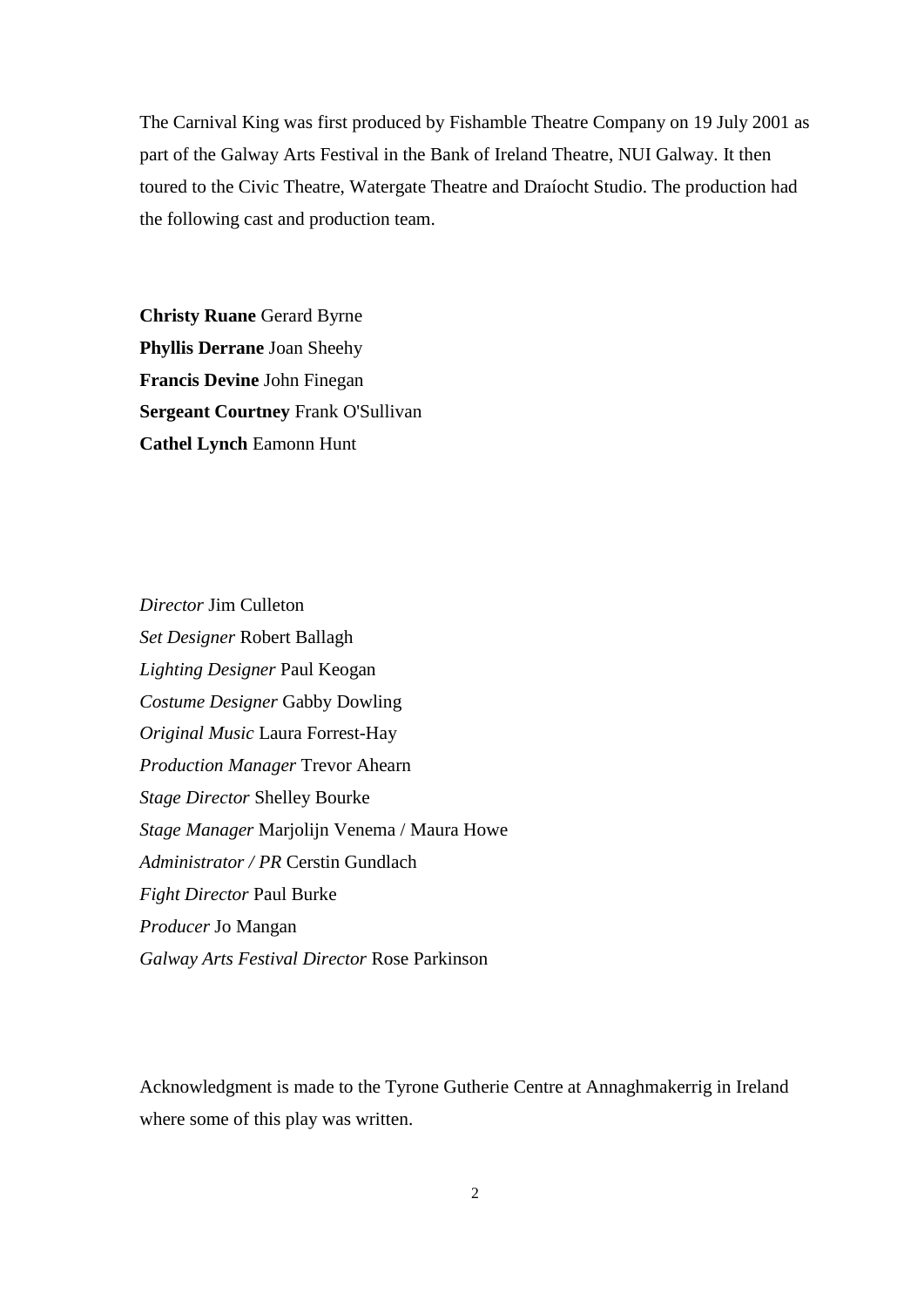The Characters: Christy Ruane 50s Phyllis Derrane 50s Francis Devine Teens Justin Courtney 40s-50s Cathel Lynch 50s

#### Notes:

The mechanics of the hanging scene, and by necessity the dialogue surrounding it, will vary from production to production. It is best to keep the lines as written, but the order and time of delivery can be worked out in the rehearsal room to best suit the method being used to convey the hanging. Safety should be the paramount concern.

Similarity, the use of the ghost, as well as the places in which the ghost is used, may or may not work, depending on each staging. The ghost should be cut where it does not have the desired impact; and, of course, kept, if the impact is satisfactory.

A realistic setting and design should highlight by contrast the comedy inherent in the incredulous behaviour of the characters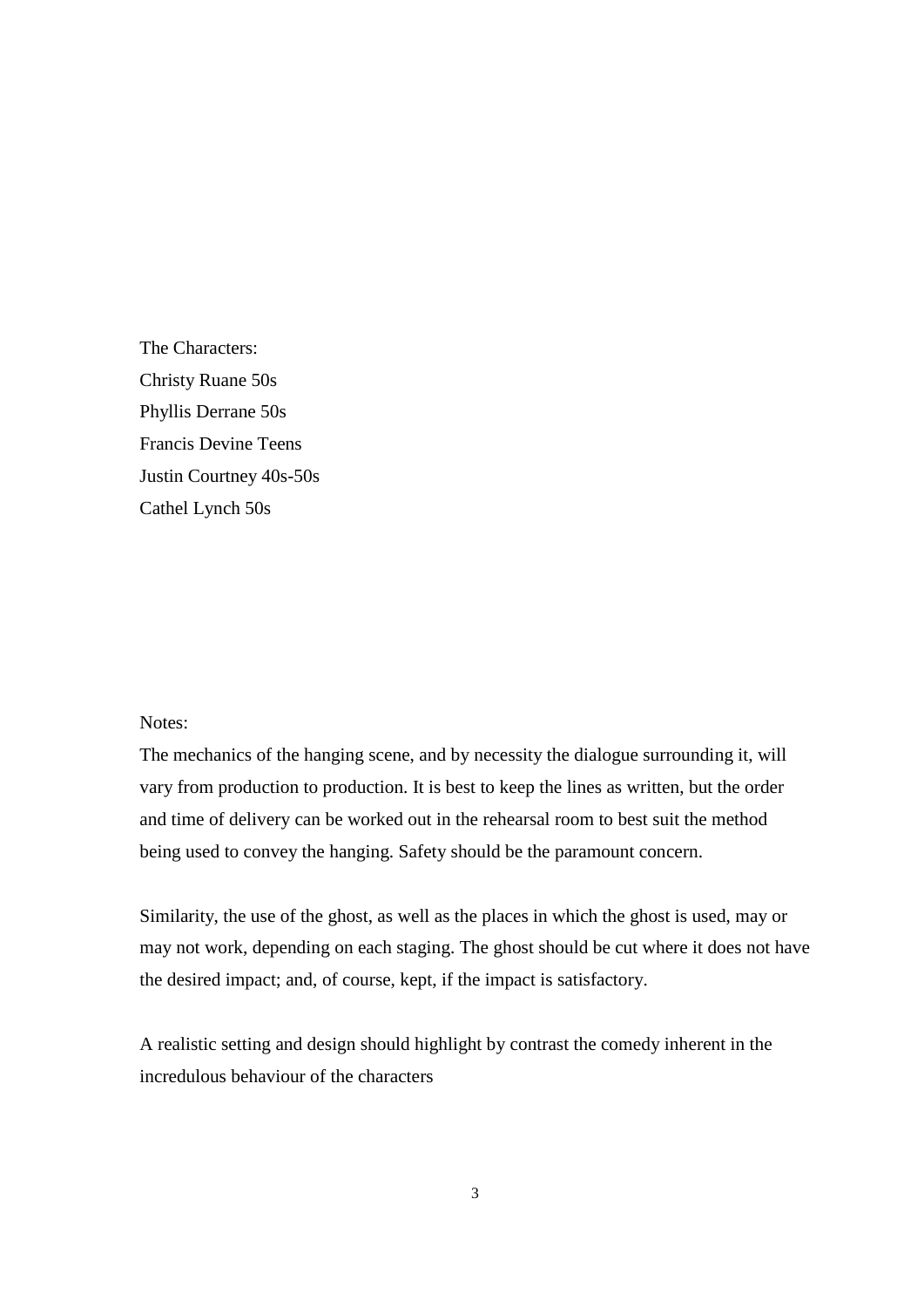### *Act I*

*A pub in east Galway, Ireland. Stairs leading up to living quarters. A few buntings, not yet correctly hung: a ladder stands in place with which to hang them.* 

*Before the lights come up the sound of choral music. The lights slowly rise to a menacing red. A woman walks on-stage. She is bloodstained, ghostly, come to a brutal end. She walks upstage and stares intently at the audience, then moves on. The lights come fully up to daylight. Francis Devine is watching a religious programme on daytime television. It is early afternoon.*

*The choral music continues. Francis becomes enraptured until he is disturbed by the sounds of primeval shouting and wild African drumming coming from outside. Annoyed, Francis turns up the volume, but the music from outside stops. Francis turns the sound down to its previous level. After a few moments, the boss, Christy Ruane, enters. Francis quickly fumbles, turns off the TV and makes himself look busy. Christy Ruane is carrying a large plastic fertiliser bag.*

| <b>Francis</b> | Mister Ruane I was just                                                     |
|----------------|-----------------------------------------------------------------------------|
| <b>Christy</b> | Why haven't you got those buntings up yet? Do you need the whole day or     |
|                | what?                                                                       |
| <b>Francis</b> | I was just cleaning the                                                     |
| <b>Christy</b> | I know what you were doing. Do you think I'm deaf? I heard you zapping      |
|                | away at the TV. A lad your age should be thinking of kissing girls. But no, |
|                | not our little Saint Francis.                                               |
| <b>Francis</b> | I'll finish the buntings now so.                                            |
| <b>Christy</b> | Be sure and hang them right this year.                                      |
|                |                                                                             |

*Francis turns off the TV and goes over to the ladder. He sticks his tongue out at Christy behind his back.*

**Christy** Don't think I can't see you. We've mirrors in case you haven't noticed. *Francis climbs the ladder and starts work on the buntings. Christy takes off his coat and hangs it up. He then places the fertiliser bag on the counter, goes behind the counter, takes out a large old ledger and starts doing his accounts.*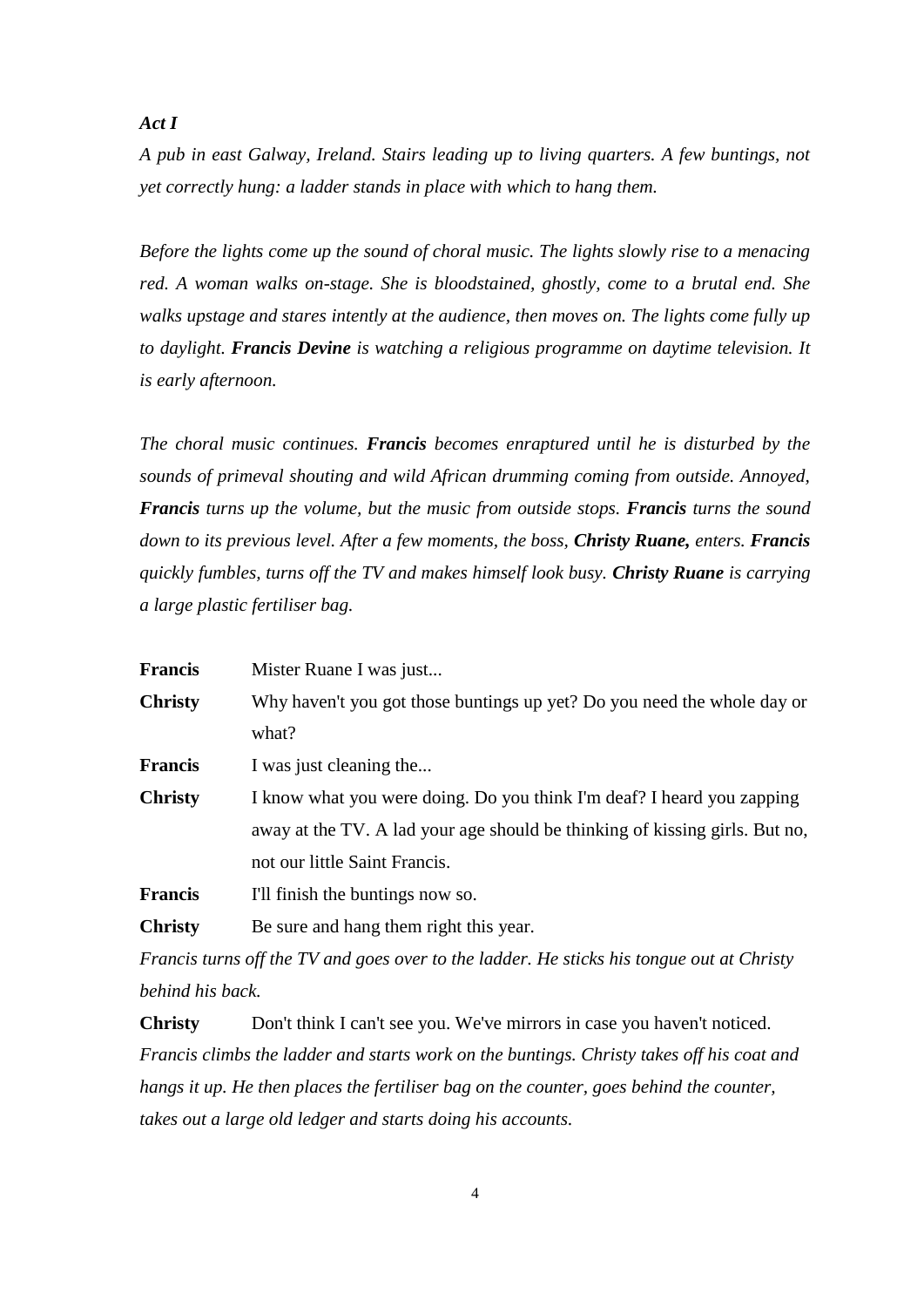**Francis** *[Christy is trying to concentrate]* That drumming would drive you mad. All morning they've been at it [*Christy looks at his watch*], banging away. It's

|                | pure savage. You think they wouldn't be allowed disturb the peace like         |
|----------------|--------------------------------------------------------------------------------|
|                | that, during the day and all. I don't know why Sergeant Courtney doesn't       |
|                | do something about it.                                                         |
| <b>Christy</b> | [Still concentrating] What harm are they doing?                                |
| <b>Francis</b> | Well during business hourshow are you supposed to concentrate on your          |
|                | work?                                                                          |
| <b>Christy</b> | [Ironically] A good question. What's 88.31 multiplied by 10?                   |
| <b>Francis</b> | 883 point 1.                                                                   |
| <b>Christy</b> | Oh yes.                                                                        |
| <b>Francis</b> | Were they painted up and all?                                                  |
| <b>Christy</b> | Who?                                                                           |
| <b>Francis</b> | Those drummers, the ones making all the racket?                                |
| <b>Christy</b> | Yes. Africans.                                                                 |
| <b>Francis</b> | Africans?                                                                      |
| <b>Christy</b> | Yes. African chieftains with feathers and paint. The works.                    |
| <b>Francis</b> | Feathers and paint?                                                            |
| <b>Christy</b> | Feathers, paintthat's it.                                                      |
| <b>Francis</b> | Nothing else?                                                                  |
| <b>Christy</b> | Nothing else.                                                                  |
| <b>Francis</b> | Sure?                                                                          |
| <b>Christy</b> | Sure I'm sure. Didn't I catch the sight of a fellow's slong as proof. All that |
|                | jigging about and it fell out of his loin cloth for the world to see. I think  |
|                | Mrs. Murphy across the road almost had a stroke she was so excited.            |
| <b>Francis</b> | [Interested despite himself] Get away!                                         |
| <b>Christy</b> | I'm telling you.                                                               |
| <b>Francis</b> | [Checking his interest] It's shocking. You think those fellows from the        |
|                | drama society could do something better. What kind of drama is that?           |
|                | Exposing yourself. Couldn't they put on a normal play for a change.            |
|                | Something traditional.                                                         |
| <b>Christy</b> | Isn't African dancing traditional?                                             |
| <b>Francis</b> | Get away out of that.                                                          |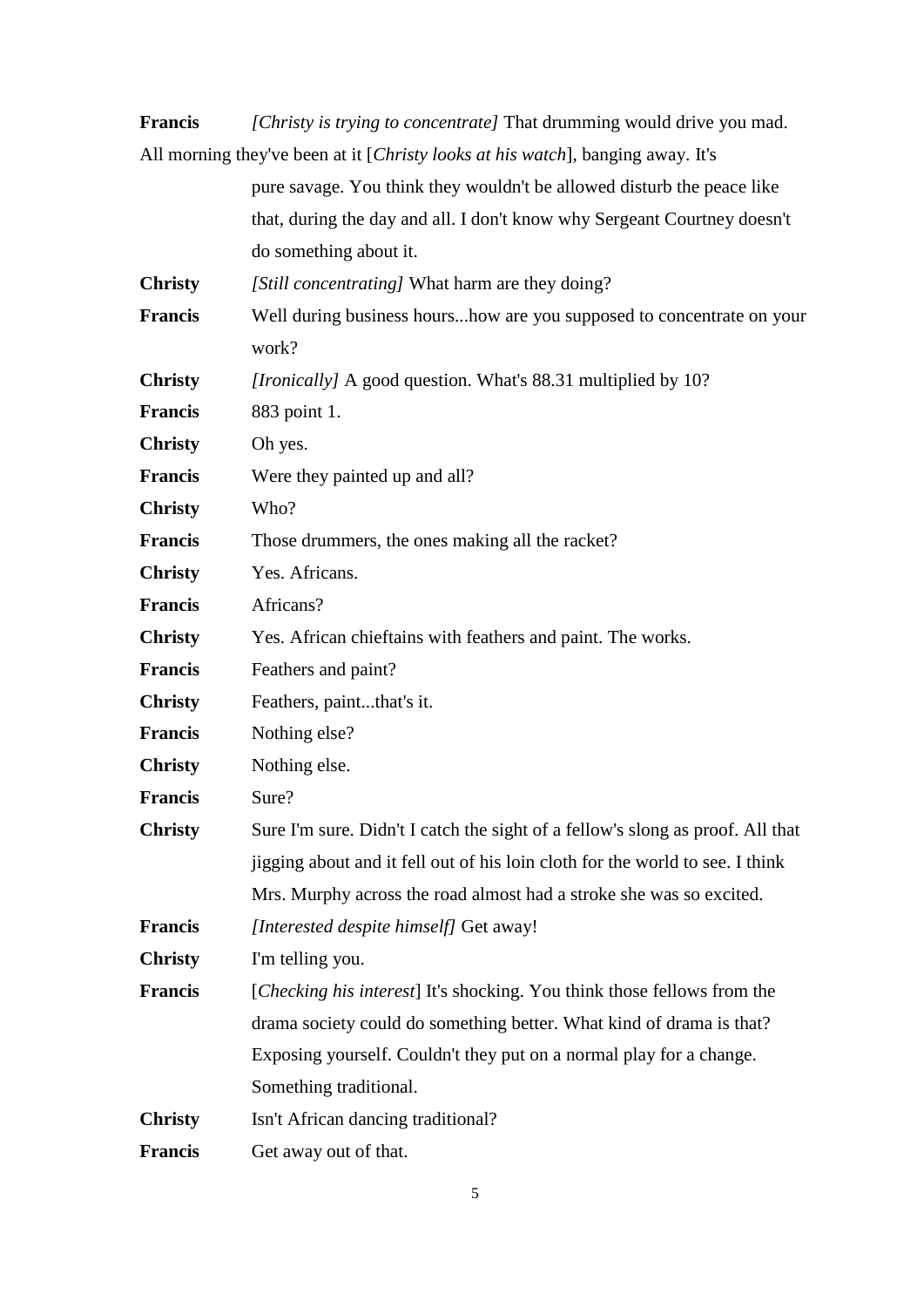| <b>Christy</b> | I'm telling you. Our ancestors weren't one's for dressing up all tofty for the |
|----------------|--------------------------------------------------------------------------------|
|                | theatre. It's more in the line of African dancing they went in for.            |
| <b>Francis</b> | African dancing?                                                               |
| <b>Christy</b> | Of course African dancing. We'd chieftains here as well you know, and as       |
|                | good as any African chieftain. Agh, I don't know what they teach you in        |
|                | school these days. [Christy returns to his calculations] What's 10 per         |
|                | cent of 750?                                                                   |
| <b>Francis</b> | 75.                                                                            |
| <b>Christy</b> | Oh yes.                                                                        |
| <b>Francis</b> | Well I've enough of that drumming. Are they not done practising for            |
|                | tonight by now?                                                                |
| <b>Christy</b> | [Getting slightly annoyed as he is trying to concentrate] How would I          |
|                | know. Go out and ask them.                                                     |
| <b>Francis</b> | No matter. It'll be all over by tomorrow anyhow.                               |
|                | A pause while both continue with their work in silence.                        |
| <b>Francis</b> | What's in the bag?                                                             |
| <b>Christy</b> | Mind your own business.                                                        |
| <b>Francis</b> | I was only asking.                                                             |
| Pause.         |                                                                                |
| <b>Christy</b> | Was Phyllis in?                                                                |
| <b>Francis</b> | No. But I saw her cross the street over to Rafferty's.                         |
| <b>Christy</b> | Rafferty's Menswear? Yes.                                                      |
| <b>Francis</b> | What would she want over in Rafferty's? She's no fellow to be buying           |
|                | cloths for anymore. It's not your birthday or anything, is it Mr Ruane?        |
| <b>Christy</b> | Is she not allowed to go into a menswear shop if she has a mind to?            |
| <b>Francis</b> | Well I was wondering is all.                                                   |
| <b>Christy</b> | Wondering? Well you must be the only one in town that doesn't know.            |
| <b>Francis</b> | What?                                                                          |
| <b>Christy</b> | [Directing Francis. An evasion.] Here. Wrap that around properly now.          |
| <b>Francis</b> | I am. I am. What?                                                              |
| <b>Christy</b> | What what?                                                                     |
| <b>Francis</b> | What is it that I'm the only one in town doesn't know?                         |
| <b>Christy</b> | Oh yes. Phyllis                                                                |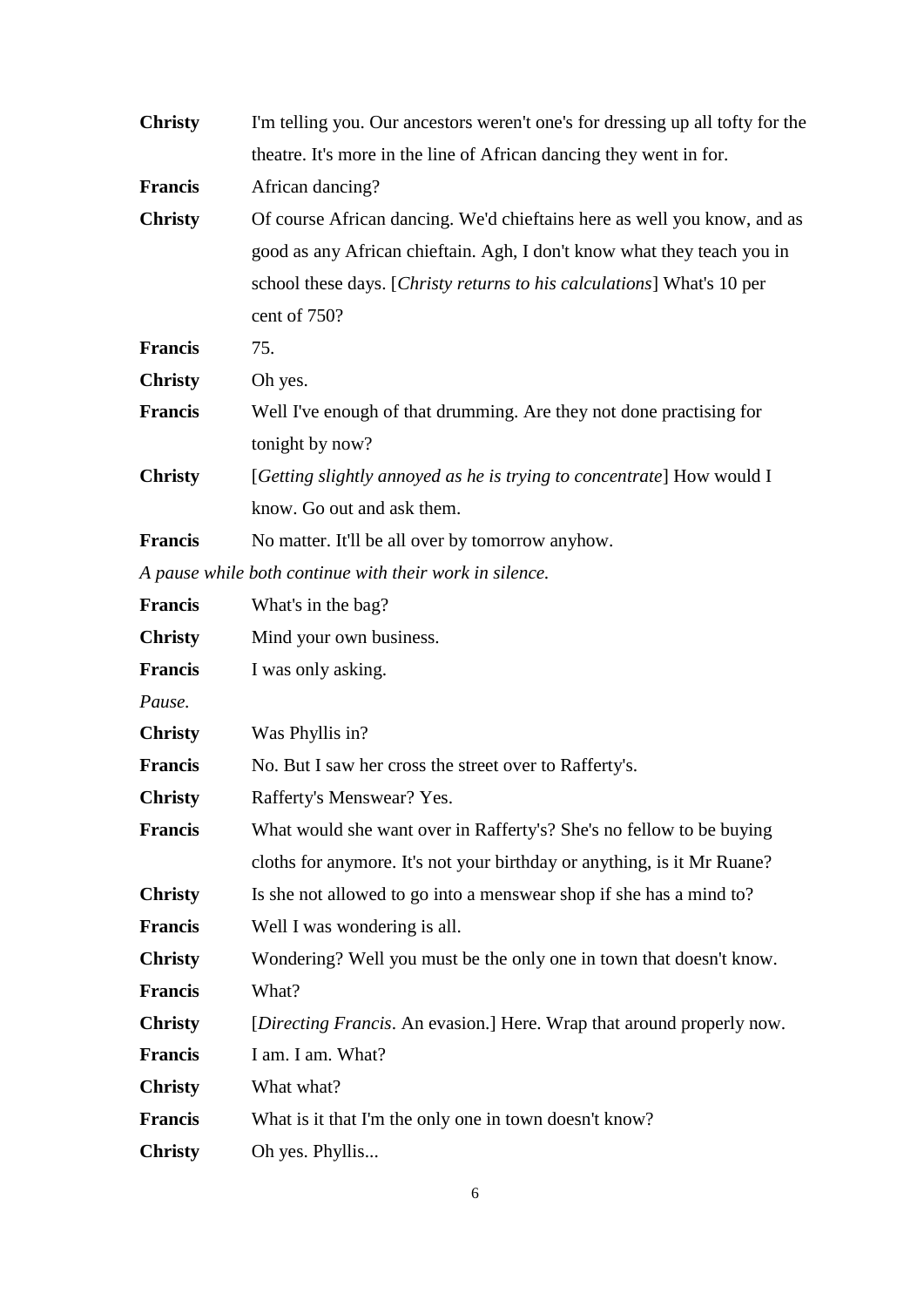| <b>Francis</b> | Yeah?                                                                       |
|----------------|-----------------------------------------------------------------------------|
| <b>Christy</b> | She's a transvestite.                                                       |
| <b>Francis</b> | Get away.                                                                   |
| <b>Christy</b> | Yes. Always has been.                                                       |
| <b>Francis</b> | You're pulling my leg.                                                      |
| <b>Christy</b> | Well where do you think she goes every Saturday night?                      |
| Francis        | To the bingo in town.                                                       |
| <b>Christy</b> | That's what you think. It's her transvestite meetings she's at.             |
| Francis        | Above in town?                                                              |
| <b>Christy</b> | Yes. Every Saturday night all the transvestites have their meeting in town. |
| <b>Francis</b> | Lord. And what do they be at?                                               |
| <b>Christy</b> | Well, dressing up as men for startersif you're a woman likeand as a         |
|                | woman if you're a man. A regular carnival they have every Saturday.         |
| <b>Francis</b> | Well now I don't think                                                      |
| <b>Christy</b> | You don't think what?                                                       |
| <b>Francis</b> | Well, it's a bit weird. When it's not just messing. Like other than at      |
| carnival time. |                                                                             |
|                |                                                                             |

**Christy** Who asked you for your approval?

*Christy leaves his ledger and starts taking the contents out of the bag. He puts each item one by one up on the counter: a long length of hemp rope, nails, a hammer, lipstick, other types of women's make-up, a pair of tights etc. He takes out the receipts for these purchases and starts writing information from them into his ledger.*

| <b>Francis</b> | And it's only dressing up like?                                            |
|----------------|----------------------------------------------------------------------------|
| <b>Christy</b> | Well, for starters.                                                        |
| <b>Francis</b> | What do you mean for starters? What else would they be doing?              |
| <b>Christy</b> | Well, a spot of dancing, and thenwell                                      |
| <b>Francis</b> | Well what? What then?                                                      |
| <b>Christy</b> | Well then they'd take off all their cloths and sit down to a grand feed of |
| spuds.         |                                                                            |
| <b>Francis</b> | Agh, would you stop pulling my leg. I'm not a fool you know.               |
| <b>Christy</b> | [ <i>Laughing</i> ] I had you going there for a while.                     |
| <b>Francis</b> | You had not.                                                               |
|                |                                                                            |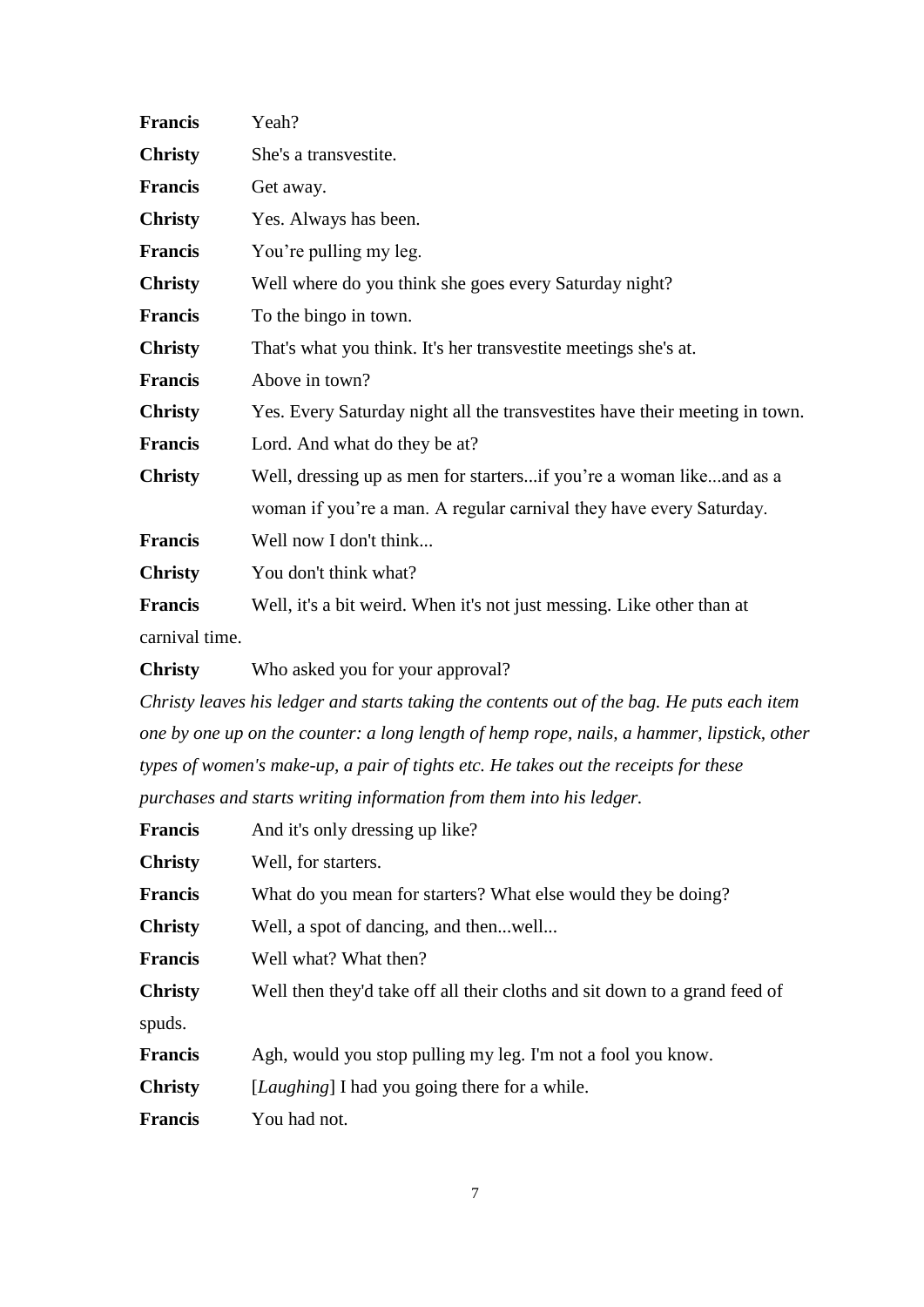| <b>Christy</b> | Well if I hadn't you couldn't tell the difference. Jesus, Francis Devine |
|----------------|--------------------------------------------------------------------------|
|                | sometimes I think you'd swallow your own elbow.                          |
| <b>Francis</b> | I would not, and there's no need to be saying Jesus.                     |
| <b>Christy</b> | Agh, stop lecturing me and keep an eye on what you're doing. Look. You   |
|                | left a bit hanging down there.                                           |

*Pause. Christy concentrates on his work.* 

| <b>Francis</b> | Are you doing the shopping for Phyllis now as well?              |
|----------------|------------------------------------------------------------------|
| <b>Christy</b> | Emyeah. She's no time these days with the bloodbank work. Jesus, |
|                | you're a perceptive young fellow Devine.                         |
| <b>Francis</b> | Oh yeah, I hear she's collecting blood this week. She            |

never lets up trying to get me to donate. To tell you the truth she kind of gives me the willies. Well, not so much any more...

**Christy** It's more giving blood than Phyllis Derrane you're afraid of I'd say.

**Francis** No. I'm telling you, there's something spooky about her. It's because she's an old nurse, not a young one like. Dracula we used call her in school, when she'd come in for the check-up's. Her pale face and dark eyes. Lord save us. One of the lads said he looked in her window one evening, peeking like, and he saw her sleeping in a coffin.

**Christy** [*Laughing*] Agh, get away.

**Francis** I'm telling you. The amount of stories that used to go round about Drac...about old Mrs. Derrane...well you could hardly count them. We'd always bet she'd show up at the carnival dressed as a vampire one of the years. Never did.

**Christy** More's the pity.

*The drumming and shouting start up again, but this time more distant.*

| <b>Francis</b> | Agh, keep it down, can't you.                                            |
|----------------|--------------------------------------------------------------------------|
| <b>Christy</b> | I don't know what your problem is Devine. Most young lad's your age love |
|                | the carnival. It's only a bit of crack you know.                         |

*The drumming fades away.*

| <b>Francis</b> | [ <i>Reluctantly</i> ] Ah, I suppose.                                 |
|----------------|-----------------------------------------------------------------------|
| <b>Christy</b> | Get into the spirit lad.                                              |
| <b>Francis</b> | Yes. What are you dressing up as this year Mr Ruane? A woman again is |
| it?            |                                                                       |
| <b>Christy</b> | Well, you'll just have to wait and find out, won't you.               |

8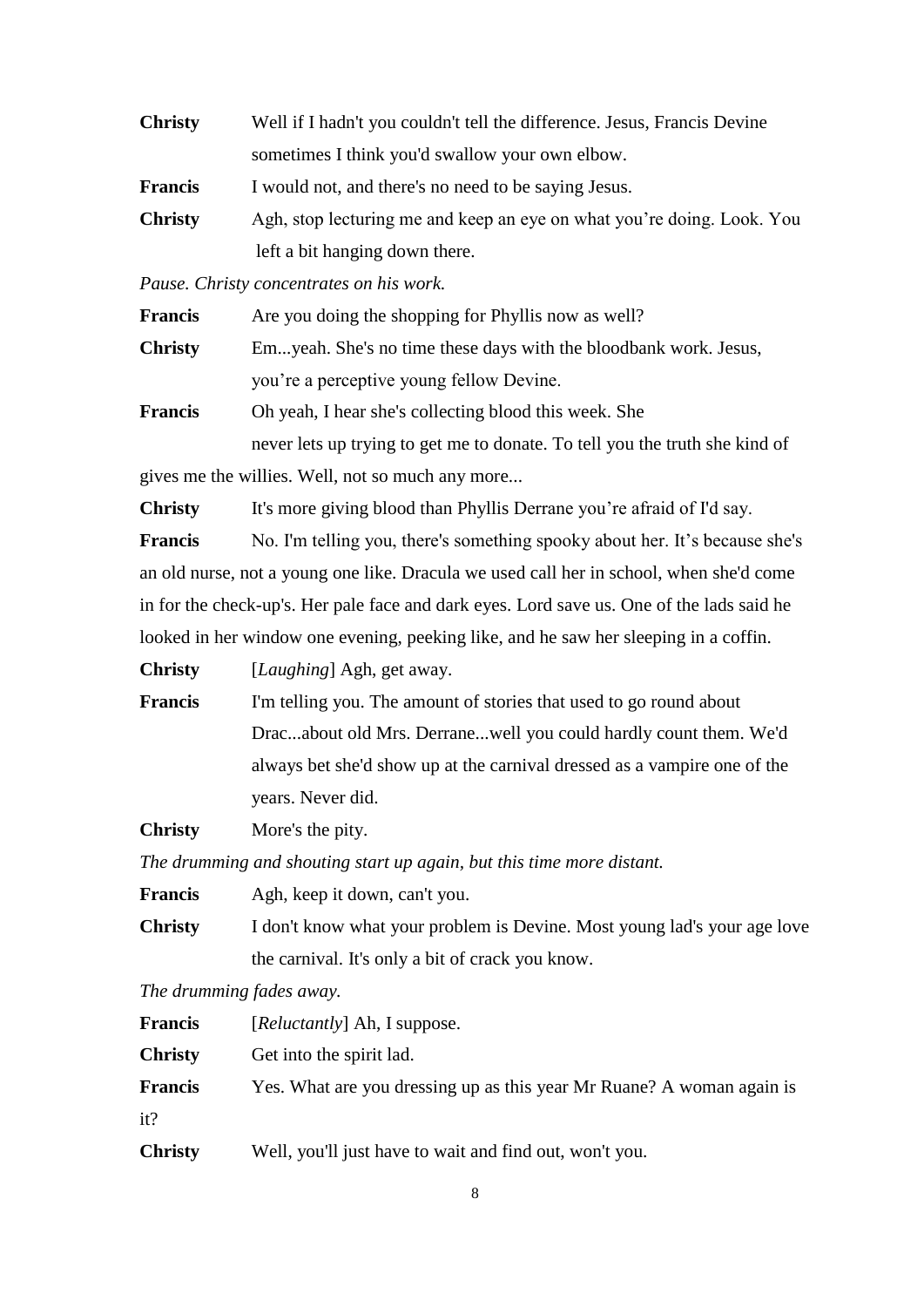| <b>Francis</b> | Agh, go on. Tell me.                                                    |
|----------------|-------------------------------------------------------------------------|
| <b>Christy</b> | I will not                                                              |
| <b>Francis</b> | Go on.                                                                  |
| <b>Christy</b> | No. A man has his secrets.                                              |
| <b>Francis</b> | If I tell you what I'm dressing as will you tell me then?               |
| <b>Christy</b> | I can guess what your dressing as.                                      |
| <b>Francis</b> | Go on then.                                                             |
| <b>Christy</b> | A priest I suppose.                                                     |
| <b>Francis</b> | A bishop actually.                                                      |
| <b>Christy</b> | Well wouldn't you know it. His Lordship Devine. A girl would need to be |
|                | careful around you. A chastity belt could be called for.                |

*Christy grabs at Francis putting up the buntings.*

| <b>Francis</b> | Would you ever lay off! At least I'm a man every year. You won't find me      |
|----------------|-------------------------------------------------------------------------------|
|                | in any women's cloths. Sure if there was a transvestite meeting in town I     |
|                | bet you'd be first in the door every Saturday. All dolled up in your sister's |
|                | clothes.                                                                      |

**Christy** [*Gives Francis a sharp look*] What did you say?

**Francis** Wup. I'm sorry Mr. Ruane. I didn't mean...

**Christy** Just you be careful when talking about my sister. All right?

**Francis** I'm sorry Mr Ruane. I didn't mean any disrespect.

**Christy** Agh...grand. Just don't speak of her so lightly in your talk.

*Christy closes the big ledger and puts it away. He looks at his watch.*

**Christy** Hurry up with that drape. I've a job for you.

*Francis does as he's told and descends the ladder. Christy takes the length of rope off the counter, unravels it and winds it up again by holding one end with his hand and wrapping the rope around his elbow with the other.*

| <b>Francis</b> | What's the rope for?                                                    |
|----------------|-------------------------------------------------------------------------|
| <b>Christy</b> | To hang you with if your not careful. [Short pause]. For a clothesline. |
| <b>Francis</b> | Isn't that a bit thick for a clothesline?                               |
| <b>Christy</b> | Do you think I don't know the kind of rope you need for a clothesline?  |
| <b>Francis</b> | I was only saying.                                                      |
|                |                                                                         |

*Short pause*.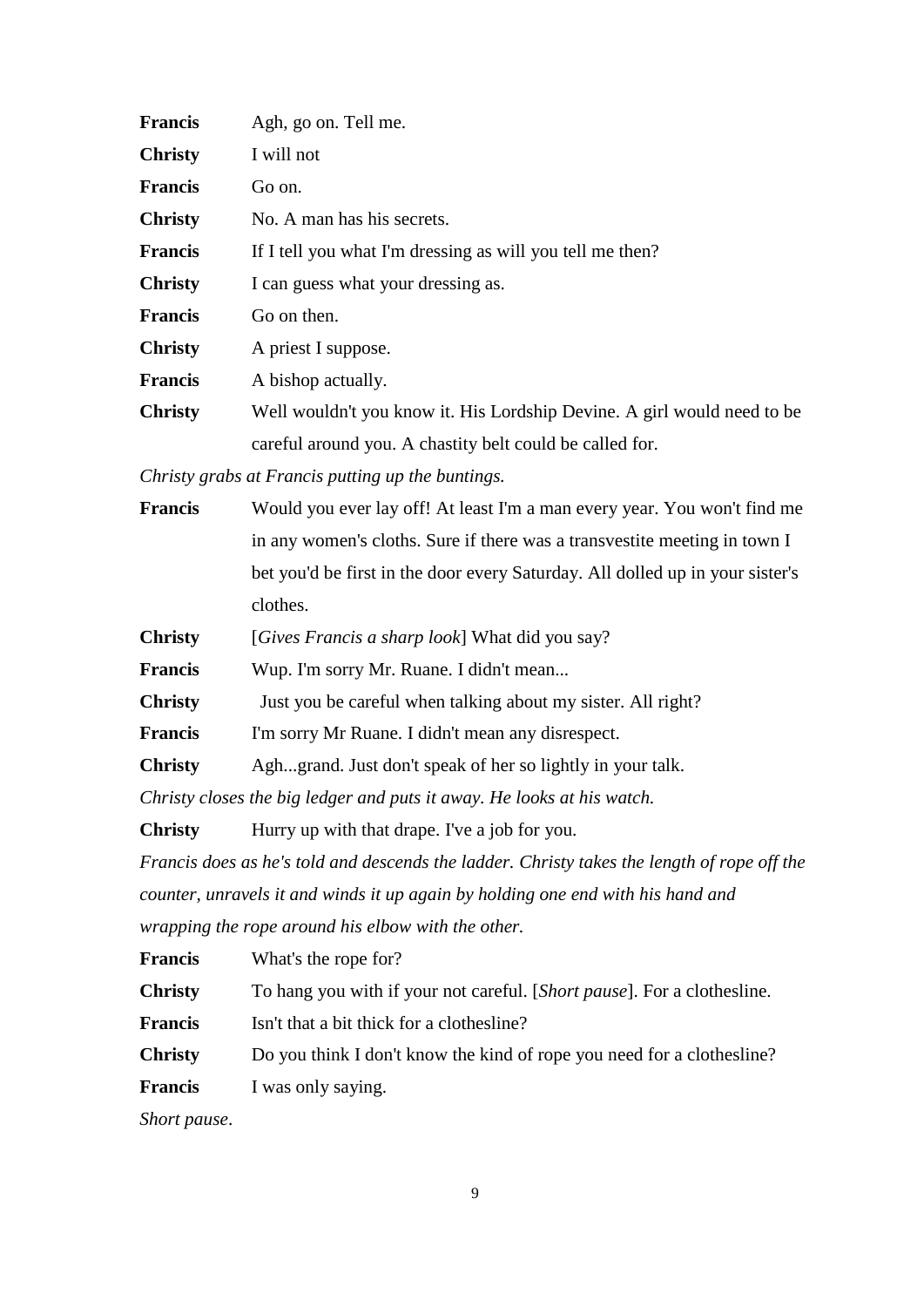| <b>Christy</b> | Look. What I want you to do is take this rope out front and give it a good          |
|----------------|-------------------------------------------------------------------------------------|
|                | skipping. Tie something heavy to the end and drag it along. Loosen out the          |
|                | fibres.                                                                             |
| <b>Francis</b> | Grand Mr. Ruane.                                                                    |
| <b>Christy</b> | Good lad. Give it a good thrashing now, do you hear?                                |
| <b>Francis</b> | Yes. But what about the decorations?                                                |
| <b>Christy</b> | Oh, don't worry about them. Leave them to me. When you're finished just             |
|                | leave me in the rope.                                                               |
| <b>Francis</b> | I'm done then?                                                                      |
| <b>Christy</b> | Yes. I expect you need to get some dinner, get into costume and all.                |
| <b>Francis</b> | Well fair play to you Mr. Ruane.                                                    |
| <b>Christy</b> | You've to be back by eight though, do you hear me now? There'll be a fair           |
|                | crowd in here tonight before the carnival. I'll need a spare pair of hands.         |
|                | $[At this stage Francis has the rope and is beginning to exit] (Christy utters)$    |
|                | <i>under his breath</i> ] Even if they belong to a bishop. [To Francis as he exits] |
|                | A good thrashing now, do you hear?                                                  |
| <b>Francis</b> | [ <i>Exiting with rope</i> ] No problem Mr. Ruane!                                  |

*Christy is a little pre-occupied when Francis leaves. He begins to absent-mindedly clean up a bit. He looks at the wall where there is a framed pencil sketch of a Woman: the walking ghost we saw some minutes before. A card for the same woman is slotted in the frame with the picture. Slipping into a sombre mood he takes it down and examines it. He reads the words on the cover of the card aloud,* "In Loving Memory"*. He places the card back in its place and continues with minor chores. He looks at his watch. After a few moments he spots the fertiliser bag on the counter. He smiles to himself and goes behind the counter. He looks around. Nobody. He takes a Woman's wig from the fertiliser bag and trys it on. He admires himself in the mirror. After a few moments he hears someone coming. He quickly whips off the wig and places it under the counter. He makes himself look busy.*

*Enter Phyllis Derrane, Christy's friend. As she enters she carries a bag from Rafferty's Menswear. She shouts out to Francis as she walks through the door.*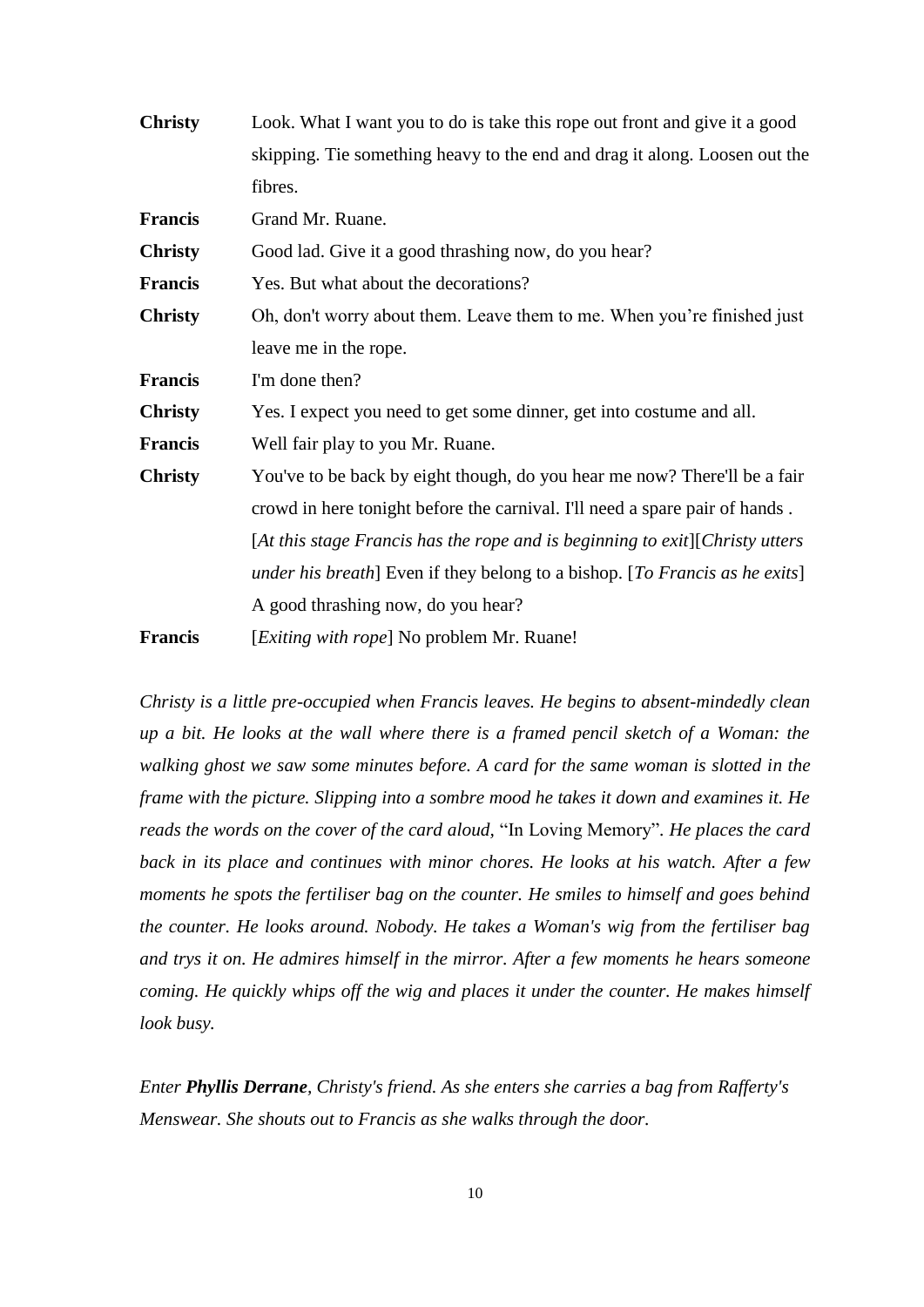| <b>Phyllis</b> | When are you going to give me a pint of that grand young blood of yours  |
|----------------|--------------------------------------------------------------------------|
|                | Devine! [She enters laughing to herself.]                                |
| <b>Christy</b> | Jesus Phyllis! You gave me an awful fright.                              |
| <b>Phyllis</b> | Bit jumpy today Christy? The nerves acting up on you?                    |
| <b>Christy</b> | Aren't they always Phyllis, aren't they always. Raining out?             |
| <b>Phyllis</b> | Not a drop. We always seem to get the weather for the carnival.          |
| <b>Christy</b> | We're blessed that way.                                                  |
| <b>Christy</b> | Here. Leave down that stuff and sit down, take the weight off your feet. |
|                |                                                                          |

*Phyllis leaves down her bags and sits at a stool. However, she keeps looking behind her at the door: is anyone listening?*

**Christy** A drop?

**Phyllis** A small one.

*Christy pours two small glasses of whiskey.*

| <b>Christy</b>   | Excited about tonight?                                                                 |
|------------------|----------------------------------------------------------------------------------------|
| <b>Phyllis</b>   | Yes. That young lad can't hear us, can he?                                             |
| <b>Christy</b>   | Not at all. He's as curious as an old church cat, but even his ears only               |
|                  | reach so far. What is it?                                                              |
| <b>Phyllis</b> [ | Urgently and excitedly, wants to communicate something] I've something                 |
|                  | to show you.                                                                           |
| <b>Christy</b>   | Yes?                                                                                   |
| <b>Phyllis</b>   | [ <i>Fumbles in bag.</i> ] Let's just call it, wellthe sword of justice.               |
|                  | Phyllis is interrupted by the entrance of Francis. He is carrying a newspaper.         |
| Francis          | Excuse me Mr Ruane, I've your paper.                                                   |
| <b>Christy</b>   | Ah. [Looks at his watch] That young Mannion is getting later and later                 |
|                  | delivering it. [ <i>Francis is looking at the front page</i> ] Give it here.           |
|                  | Francis reluctantly hands the paper to Christy who begins to hungrily look through it. |
| <b>Francis</b>   | All set for tonight Mrs Derrane?                                                       |
| <b>Phyllis</b>   | Yes Francis.                                                                           |
| <b>Francis</b>   | What is it this year then?                                                             |
| <b>Phyllis</b>   | Well nowyou'll just have to wait and see. Let's just say, I've tried my                |

best.

**Francis** [*Slightly camp*] Agh, I'm sure your costume's great. And with no clear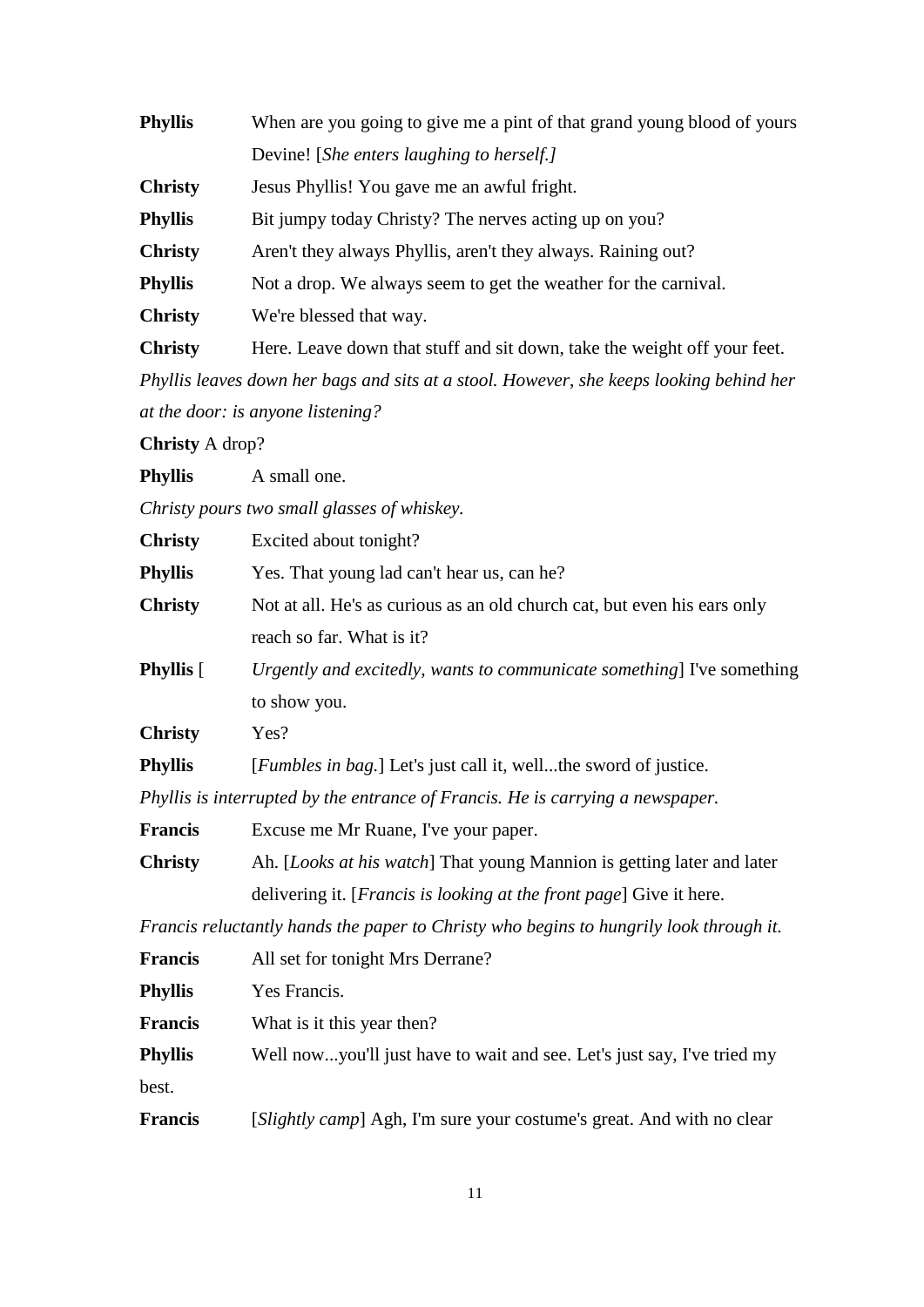|         | candidate this year, I wouldn't be surprised if we had a carnival <i>queen</i>        |
|---------|---------------------------------------------------------------------------------------|
| elected | to run proceedings.                                                                   |
| Phyllis | Well now to tell you the truth I wouldn't mind being put in charge for the            |
|         | night. [ <i>Phyllis looks at the portrait on the wall</i> ] I'd sort a few things out |
|         | around here.                                                                          |

*Francis reads the meaning; he glances at the portrait.*

**Francis** [*Moving the subject on*] Where did that old tradition come from anyway Mrs

|                    | Derrane?                                                                     |
|--------------------|------------------------------------------------------------------------------|
| <b>Phyllis</b>     | [ <i>Broken from her brooding</i> ] What's that?                             |
| <b>Francis</b>     | The carnival, with a king given power for the night.                         |
| <b>Phyllis</b>     | [Drinks] It's very old around these parts Francis. My grandfather said that  |
|                    | it stretched back to pagan times. [Smiles to herself] In his day my          |
|                    | grandfather was carnival king more times than any man or woman in the        |
|                    | town.                                                                        |
| <b>Francis</b>     | Really?                                                                      |
| <b>Phyllis</b>     | Did you not hear how he died?                                                |
| <b>Francis</b>     | Well I heard a song about him once.                                          |
| <b>Phyllis</b>     | Agh, it's famous. It was during the carnival once and granddad was           |
|                    | awarded the crown for the duration. Now he'd done an ambush a few days       |
|                    | before and they were looking for him, they knew well who it was. So          |
|                    | instead of running he decided to stay put, right under their noses using his |
|                    | costume for a cover. There he was, being lorded around the town in a wig     |
|                    | and mask, the full regalia. And everyone hiding him, knowing well the        |
|                    | danger he was in.                                                            |
| <b>Francis</b>     | You think he'd have got away so?                                             |
| <b>Phyllis</b>     | One of the Lynch's grassed on him. At least we think it was the Lynch's.     |
|                    | Anyway, even the soldiers didn't interfere with the feast. They waited until |
|                    | sun-up and the carnival's end. Arrested him then, took him away and shot     |
|                    | him. Was never seen alive again.                                             |
| She drinks. Pause. |                                                                              |
|                    |                                                                              |

**Francis** Well...now. That's not how I heard it.

**Phyllis** What?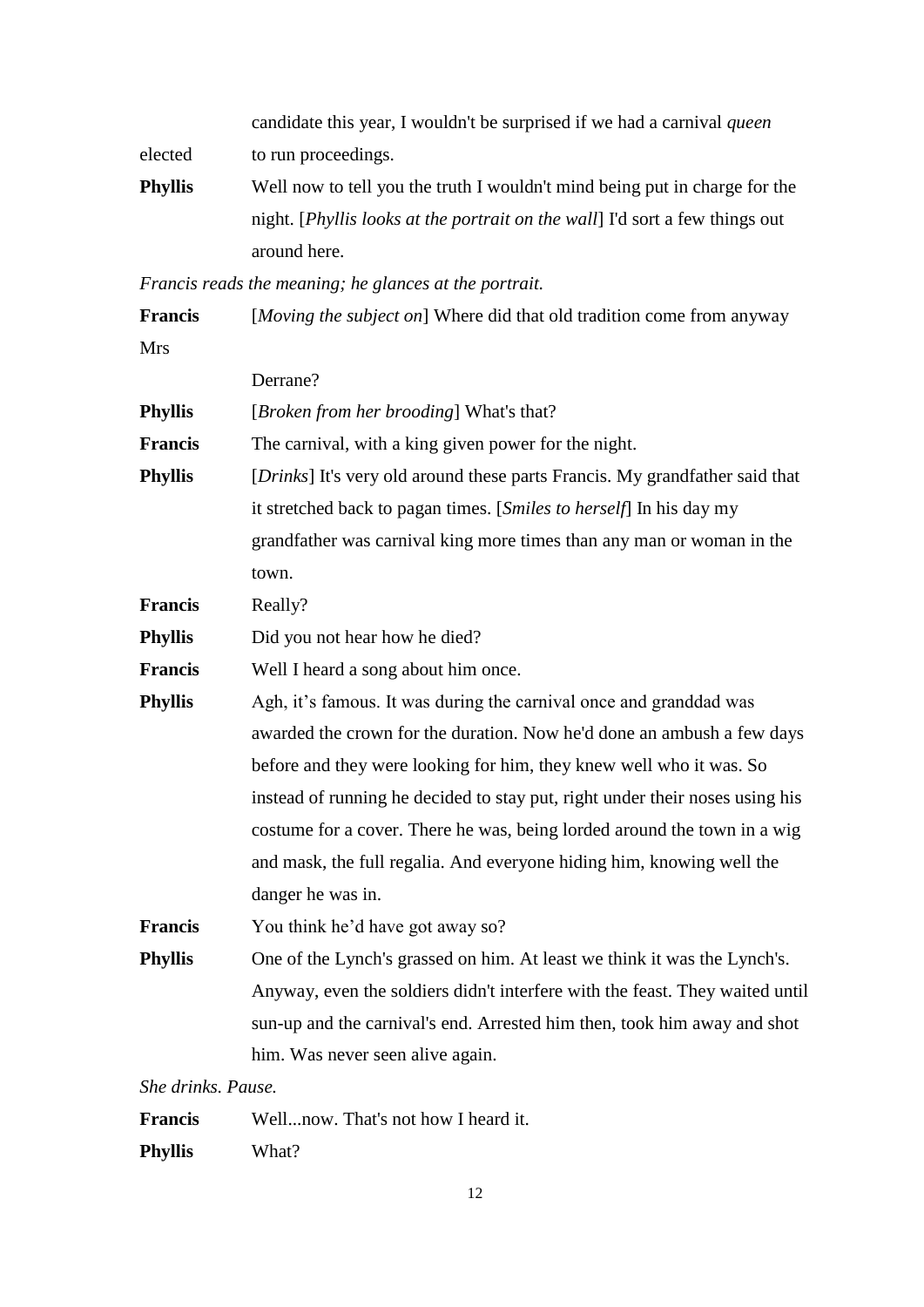| <b>Francis</b> | I heard he blew himself up putting down dynamite. Isn't that where        |
|----------------|---------------------------------------------------------------------------|
|                | Derrane's Hole comes from over by the bridge? From the explosion.         |
| <b>Phyllis</b> | Who told you that rubbish. It's called Derrane's Grave. That's where they |
| buried         | him. Agh. People round here know nothing. They remember nothing right.    |
|                | Christy has found what he was looking for in the paper.                   |

**Christy** It's here. **Francis** What's that Mr Ruane? **Christy** Kate's anniversary notice. I put it in during the week. [*He reads*] "Ruane. First anniversary. In loving memory of my sister Kate who was brutally murdered on February thirteenth last. 'No rest without justice'. From her loving brother Christopher".

*Francis looks in on the paper.*

| <b>Francis</b>                                 | [ <i>Thinks to himself</i> ] It's funny how a picture can be closer than a photo. |
|------------------------------------------------|-----------------------------------------------------------------------------------|
| <b>Christy</b>                                 | What's that?                                                                      |
| <b>Francis</b>                                 | Well you know, that doesn't look like your sister at all Mr Ruane.                |
| Christy pulls the paper away and looks closer. |                                                                                   |

| Francis        | <i>Indicates the portrait on the wall</i> That's much more of a likeness.                  |
|----------------|--------------------------------------------------------------------------------------------|
| <b>Christy</b> | [Anger and disgust] Agh! They mixed up the photos!                                         |
| <b>Phyllis</b> | [ <i>Taking the paper</i> ] Give us a look at that. [ <i>She studies the photo.</i> ] Yes. |
| <b>Francis</b> | It's only a small mistake. No one will notice.                                             |
| <b>Phyllis</b> | [Leafing through the paper] I see her "husband" neglected to put a notice                  |
|                | in for her.                                                                                |
| <b>Christy</b> | Lynch! Why would he, the bastard. As far as he's concerned the quicker                     |
|                | she's forgotten the better. Why would he want reminding everyone. Done                     |
|                | his share of acting for the funeral. And all the time thinking on the                      |
|                | inheritance. Wouldn't even spend a few quid, not even a few quid of                        |
|                | hismurder money! [Christy is shaking with anger. He pauses to contain                      |
|                | himself. He looks at the portrait on the wall.] Poor Katey. [Emotionally                   |
|                | volatile, he is now becoming upset] Not even a few quid to give herto                      |
|                | give her a notice in the paper.                                                            |
| Phvllis        | [Roughly giving paper to Francis so that she can comfort Christy] $Agh$                    |

**Phyllis** [*Roughly giving paper to Francis so that she can comfort Christy*] Agh now Christy. [*Patting his hand*] Don't upset yourself. [*Phyllis gives*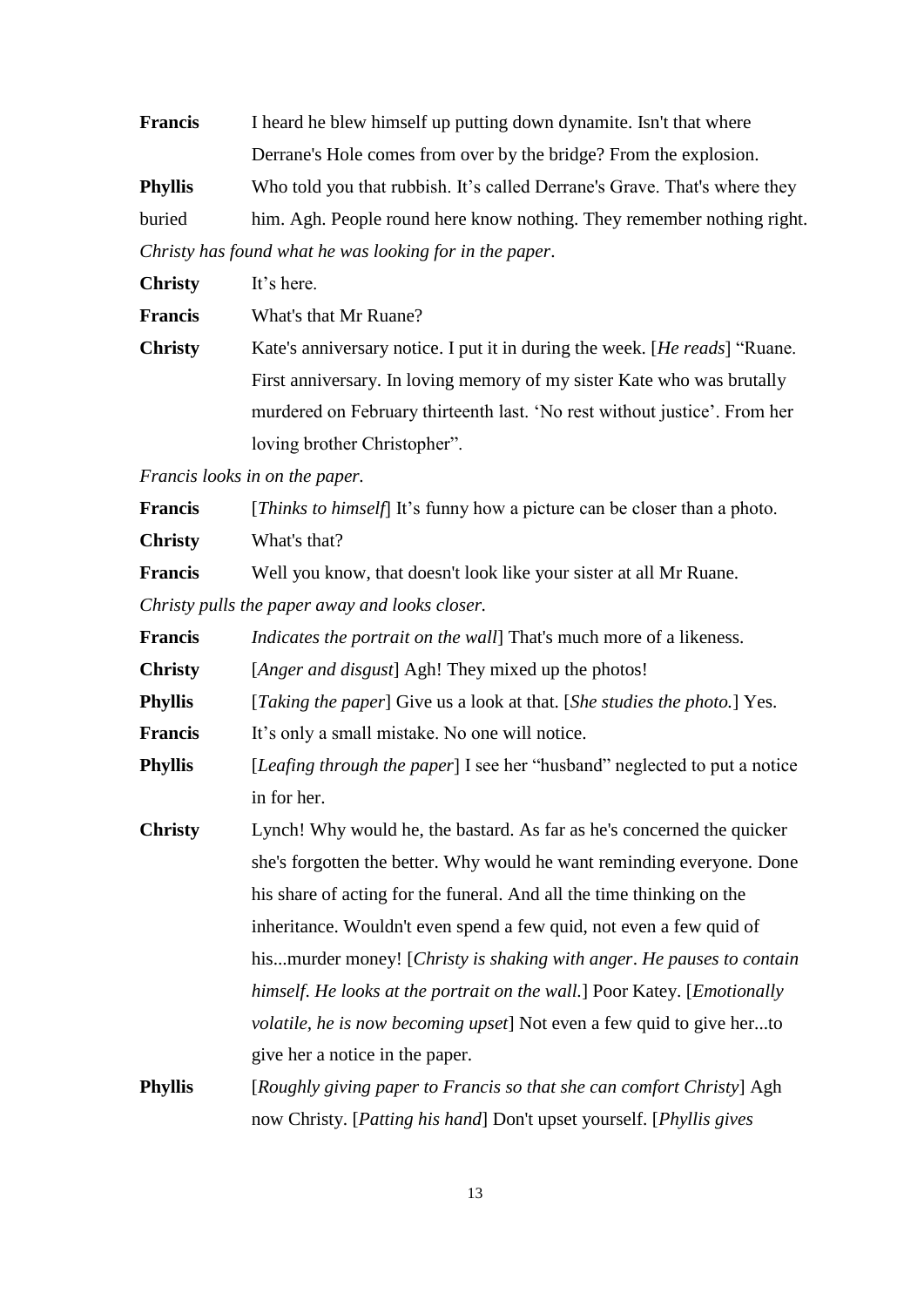*Francis a look: clear off, can't you see he's upset*] He'll get what's coming to him.

**Christy** I hope you're right Phyllis. I hope you're right.

**Phyllis** [*Squeezes his hand meaningfully*] I *know* I'm right Christy.

*Christy picks up that Phyllis has something on her mind.*

| <b>Francis</b> | I hear they're closing the case.                                                                    |
|----------------|-----------------------------------------------------------------------------------------------------|
| <b>Phyllis</b> | What?                                                                                               |
| <b>Francis</b> | No evidence no case. That's what the Sergeant said. A year with no                                  |
|                | evidence meant the case would be better forgotten.                                                  |
| <b>Phyllis</b> | When did he say that?                                                                               |
| <b>Francis</b> | Met him this morning on the way in.                                                                 |
| Short pause.   |                                                                                                     |
| <b>Christy</b> | [Impersonal voice] Somehow I knew it would end like this. He'll come                                |
|                | gloating soon. Soon he'll come for the rest. This place. My flat upstairs.                          |
|                | It's all Kate's you know, the lot. [ <i>Pause</i> ] He won't get it though. I'll not                |
|                | allow it. [Drinks. Hand shakes.]                                                                    |
| <b>Phyllis</b> | Keep it together now Christy. You don't want a relapse, do you? [Looks at                           |
|                | <i>Francis</i> ] Isn't that right Francis? [ <i>Francis doesn't answer</i> ] Yes. [ <i>She trys</i> |
|                | to distract Christy from his thoughts] Anyway, it's no time for brooding.                           |
|                | Haven't we our costumes to think about. [She pours out two whiskeys,                                |
|                | <i>gives one to Christy</i> ] Here. Get that down you. A bit of training for                        |
|                | tonight. Ha?                                                                                        |
| <b>Christy</b> | Taking glass. Lightening up] Yes. The carnival. Tonight. Yes. The young                             |
|                | lad saw you over in Rafferty's earlier.                                                             |
|                | Francis is avoiding notice. Hanging around listening.                                               |
| <b>Phyllis</b> | [ <i>Indicating bag</i> ] Just getting the finishing touches to my garb.                            |
| <b>Christy</b> | You're all set so?                                                                                  |
| <b>Phyllis</b> | Yes. Just about.                                                                                    |
| <b>Christy</b> | We'll make a fine pair.                                                                             |
| <b>Phyllis</b> | We will indeed. A right respectable pair.                                                           |
|                | They laugh. Laugh subsides. Phyllis indicates Francis to Christy with her eyes.                     |
| <b>Christy</b> | You still here?                                                                                     |
| Francis        | I was thinking you might need me.                                                                   |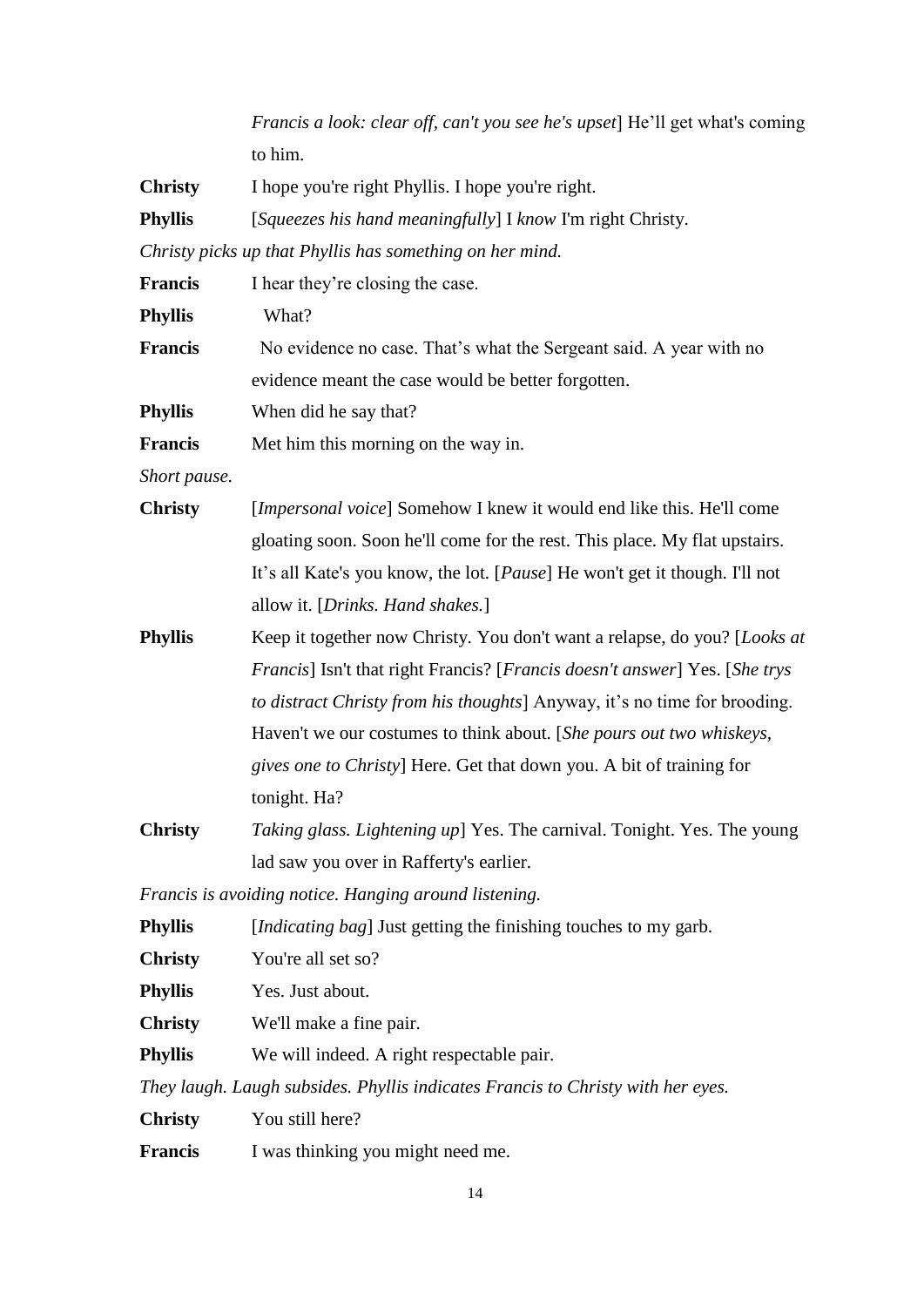| <b>Christy</b> | Need you? What would I need you for? Phyllis, what would I need him           |
|----------------|-------------------------------------------------------------------------------|
|                | for? I'd want to be in a bad way. [Shouts] Go out and finish that rope!       |
| Francis        | You should treat me better. Or I'll                                           |
| <b>Christy</b> | You'll what?                                                                  |
|                | Francis exits. Leaves paper on counter. Leaves door open behind him.          |
| <b>Christy</b> | It's worse that young fellow is getting. I've heard he's doing the eggs for   |
| Lynch          |                                                                               |
|                | now? You'd think he wasn't getting enough here. Ha?                           |
| <b>Phyllis</b> | I suppose you can't stop him.                                                 |
| <b>Christy</b> | I could let him go.                                                           |
| <b>Phyllis</b> | Could you really?                                                             |
| <b>Christy</b> | I don't know.                                                                 |
| <b>Phyllis</b> | [Looking after Francis] The youth these days. They'd turn you in for          |
| farting.       |                                                                               |
| <b>Christy</b> | You had something on your mind Phyllis?                                       |
| <b>Phyllis</b> | Yes. It's. Wellthis matter of justice. [Short pause] It might fall to us to   |
| deliver.       |                                                                               |
| <b>Christy</b> | What do you mean?                                                             |
| <b>Phyllis</b> | [Looks. Is Francis gone? Yes.] You know I was over in Rafferty's earlier.     |
|                | Well, I popped into Murphy's after. Looking for a bulb. Anyway, who           |
|                | walks in the door but Lynch. In he comes, sweating and swaggering, with       |
|                | his dirty old cloths on himstraight from his pigs I'd say.                    |
| <b>Christy</b> | What did he want?                                                             |
| <b>Phyllis</b> | Well, he goes up to Murphy saying he's looking for a hammer. He hadn't        |
|                | spotted me in the next aisle. Well Murphy says he's all out of hammers        |
| <b>Christy</b> | Glad to hear it.                                                              |
| <b>Phyllis</b> | but maybe there might be one left down in the storeroom. Well Lynch           |
|                | starts scratching his arse waiting. And then he starts wandering around,      |
|                | playing with the merchandise. Anyways, he comes to this brand new             |
|                | kitchen knife and starts                                                      |
|                | messing with it. He picks it up by the handle, his big dirty hands on it, and |
|                | gives it a good squeeze.                                                      |
| <b>Christy</b> | And he hadn't seen you at all?                                                |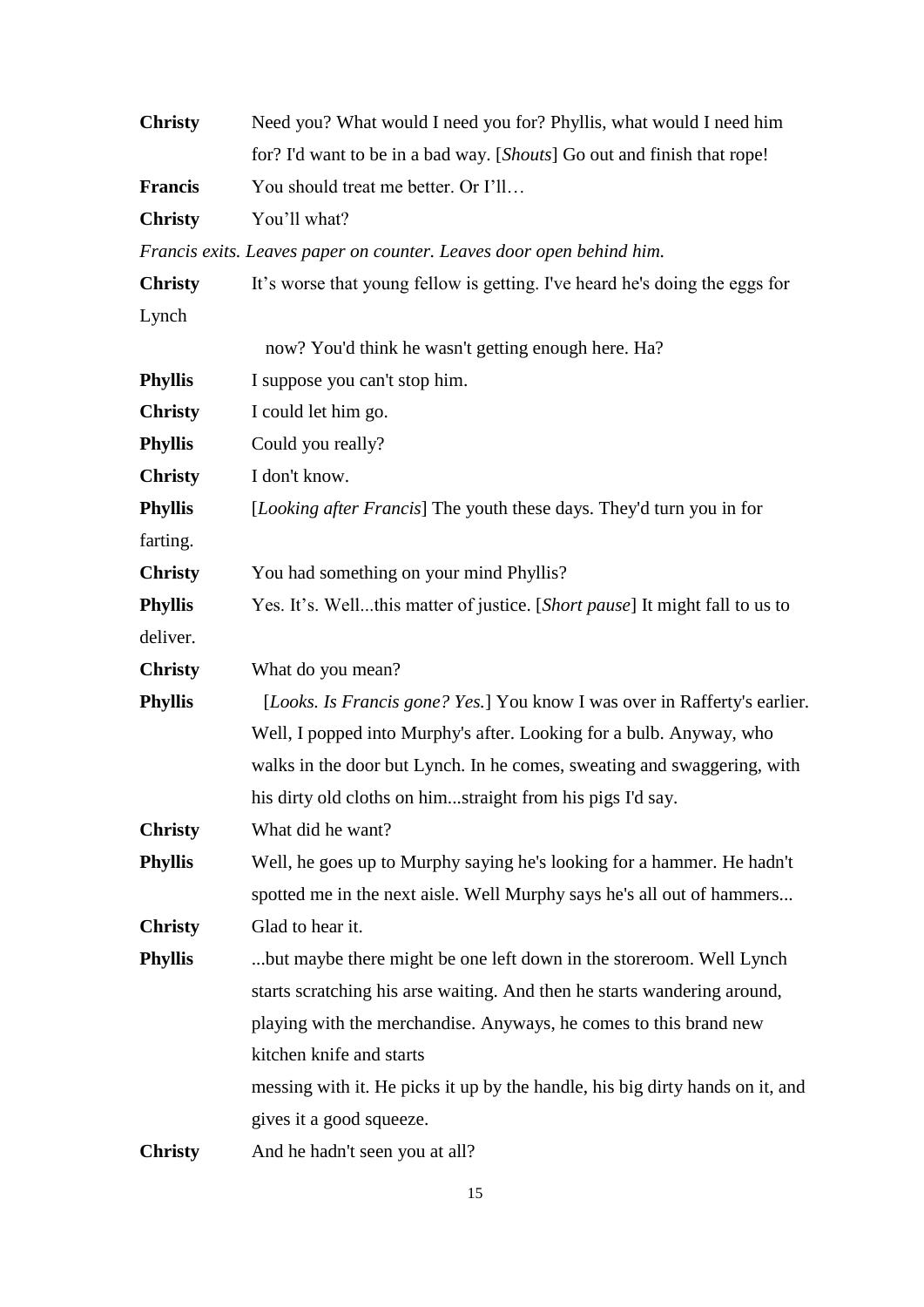| <b>Phyllis</b>  | No. Well, Murphy from the storeroom with a lovely new hammer; a nice                     |
|-----------------|------------------------------------------------------------------------------------------|
|                 | wooden handle on it. But Lynch starts complaining how he wanted one                      |
|                 | with a rubber handle, how the wooden handles always split on him.                        |
| <b>Christy</b>  | What would he know about hammers.                                                        |
| <b>Phyllis</b>  | Well the long and the short of it is that Murphy takes back the hammer                   |
| and             |                                                                                          |
|                 | Lynch leaves. I sneak over, take one of Murphy's plastic bags and ease the               |
| knife           |                                                                                          |
|                 | into the bag, careful not to touch it, and [ <i>Phyllis pulls the bag containing</i>     |
| the             |                                                                                          |
|                 | knife from her pocket and holds it aloft] into my bag.                                   |
| <b>Christy</b>  | [ <i>Understanding</i> ] You're a genius woman.                                          |
| <b>PhyllisI</b> | know.                                                                                    |
| <b>Christy</b>  | [He excitedly takes the knife]. This is what we've waited for.                           |
| <b>Phyllis</b>  | [Christy examines the knife] Careful now.                                                |
| <b>Christy</b>  | And Murphy didn't see you?                                                               |
| <b>Phyllis</b>  | Not at all.                                                                              |
|                 | They laugh. Christy pours two more measures.                                             |
| <b>Christy</b>  | I always knew you were a smart one Phyllis [He leaves the knife on the                   |
| counter].       |                                                                                          |
| <b>Phyllis</b>  | I am surely.                                                                             |
| <b>Christy</b>  | I tell you, this is a blessing. [Thinks] does it amount to evidence?                     |
| <b>Phyllis</b>  | You've only heard the half of it yet. [Takes a sip. Looks at the door                    |
|                 | secretively. All clear] Not only have we Lynch's prints, but we've Kate's                |
|                 | blood on top of it. Nurse Derrane, at your service. Blood. Now that I'd call             |
|                 | evidence.                                                                                |
|                 | As Phyllis is speaking the last line enter Sergeant Justin Courtney. He is unheard as he |
|                 |                                                                                          |

*enters. He wears very thick eye-glasses and carries a handheld transistor radio very close to his ear on which he is constantly listening to "the match".* 

**Courtney** [*More interested in the match than in his surroundings*] Phyllis. Christy. **Phyllis** [*Surprised; but cooler*] Sergeant Courtney.

*Phyllis quickly and smoothly takes the knife and puts it back in her pocket.*

**Courtney** You're not listening to the match?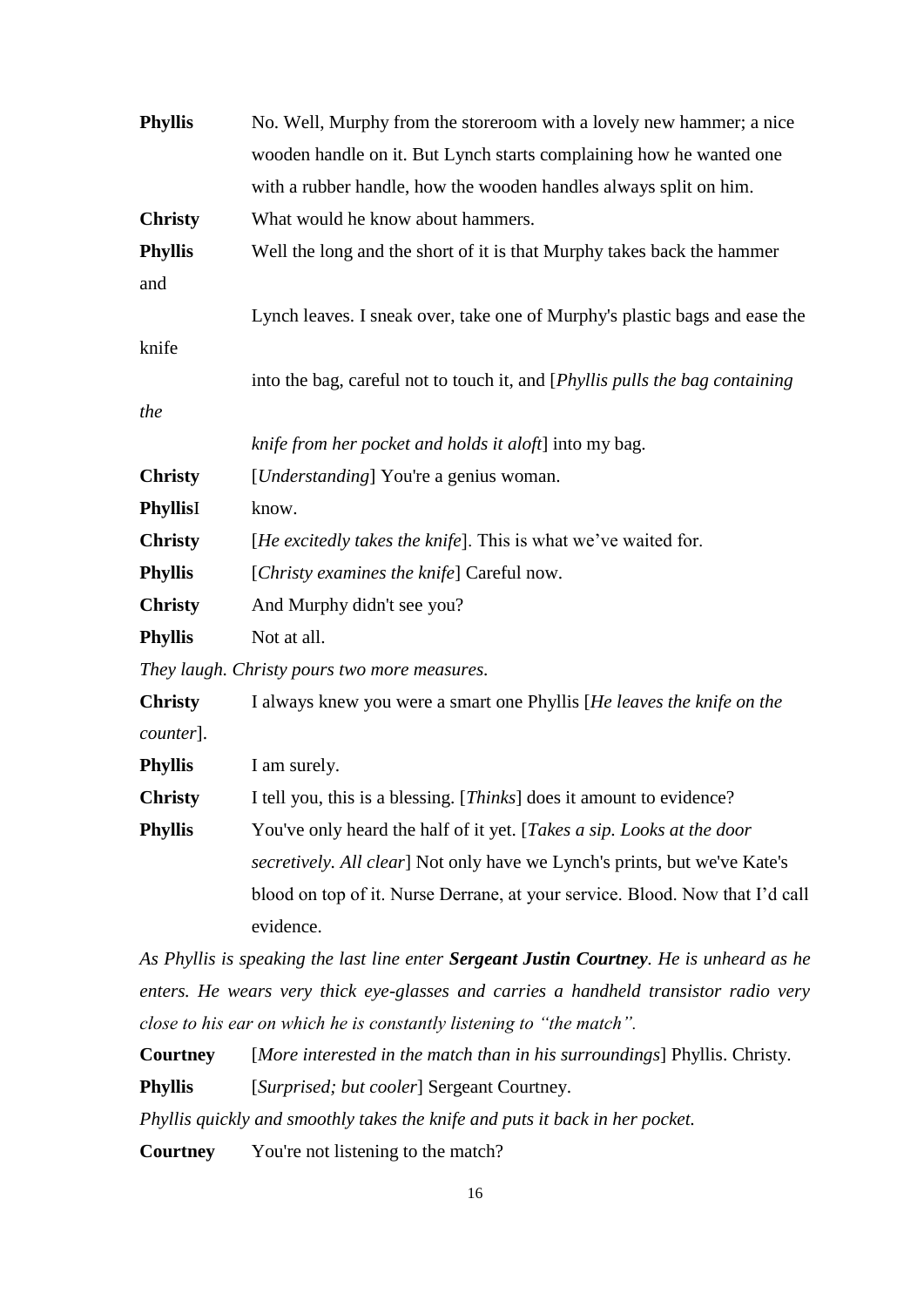# **Christy** What match?

*Courtney holds up his hand for silence as something crucial is happening in the match.*

| Courtney        | [Disappointed] Agh! That's the whistle. They'll be lucky to get back with       |
|-----------------|---------------------------------------------------------------------------------|
|                 | the wind against them in the second half. [He turns off and puts down the       |
|                 | radio].                                                                         |
| Phyllis         | They will Sergeant.                                                             |
| Courtney        | [Gives Phyllis a defensive look; are you being ironic] Since when are you       |
|                 | interested?                                                                     |
| Phyllis         | To tell you the truth I don't know that much about it Sergeant. [Winding]       |
|                 | him up] But I'll tell you one thing, I'm surprised we have a team at all with   |
|                 | all the ecstasy tablets young fellows are taking these days. They're in no fit  |
|                 | state to be out training at all, let alone playing a match.                     |
| <b>Courtney</b> | There's none of our team on drugs, and nothing else for that matter. Unless     |
|                 | you've evidence to the contrary?                                                |
| Phyllis         | [ <i>Wary</i> ] I've no evidence.                                               |
| Courtney        | That's not what you were saying a minute ago. "Now that I'd call                |
|                 | evidence". Oh I heard you on the way in, in case you think I didn't. Now,       |
|                 | what was that about Mrs Derrane? Is there something you should tell me?         |
| <b>Christy</b>  | [Nervous] Phyllis was only telling me a story Sergeant.                         |
| Courtney        | Mrs Derrane?                                                                    |
| <b>Phyllis</b>  | <i>Pause</i> ] What I said was for Christy's ears alone. A private conversation |
|                 | between two citizens. Now, tell me Sergeant. Is it right for the forces of      |
|                 | the law to be intruding in on two friends and their private discussion?         |
| Courtney        | Private discussion in a public place is not private. And if it's concerning a   |
|                 | case of public enquiry, yes: it is right that the forces of the law should be   |
|                 | aware of what's going on. Now, what "evidence" would this be Mrs                |
|                 | Derrane? [Silence] Out with it.                                                 |
| <b>Phyllis</b>  | Well, if you must know, it concerns the serious matter of Paddy Irishman,       |
|                 | Paddy Scotsman and Paddy Englishman: three natives of these Celtic              |
|                 | Isles.                                                                          |
| <b>Courtney</b> | What do you mean the Celtic Isles?                                              |
| Phyllis         | Yes the Celtic Isles, the Welsh included, all but one - the English - are       |
|                 | Celtic peoples; and even they have a fair dose of it in the blood. Anyway,      |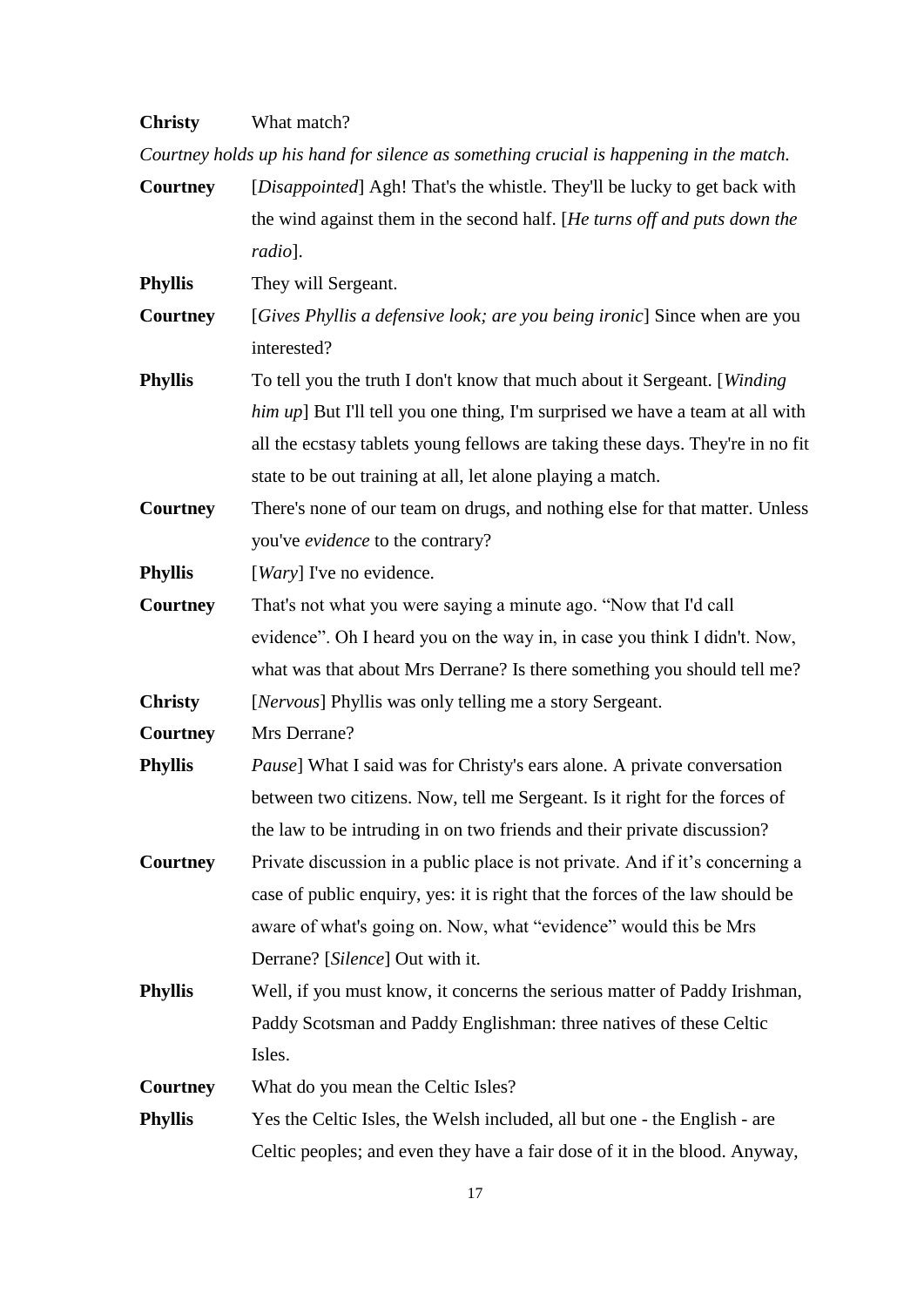the three are sitting in a pub when Paddy Irishman tells the other two lads that he is concerned that his wife is having an affair with a carpenter: having found a hammer and saw under his marriage bed. On hearing this Paddy Scotsman relates how he thinks his wife is having an affair with a farmer, because just the other morning he'd found a wellington and spade under his bed. Well, Paddy Englishman sympathises with the two, and says that he understands their predicament because, as he must confess, he thinks that his own spouse is having an affair with a horse. For that very morning, on looking under his bed, what did he find but a jockey. [*She pauses to take a drink of whiskey*] Now *that* I'd call evidence, Sergeant.

*Phyllis looks at Courtney dead-pan. Courtney feels he's been made a fool of.*

**Courtney** [*At Christy's snigger*] You seem to find it funny Mr Ruane.

**Christy** Well it's better the second time Sergeant.

*Courtney polishes his glasses on the end of his pullover as is his habit.*

**Courtney** Anyway, it's not for reasons of joking that I'm here.

**Phyllis** More serious business I take it.

**Courtney** Yes. I take it you're aware of developments. We're moving on from the Lynch case. We can't convict the man on suspicion. There's no point in going to court with no evidence. Once the carnival weekend is over that'll be it.

**Christy** Just like that?

**Courtney** No, not just like that, as you well know. We've searched the place from top to bottom, more than once. Not a thing. We can't keep searching *ad infinitum*. Following tomorrow's search we'll have to let it rest.

**Christy** [*Anger rising*] For God's sake!

**Courtney** Now I don't like it either Christy. Believe me I'm not easy about leaving a case unsolved, but what can I do? I'm not going arresting the wrong man.

- **Christy** I'll tell you what you can do. You can go up to Lynch's farm and put handcuffs on him; you can take him down to the station and charge him with murder; you can send him to the judge for trial, the dog, from where, by rights, he'll be taken out and shot! That's what you can do!
- **Phyllis** Calm down Christy. You'll give yourself a stroke if you're not careful.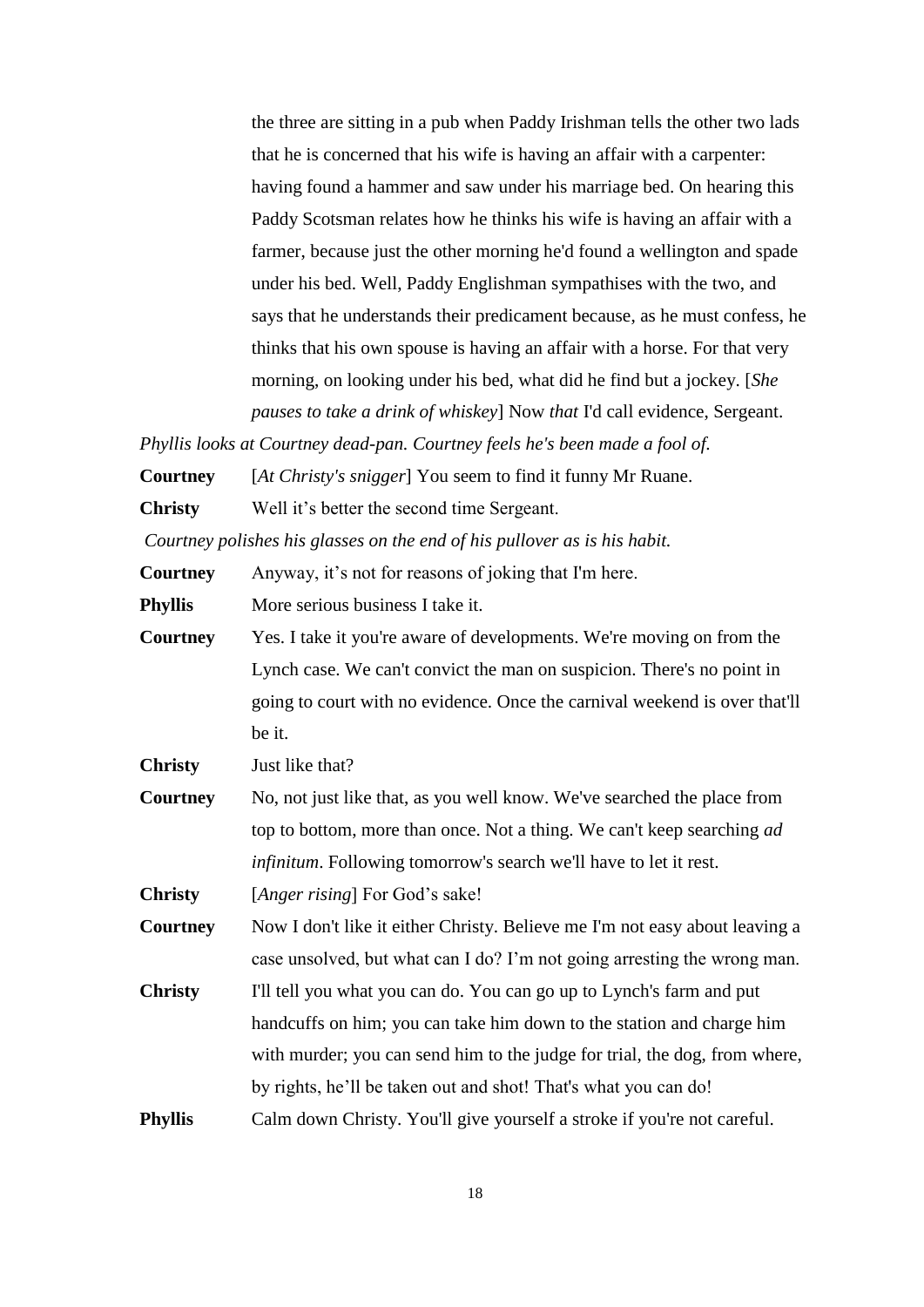| <b>Courtney</b> | You'd better listen to Phyllis, Christy. Calm down now before you do         |
|-----------------|------------------------------------------------------------------------------|
|                 | yourself harm.                                                               |
| <b>Christy</b>  | It will not be myself I'll do harm to.                                       |
| Courtney        | I'll ignore that threat, seeing as you're all worked up like. But be careful |
|                 | now or I'll charge you with threatening an officer of the law, throw you in  |
|                 | a cell to cool off.                                                          |
| <b>Christy</b>  | Well I'd like to see you try! Phyllis, you'll have another?                  |
| <b>Phyllis</b>  | Grand so Christy.                                                            |

*Christy pours himself and Phyllis another whiskey.*

**Christy** [*Sarcastically*] I don't suppose you'll be having one yourself, Sergeant.

**Courtney** Not while I'm on duty.

**Christy** No, I suppose not.

*A short tense pause.* 

**Courtney** I'll check the place so.

**Christy** Agh. The fire reg-u-la-tions

*Christy and Phyllis drink. Courtney takes out a notebook and starts checking that fire regulations have been respected. He checks one thing after another. He ticks off everything he has checked in his notebook.*

**Phyllis** [*Breaking pause. To Courtney*] You'll be a busy man tonight with the celebrations.

*Courtney goes about his work.*

| Courtney       | Same as any other year. [Sighs] A weekend of lunacy.                                 |
|----------------|--------------------------------------------------------------------------------------|
| <b>Phyllis</b> | You know Sergeant, when my Grandfather was a boy the police cleared                  |
|                | out of the place for the Carnival. Not a tap done with all the drinking that         |
|                | went on. And no closing time either. [ <i>Drinks</i> ] God be with the days.         |
| Courtney       | When your Granddad was a boy? What do you mean? Sure the carnival                    |
|                | only started in the thirties.                                                        |
| Phyllis        | Would you get away out of that. Hundreds of years its been going on. An              |
|                | old pagan festival is how it started.                                                |
| Courtney       | [ <i>Dismissive</i> ] Agh. It was the local business men who started it to get a few |
|                | visitors into the town, bring a bit of money into the place. Where do you            |
|                | think the carnival committee comes from? Sure everyone knows that Old                |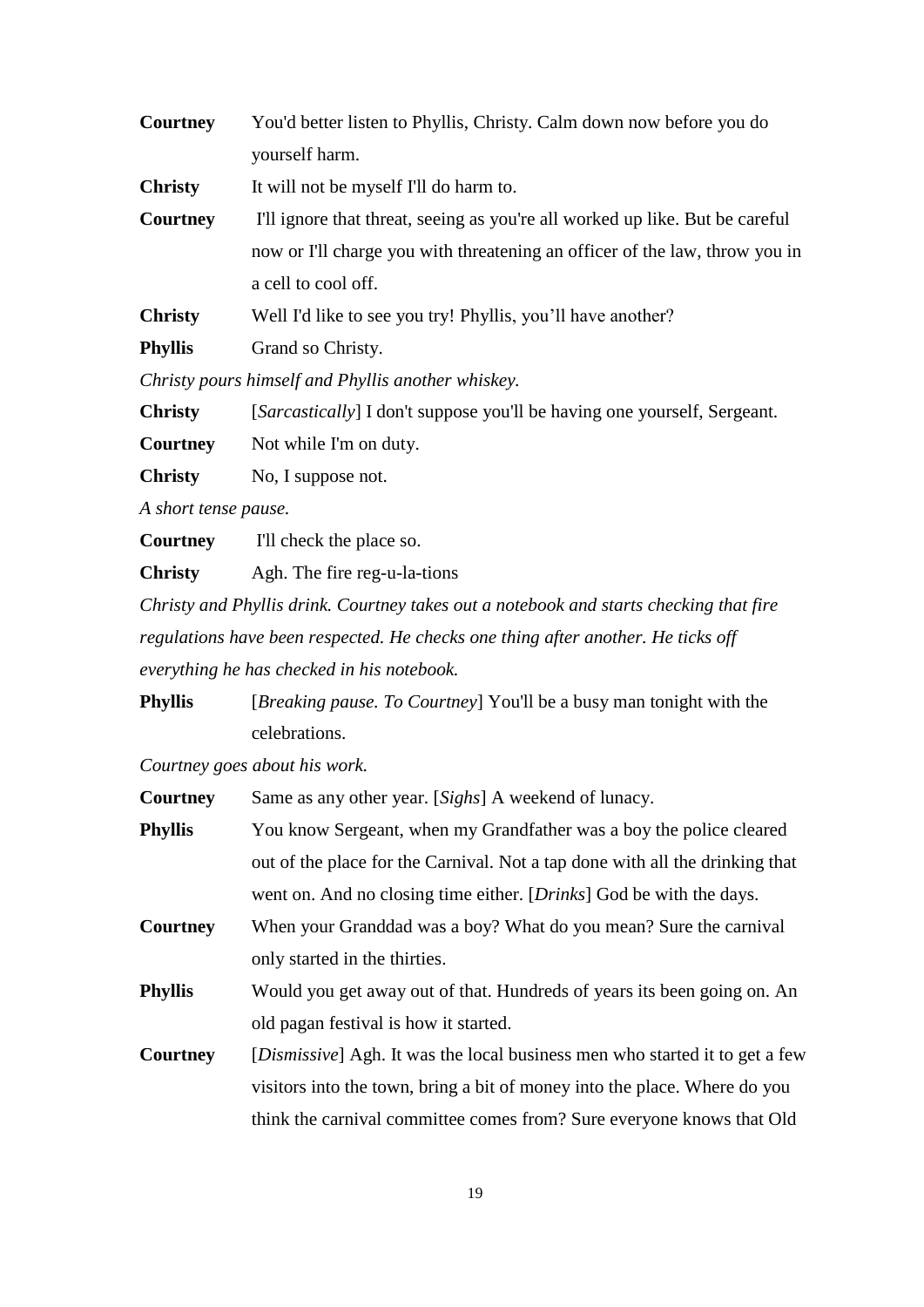|                 | Peter Lynch set up the first committee in 1935, and started the carnival the |
|-----------------|------------------------------------------------------------------------------|
|                 | year after.                                                                  |
| <b>Phyllis</b>  | Oh! The official memory of events. I tell you this carnival was here long    |
|                 | before you, or any of your kind.                                             |
| <b>Christy</b>  | True for you Phyllis.                                                        |
| <b>Courtney</b> | [Looking at the buntings; changing the subject] Are those fireproofed?       |
| <b>Christy</b>  | [Suspicious] What do you mean?                                               |
| <b>Courtney</b> | It's regulations that all mobile or suspended decorative embellishments in   |
|                 | a public premises be fireproofed.                                            |
| <b>Christy</b>  | Does he mean the buntings?                                                   |
| <b>Courtney</b> | Yes.                                                                         |
| <b>Christy</b>  | Did them last year.                                                          |
| <b>Courtney</b> | [ <i>Hesitant</i> ] Well                                                     |
|                 | Courtney ticks off the final thing in his notebook and puts it away.         |
| Phyllis         | All in order Sergeant?                                                       |
| <b>Courtney</b> | It seems to be.                                                              |
| <b>Christy</b>  | You'll be off so.                                                            |

| Phyllis | Yes. No time for dilly-dallying, what with the search tomorrow and |
|---------|--------------------------------------------------------------------|
|         | everything, sure you've your hands full.                           |

**Christy** Yes.

**Courtney** Yes I'd better be off. [*Courtney goes to pick up his radio, as if to go. But he turns at the last moment.*] Just one thing.

**Christy** Always.

**Courtney** By the looks of it you're expecting to have a big party here tonight. Well there'll be no big parties this year. Carnival night or not, you're on your last warning. You'd better close at a respectable hour. I'll be around checking mind? Do you hear me now?

**Christy** Check all you want.

**Courtney** Don't worry about that.

**Phyllis** [ *Half to herself*] You'd do as well catching murderers as harassing publicans.

| <b>Courtney</b> | What have republicans got to do with anything?   |
|-----------------|--------------------------------------------------|
| <b>Christy</b>  | "Publicans". [To himself] Deaf as well as blind. |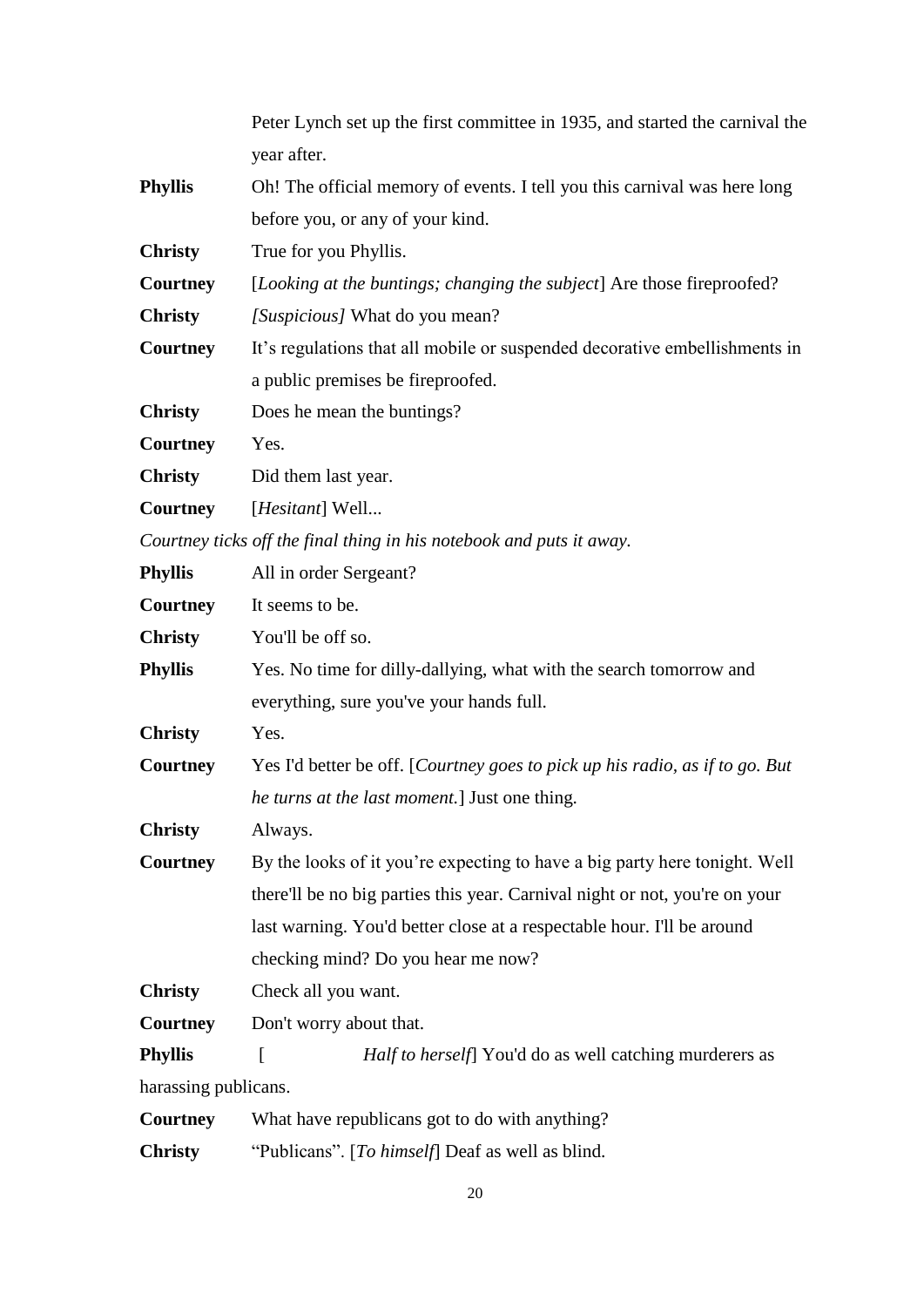- **Courtney** You stay out of it Derrane. You've been warned. A respectable hour. If I catch you again I'll close the place. But then again, it isn't *your* place now, is it?
- **Christy** [*Starts the sentence at a shout, but tapers off the volume throughout*] As you said, you'd better be off.

*Courtney stares them out for a second, then goes and picks up his radio. He turns it on and puts it to his ear to listen to the match which has resumed. A goal is scored, he forgets himself and lets out an intense but suppressed utterance of excitement:* "Go on!". *He remembers that he is being watched and regains his composure.*

**Courtney** Phyllis. Christy.

*Exit Courtney.*

**Phyllis** [*Looking out the door after Courtney*] That fellow could do with being taken down a peg or two.

**Christy** Thinks he's a Lord or something.

**Phyllis** Yes...and he has the most common type of blood you know.

*Christy goes and closes the door properly after Courtney.* 

**Christy** Would have been promoted years ago but for all his cock-up's.

**Phyllis** You know the joke going round is that the only good arrest he made was

of young Joe Hennelly, and that was for his own suicide.

*Christy and Phyllis laugh.*

**Phyllis** God forgive me. I shouldn't be saying that.

*Christy pours out two more drinks.*

**Christy** God rest poor Joe Hennelly.

*There is a deep pause; the two lost in their thoughts. After a moment Christy looks at* 

*Kate's portrait and broods on it. Phyllis notices*.

**Phyllis** I miss her too Christy.

[*Short pause. Changing subject. Trying to remain upbeat.*]

**Christy** He didn't catch sight of the knife anyhow?

Phyllis No.

**Christy** Good. [*Getting excited*] This is a Godsend.

**Phyllis** I'm a bit nervous, now I've had time to think on it.

**Christy** Phyllis! What are you saying!

**Phyllis** Well, planting evidence and all.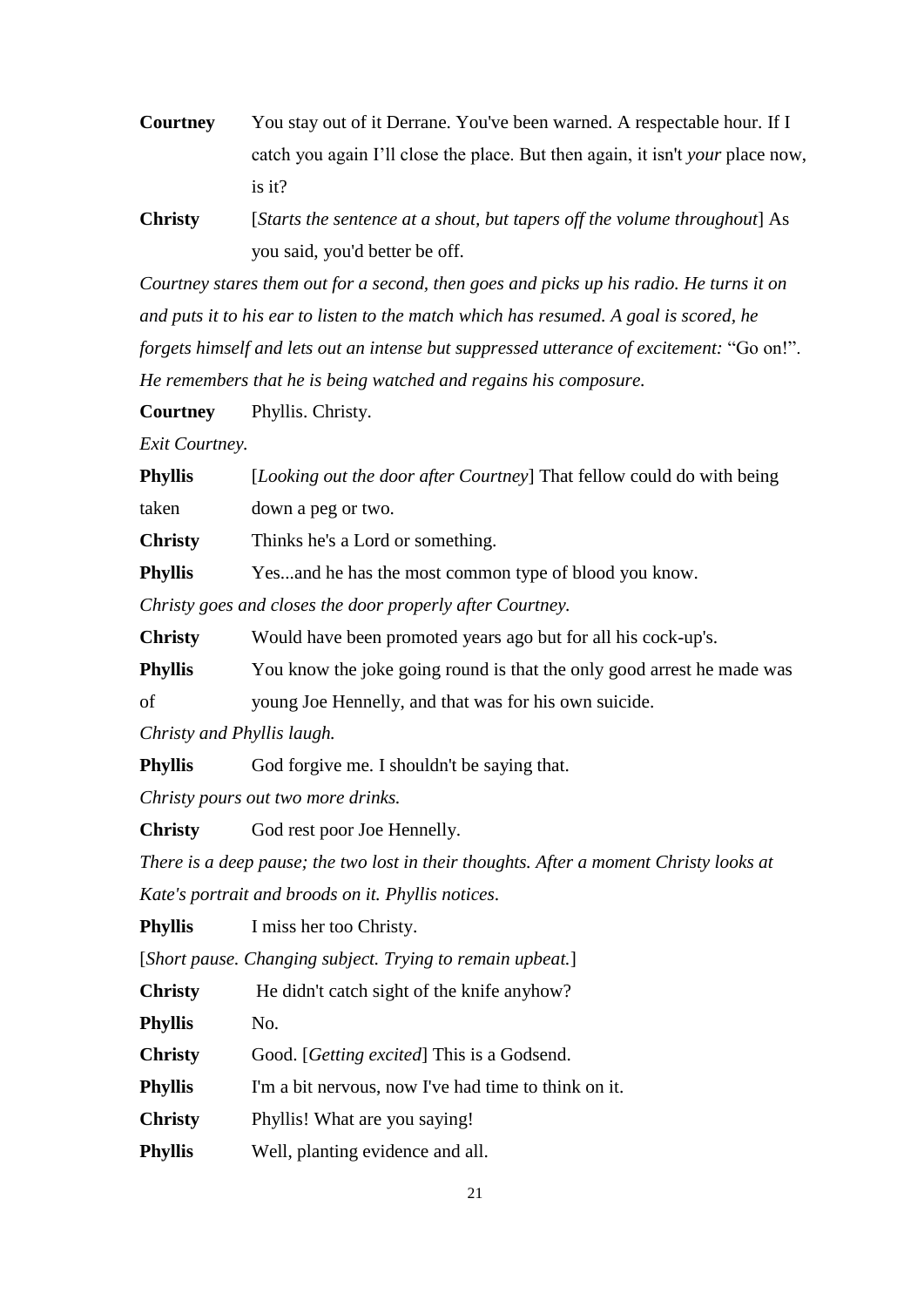| <b>Christy</b> | Lynch is guilty? |  |
|----------------|------------------|--|
|                |                  |  |

**Phyllis** Yes.

**Christy** So what's the problem? If we don't do it he's away with it. Now, would that be right? No. How could Kate rest in peace, with him walking away Scott free. What kind of justice is that? No, we *have* to do it. This has come as a gift. Now you can't spurn a gift, can you? Besides, do you think that mole Courtney will find anything tomorrow? Not a chance. Lynch has the place clean. He's too cute. The way I see it Phyllis, the question isn't is it right to plant that thing, the question is, could we live with ourselves if we didn't?

**Phyllis** I suppose you're right Christy.

**Christy** Of course I'm right. [*Drinks*] You'll have to plant it tonight so.

**Phyllis** Me?

**Christy** Yes you. How could I do it with Sherlock there watching me like a hawk. You saw how he was when he was in here. No. You'll have to do it. New evidence at this stage is suspect enough without me going missing during the carnival to plant it. I'll have to stay in the public eye to be above suspicion.

**Phyllis** I don't know now Christy.

**Christy** Come on Phyllis.

- **Phyllis** I've done my part. I'll sort out the blood as well. But fair is fair. You'll have to take it from there.
- **Christy** But you're the only one can do it. I can't get young Devine to do it, now can I? [*Short pause*] Phyllis?

*Christy gives Phyllis a sheepish look.*

| <b>Phyllis</b> | Agh! [ <i>Pointing at him; telling him off</i> ] You're my only soft spot Ruane. |
|----------------|----------------------------------------------------------------------------------|
| <b>Christy</b> | Good, that's settled. [Christy fills up their glasses] You'll never pay for a    |
|                | drink here again.                                                                |
| <b>Phyllis</b> | Seems to me I never pay anyhow. [It strikes Phyllis] You should put              |
| yourself       |                                                                                  |
|                | forward.                                                                         |
| <b>Christy</b> | Put myself forward?                                                              |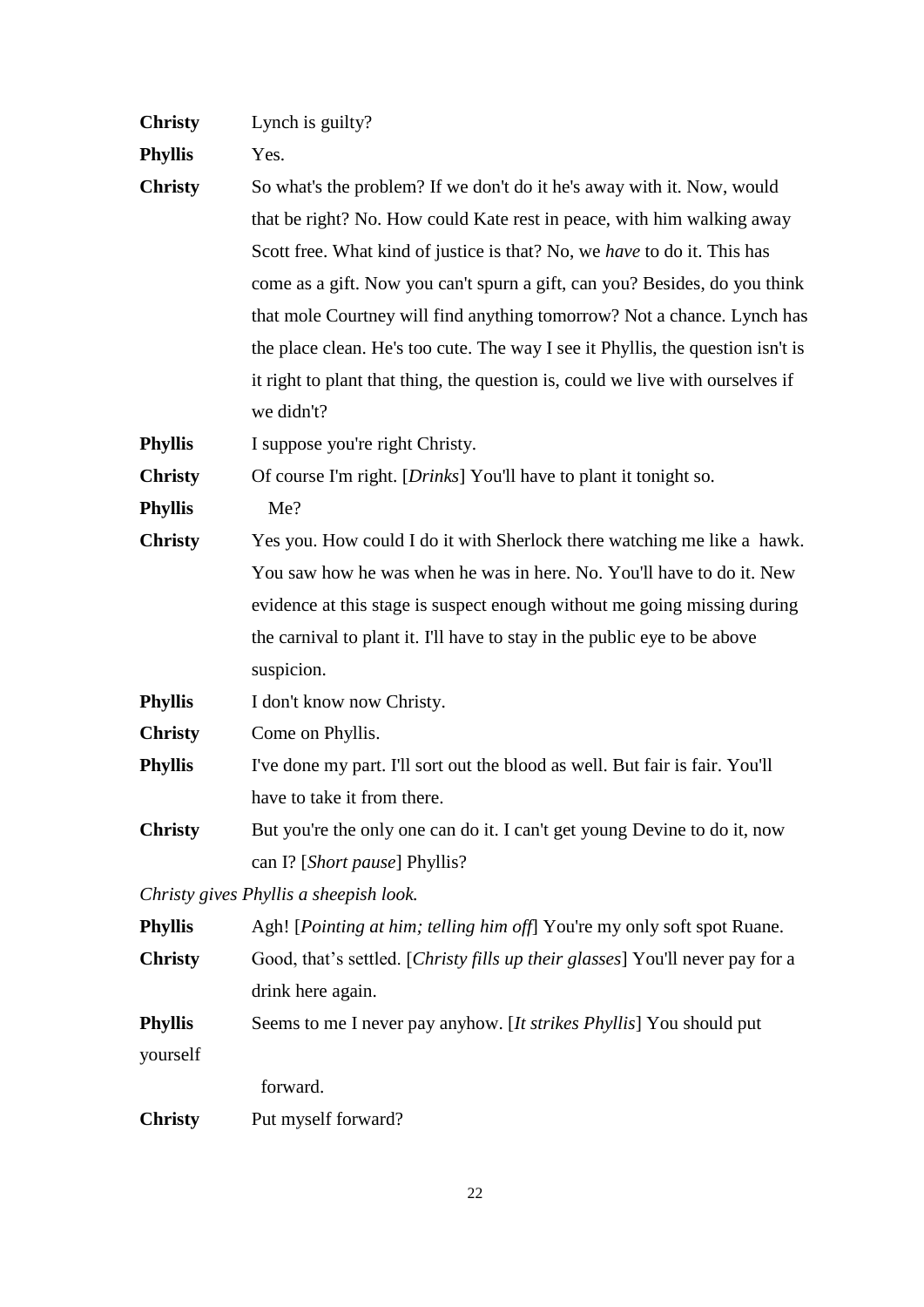| <b>Phyllis</b> | Yes, for carnival king. There's no where more in sight and above suspicion |
|----------------|----------------------------------------------------------------------------|
|                | than up on stage. There's no clear candidate this year.                    |
| <b>Christy</b> | Do you think I've got a chance?                                            |
| <b>Phyllis</b> | You're not a bad looking fellow. You'll needsomething special though.      |
| <b>Christy</b> | Hold on.                                                                   |
|                |                                                                            |

*Christy takes the wig out from under the counter and puts it on.*

| <b>Christy</b> | How's that?                                     |
|----------------|-------------------------------------------------|
| Phyllis        | Oh yes! That should do it.                      |
| <b>Christy</b> | A ribbon maybe?                                 |
| <b>Phyllis</b> | [ <i>Simulating rising sexual orgasm</i> ] Yes. |
| <b>Christy</b> | A little make-up?                               |
| <b>Phyllis</b> | Yes.                                            |
| <b>Christy</b> | Fishnet tights?                                 |
| <b>Phyllis</b> | Yes! I can almost see the crown on you now.     |
| <b>Christy</b> | You know, I'm feeling a little regal already.   |
|                |                                                 |

*Christy and Phyllis laugh, delighted with themselves.*

**Phyllis** To justice! And may Katey rest in peace.

*The two are raising their glasses for the toast when Francis re-enters, looking tired and dragging the rope behind him.*

| <b>Francis</b> | What's the celebration? Are you two finally getting married? |  |  |  |
|----------------|--------------------------------------------------------------|--|--|--|
|----------------|--------------------------------------------------------------|--|--|--|

| Christy | [Whipping off the wig and putting it under the counter] Whatever gave |
|---------|-----------------------------------------------------------------------|
|         | you that idea? And don't be barging in here so sudden and unannounced |
|         | like.                                                                 |

**Francis** Well I do work here.

**Christy** For the moment, yes.

**Francis** That's some tough rope you have there Mr Ruane. Well flip it. It nearly

killed me.

**Phyllis** [*Teasing*] A bit of exercise is good for a young fellow like yourself. Good for the blood.

**Francis** There's nothing wrong with my blood Mrs Derrane, except for the fact I've just enough for myself.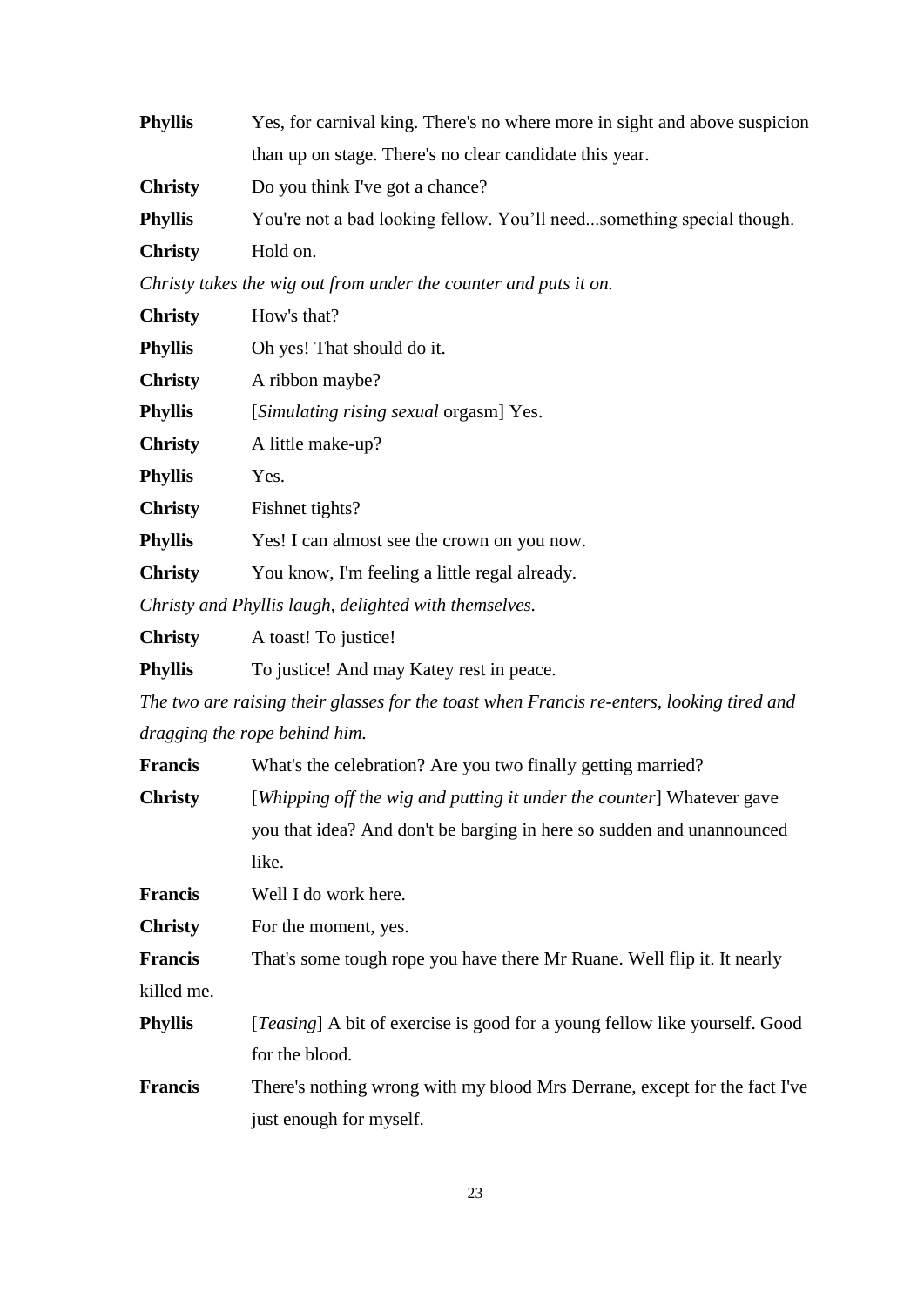| <b>Christy</b> | That's Christian altruism for you Phyllis. Here, give that rope here. You<br>can be off.  |  |
|----------------|-------------------------------------------------------------------------------------------|--|
| <b>Francis</b> | [Throwing the rope up on the counter in front of Christy] You can have it.                |  |
| <b>Phyllis</b> | [Finishes her drink] I'll leave you to it so gentlemen. [Looks at Christy]                |  |
|                | I've a few errands to run before the evening's out. What's the plan for later             |  |
|                | Christy?                                                                                  |  |
| <b>Christy</b> | I'll see you back here. The place should be packed around eight. I suppose                |  |
|                | drinking here first, down to the parade, then on to the marquee for the                   |  |
|                | dance proper.                                                                             |  |
| <b>Phyllis</b> | [Collecting her things to leave] Good.                                                    |  |
| <b>Christy</b> | [Conspiratorially] Yes Phyllis. I'll see you later. You're fine about that                |  |
| so?            |                                                                                           |  |
| <b>Phyllis</b> | Yes. I'll get on with it.                                                                 |  |
| <b>Christy</b> | Be sure and call in before eight.                                                         |  |
| <b>Phyllis</b> | [As she exists] Before eight. Yes, I will. Good luck to you now.                          |  |
| <b>Francis</b> | See you Mrs Derrane.                                                                      |  |
| <b>Christy</b> | Right Phyllis.                                                                            |  |
|                | Phyllis exists. Christy clears away the glasses. Francis looks at Christy with curiosity. |  |
| <b>Francis</b> | What's with all the mysterious talk?                                                      |  |
| <b>Christy</b> | Something between myself and Phyllis.                                                     |  |
| <b>Francis</b> | [ <i>Face lighting up</i> ] I was right, wasn't I? The two of you are getting             |  |
|                | married. I always knew you'd get married eventually Mr Ruane. And with                    |  |
|                | Mrs Derrane a widow now, who could be better for you.                                     |  |
| <b>Christy</b> | Agh, you don't know your arse from your elbow Devine. Marriage and                        |  |
|                | slavery are one and the same, and they're not for me.                                     |  |
| <b>Francis</b> | Now you shouldn't be saying that. Marriage is a sacred                                    |  |
| <b>Christy</b> | Enough talk lad. Who are you working for, eh? Over there now and finish                   |  |
|                | those buntings.                                                                           |  |
| <b>Francis</b> | But you said                                                                              |  |
| <b>Christy</b> | I don't care what I said. You can run home later. [Rubbing his hands]                     |  |
|                | <i>together</i> ] There's work to be done.                                                |  |
|                | The sound of the African drummers returns in the distance. It gets progressively louder   |  |

*as they*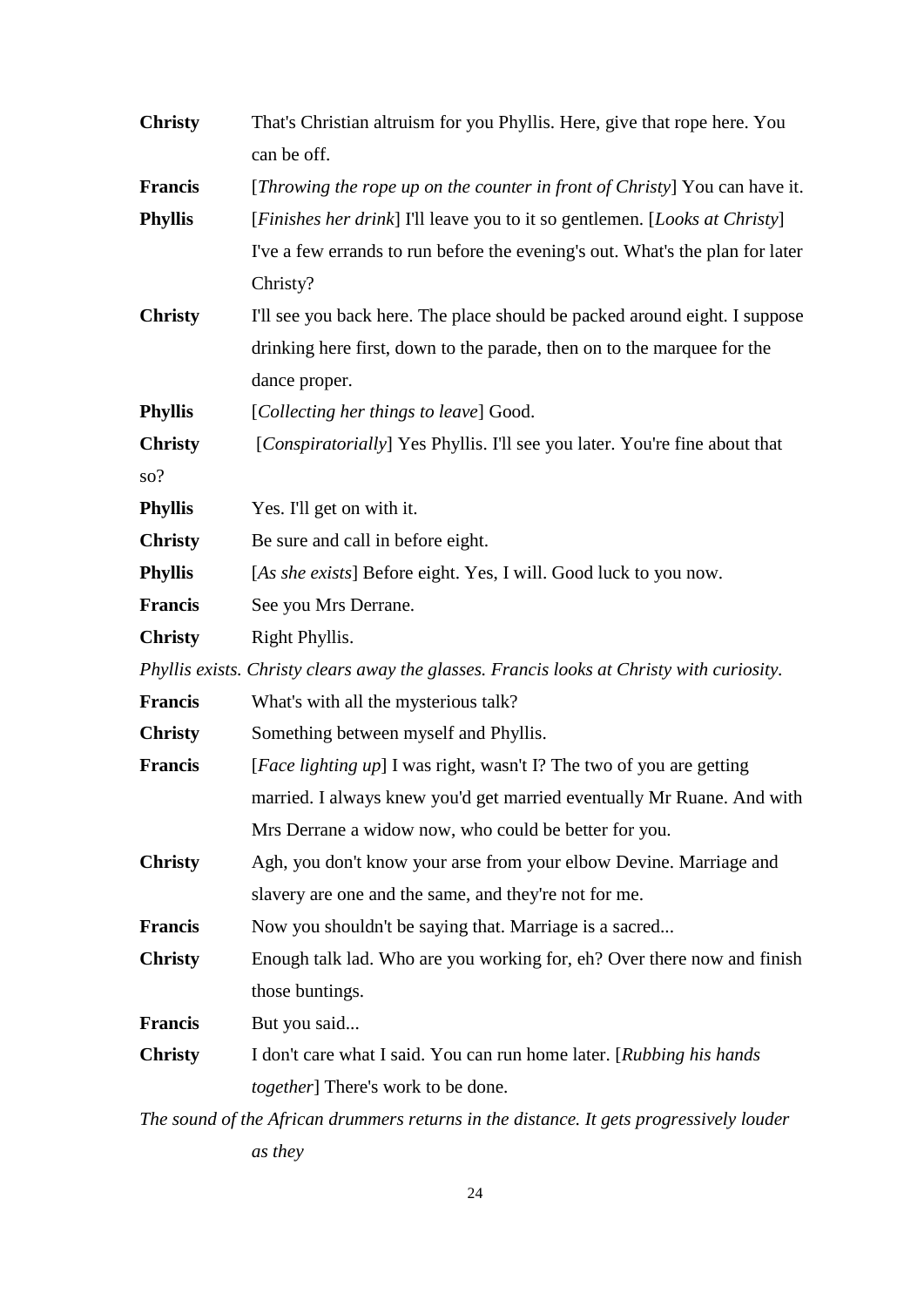# *approach. The music is retained at its loudest after the blackout*.

**Christy** There's the drummers on their way back down. They'll be crowding in here soon; tongues hanging out for drink. Ready to laugh and dance and celebrate. Well we'll be ready for them. We won't let them down. [*Christy spreads his arms out, embracing all*] Let them come! Come on, and let the carnival begin!

*Blackout and music.*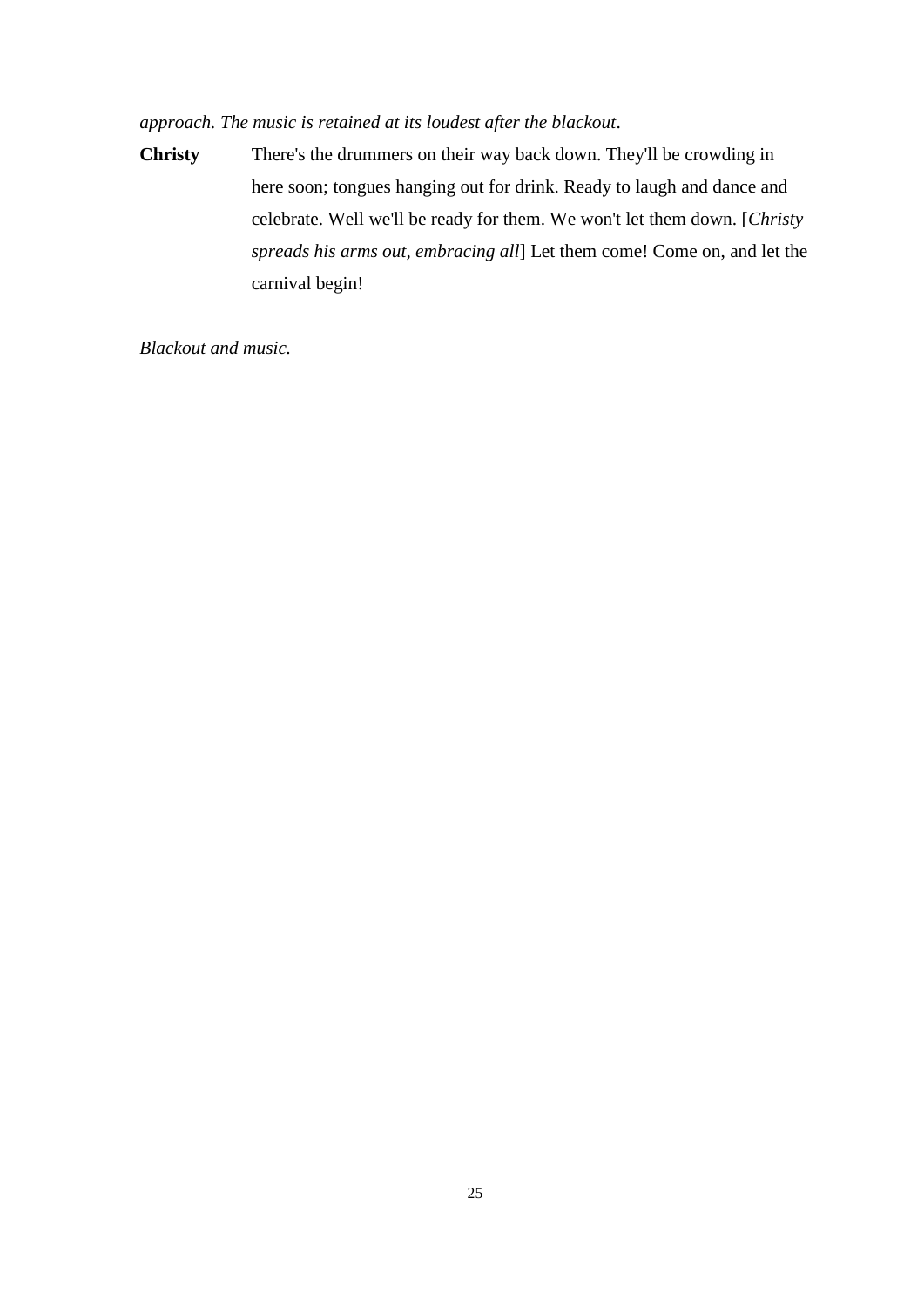## *Act II*

*A surreal alternative world. Music, from end of Act I tapers off into silence. Three in the morning. Set as before; however, decorated and dressed with buntings and a brightly coloured drape. A crowd have come and gone. Evidence of revelry.* Francis Devine, in bishop's costume, tidying.

## **Francis** For the love of God!

#### *He throws a bra in the bin.*

**Francis** [*Looks at the clock*] Three in the morning! Three in the morning and still slaving for that clown. Him having the time of his life and me sweating it out. Nothing but a... "your award awaits you in heaven" Francis. Keep that in mind now. In mind. Complaining gets you nowhere. [*Pause*] Agh, the filth of the place!

*Francis begins to hear strange noises. He works, doing his best to ignore them, but he is afraid and the atmosphere has become slightly sinister. The silhouette of justice* [*with her sword and scales*] *appears behind him. It appears angelic, nobel, but crouches down into a demonic form, also in silhouette. Francis has not seen this huge shadow that dominates the stage, when it fades he senses something behind him, he turns quickly, not sure if he has seen the after-image of some spirit. He looks for a moment at the portrait of Kate: could it be her presence? He is now quite afraid and begins to pray out loud for comfort.* **Francis** Our Father who art in heaven, hallowed be thy name. Thy kingdom come,

thy will be done on earth...

*A door bangs for no apparent reason: Francis sweeps and prays harder.*

**Francis** ...and lead us not into temptation, but deliver us Lord from all evil. Loud singing approaches. Someone starts banging loudly on the door. It is **Phyllis** and *Christy. Christy is dressed half-way between a woman and a king, with a short dress, fishnet tights, a regal cloak, a crown on top of his head [held on by a strap] and a crosier. Phyllis is dressed in a black dress suit, complete with bow-tie and cane, spats, top-hat, dracula-style cloak, painted moustache and monocle. She smokes a cigarette on a long cigarette holder. Her head is totally bald.*

**Christy** [*From off*] Open up for his royal highness! Open up I say! *Francis drops what he's doing and opens the door. Christy and Phyllis stumble in singing, arm in arm. Phyllis holds her habitual wig in her hand. On entering she throws it away with a flourish.*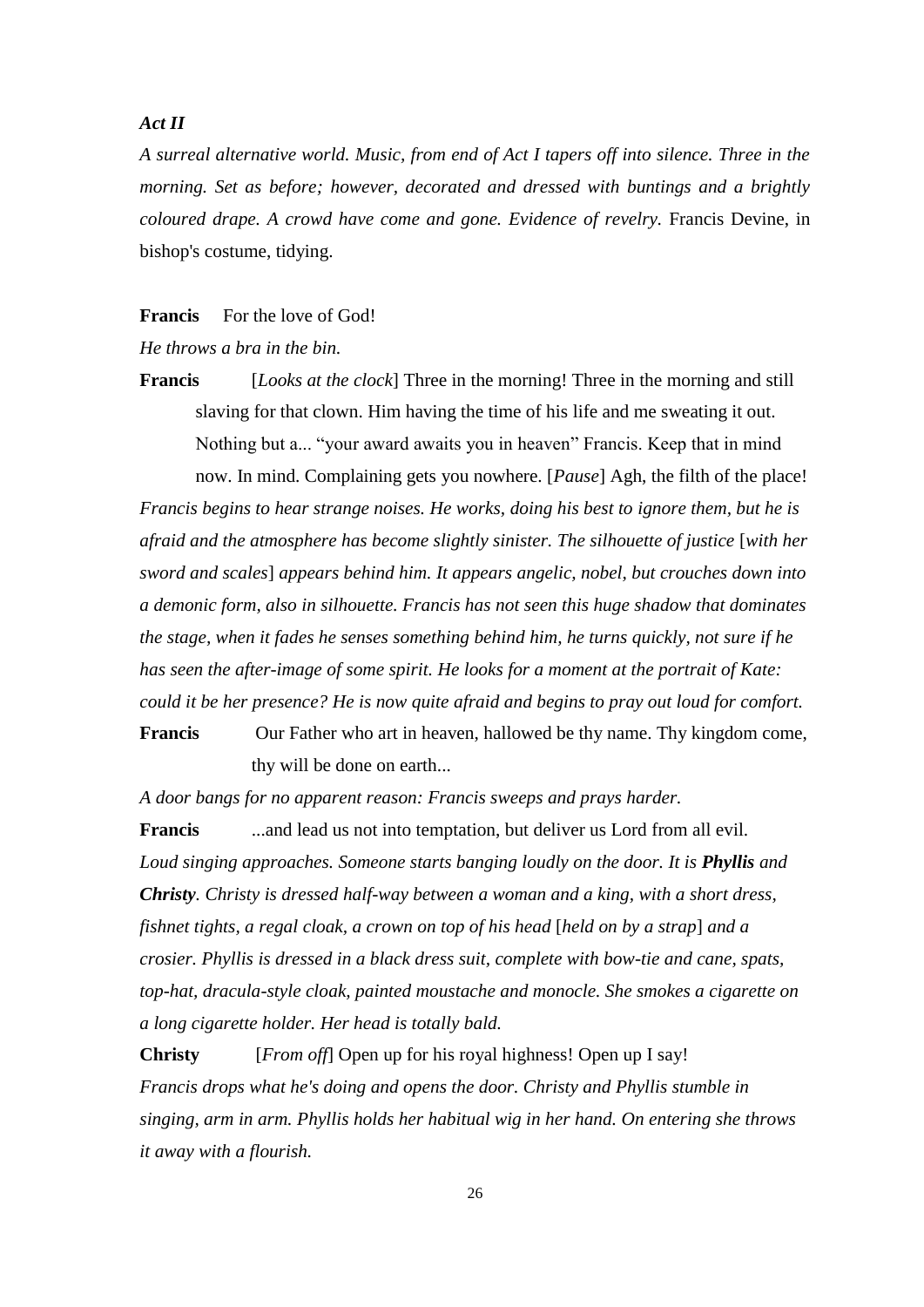| <b>Christy</b> | Fine girl you are! A bit slow acting on a regal decree my boy. Look lively          |
|----------------|-------------------------------------------------------------------------------------|
| I say.         |                                                                                     |
|                | Or I'll feed you to theto theanimals. [To the imaginary animals with an             |
|                | imaginary whip] Get back! I'll have order here. [Wags finger at Francis:            |
|                | <i>advice</i> ] Declaim it me boy. Declaim it and they respect it. Authority of     |
|                | voice is authority of lands. Look lively I say!                                     |
| <b>Phyllis</b> | [To Francis] Your Lordship. Can I get a dispensation for mass tomorrow              |
|                | morning. I don't think I'll be able to make it [She laughs].                        |
| <b>Francis</b> | Look at you. Drunk as sin. And I've to clean up after you. Can I go now             |
|                | Mr Ruane? I've to serve in the morning.                                             |
| <b>Christy</b> | Agh, you're too old to be serving mass. Listen. Get myself and the Count            |
|                | here a drink. A good old drop of whiskey, [ rummages in pocket or bag]              |
|                | and one for yourself. [Takes some large fake monopoly money from his                |
|                | <i>pocket/bag, gives it to Francis</i> ] I'll pay in new money Sir; legal tender of |
|                | the realm of Eiropa. A drink. [Expansive gesture]                                   |

*Phyllis sits at a table; Christy attempts to sit at the bar, fails, and joins Phyllis at the table. Francis does not follow his orders.*

| <b>Christy</b> | Well, come on my boy! Look lively!                                        |  |
|----------------|---------------------------------------------------------------------------|--|
| <b>Francis</b> | I'll finish up in the morning. I really have to be going home.            |  |
| <b>Christy</b> | Home my arse. You're mother was as drunk as the next man. She'll not      |  |
|                | miss you. Wine I say! Wine!                                               |  |
| <b>Francis</b> | You should go to bed the pair of you. You've had enough now. I'll see you |  |
|                | in the morning.                                                           |  |

*Francis moves as if to go. Christy roars with rage. He throws his crosier at Francis , but misses.*

| <b>Christy</b> | You'll go nowhere! [ <i>Pause</i> ] You do work here, don't you? Ha? Well, as |
|----------------|-------------------------------------------------------------------------------|
|                | long as you do, you do what I say. Do you hear? Now, if you want to keep      |
|                | your job you'll get us whiskey and you'll get it fast.                        |
| <b>Francis</b> | [Shocked and scared by Christy's outburst] Is it wine or whiskey so?          |
| <b>Christy</b> | No matter. Drink. [To Phyllis] Isn't that right, Count?                       |
| <b>Phyllis</b> | Yes. No matter. [ <i>Afterthought</i> ] Good lad Francis.                     |
|                |                                                                               |

*Francis gets two glasses and a bottle of whiskey.*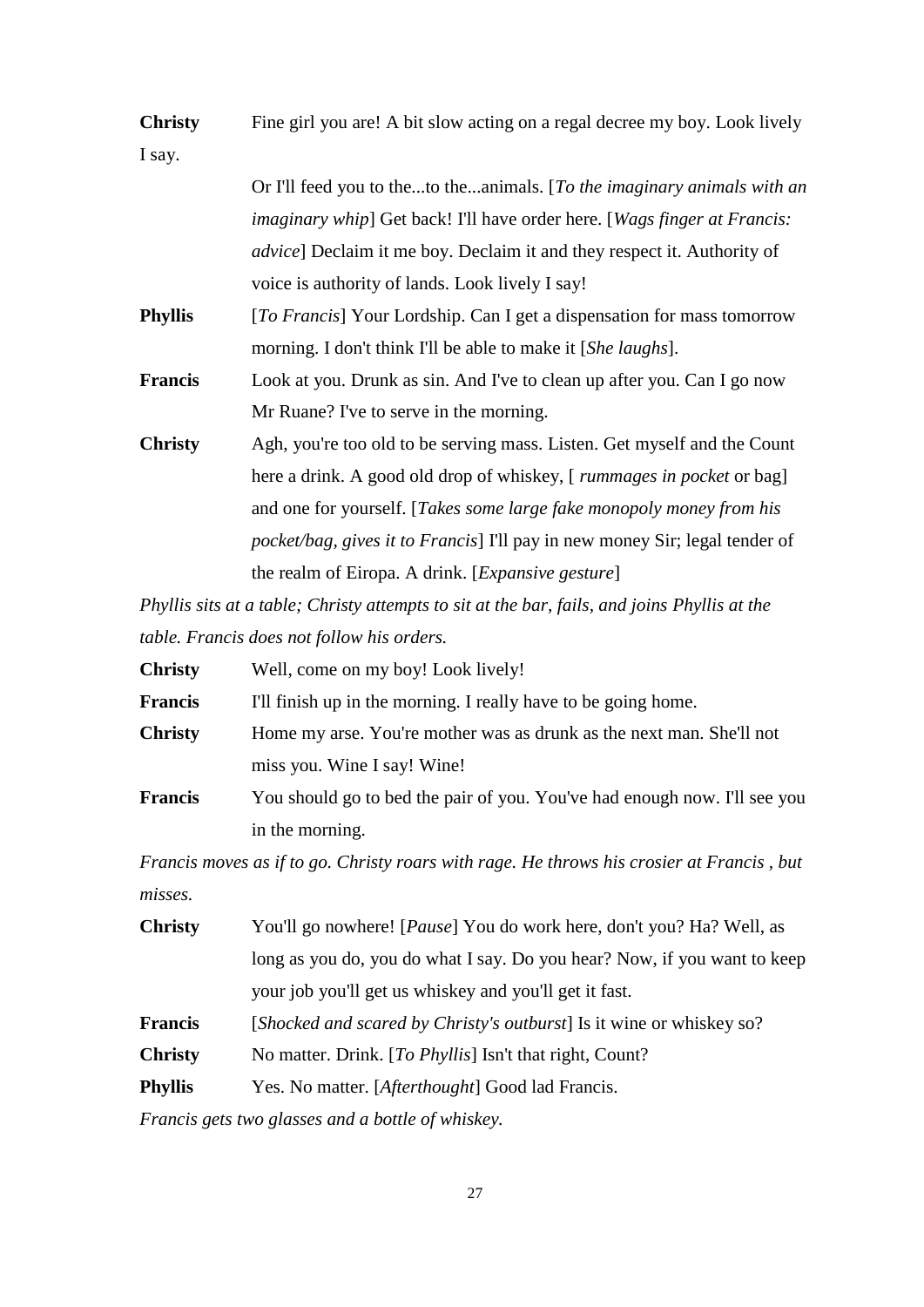| <b>Christy</b> | Now there's a loyal subject. That's what I like to see. Friends shall be                  |  |
|----------------|-------------------------------------------------------------------------------------------|--|
|                | rewarded! Rewarded withwith gold! And enemies? What will we do                            |  |
|                | with the enemies my dear Count?                                                           |  |
| <b>Phyllis</b> | Drain their blood.                                                                        |  |
| <b>Christy</b> | Yes! Drain their blood. Drain it and ferment it. Pour it now, two fine                    |  |
|                | beakers of the stuff. The finest draught in all the kingdom. Slating thirst in            |  |
|                | taverns from Belslow to Ballinafast. [Francis pours] Now Count. A                         |  |
|                | verdict from youryour educated palate.                                                    |  |
| <b>Phyllis</b> | [With much ceremony, as tasting wine, holding up to light] Cuts a rich                    |  |
|                | colour in the light. [Swishing around] Undulates round the perimeter of                   |  |
|                | the glass: a certain syrupy quality. Legs long, yet sturdy. Bouquet?                      |  |
|                | [ <i>Smells</i> ] A hint of oriental spices.                                              |  |
| <b>Christy</b> | But the taste, dear Count, the taste?                                                     |  |
| <b>Phyllis</b> | [Takes a sip of the whiskey, sloshes it around her mouth, swallows] O-                    |  |
|                | negative, I would say. 1798.                                                              |  |
| <b>Christy</b> | A fine vintage! [To Francis] Another glass! Another glass for yourself my                 |  |
|                | Lordship.                                                                                 |  |
| Francis        | I, I don't drink. Can't I just go                                                         |  |
| <b>Christy</b> | Another glass I said! [Tense Pause. Is this a game or is Christy capable of               |  |
|                | violence?]                                                                                |  |
| <b>Phyllis</b> | A regal decree me boy.                                                                    |  |
| <b>Christy</b> | Custom is custom. I'm ruler of all these lands. The power to free prisoners.              |  |
|                | The power to cast judgement. To set a man free or send him to his death.                  |  |
|                | All must obey.                                                                            |  |
| <b>Phyllis</b> | From sundown to sunup.                                                                    |  |
| <b>Christy</b> | Yes, from sundown to sunup.                                                               |  |
|                | Francis is afraid. He gets a glass for himself. Christy grabs the glass from his hand and |  |

*pours him a large whiskey. He thrusts the glass back into Francis's hand.*

**Phyllis** Sit down Devine and relax for Christsake.

**Christy** Yes, sit down. Take a sip now, don't just be holding it.

*Francis sits and begins to sip his drink. He is nervous. Pause.*

**Phyllis** That was some night Christy.

**Christy** It certainly was Phyllis. It certainly was. Cheers.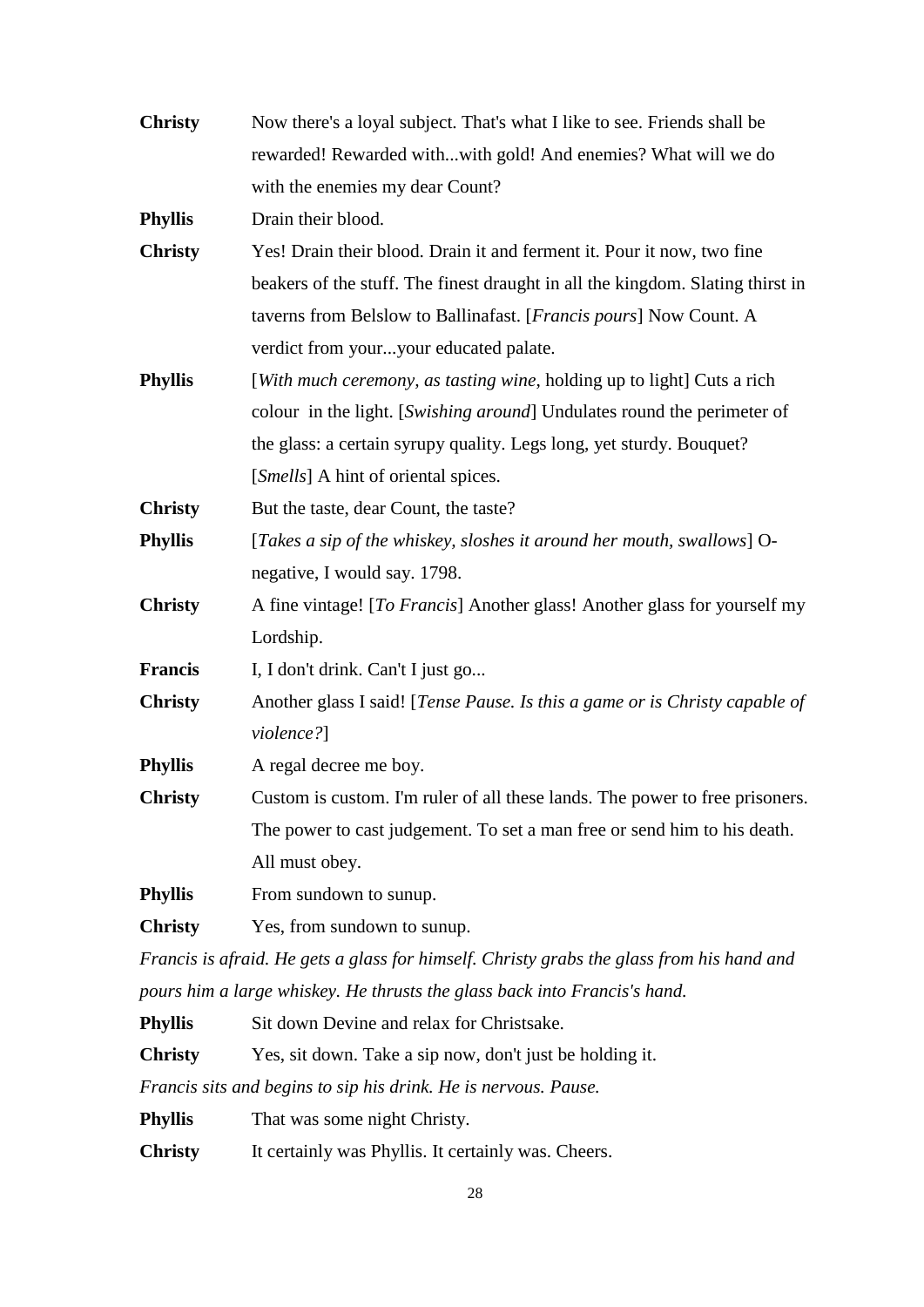# *The two click glasses. Francis looks on.*

| <b>Phyllis</b> | Some night, and smooth too. Everything smoothly.                       |  |
|----------------|------------------------------------------------------------------------|--|
| <b>Christy</b> | Yessmoooooth. [He laughs]. [To Francis] You see, myself and the        |  |
|                | Count here are celebrating tonight Francis. Not that we're celebrating |  |
|                | anything in particular, just celebratingfor the sake of it I suppose.  |  |
| Francis        | No harm in that.                                                       |  |
| <b>Christy</b> | Yes, no harm in that at all. [Suddenly shouts at Francis] Pu knird!    |  |
| Francis        | [To Phyllis] Is that German?                                           |  |
| <b>Christy</b> | Pu knird!                                                              |  |
| <b>Phyllis</b> | Drink up. It's drink upbackwards.                                      |  |
| <b>Phyllis</b> | Just do as he says.                                                    |  |
| Francis        | But I don't really                                                     |  |
| <b>Christy</b> | Pu knird!                                                              |  |
|                | Phyllis nods, there is no question of escape, they all drink.          |  |
| <b>Christy</b> | A toast! To justice, for example.                                      |  |
| Phyllis        | I'll drink to that.                                                    |  |
| <b>Christy</b> | To justice then.                                                       |  |
|                | Phyllis indicates to Francis he should stand up. They all stand.       |  |
| Francis        | [Meekly] To justice.                                                   |  |
| <b>Christy</b> | Do you know what Count, I think we should make this young lad          |  |
|                | chaplain. Official chaplain to the king here.                          |  |
| <b>Phyllis</b> | I think so too.                                                        |  |
| <b>Christy</b> | Kneel down there Devine and I'll appoint you to your new honour. On    |  |
|                | your knees!                                                            |  |
| <b>Francis</b> | Agh, I don't want to dirty my gown. I've only got it on loan.          |  |
| <b>Christy</b> | You're not going to refuse my honour now, are you?                     |  |
| Francis        | No, its just that                                                      |  |
| Christy [      | A threat] Because you know that would really upset me. You wouldn't    |  |
|                | want to upset me now, would you? On your knees!                        |  |
| Phyllis        | Go on there now and do what he says, like a good lad.                  |  |
| <b>Francis</b> | [Firmly] I don't have to put up with this.                             |  |
| <b>Christy</b> | [Roars viciously. Instilling fear] On your knees!                      |  |
|                |                                                                        |  |

*Francis reluctantly gets on his knees in front of Christy.*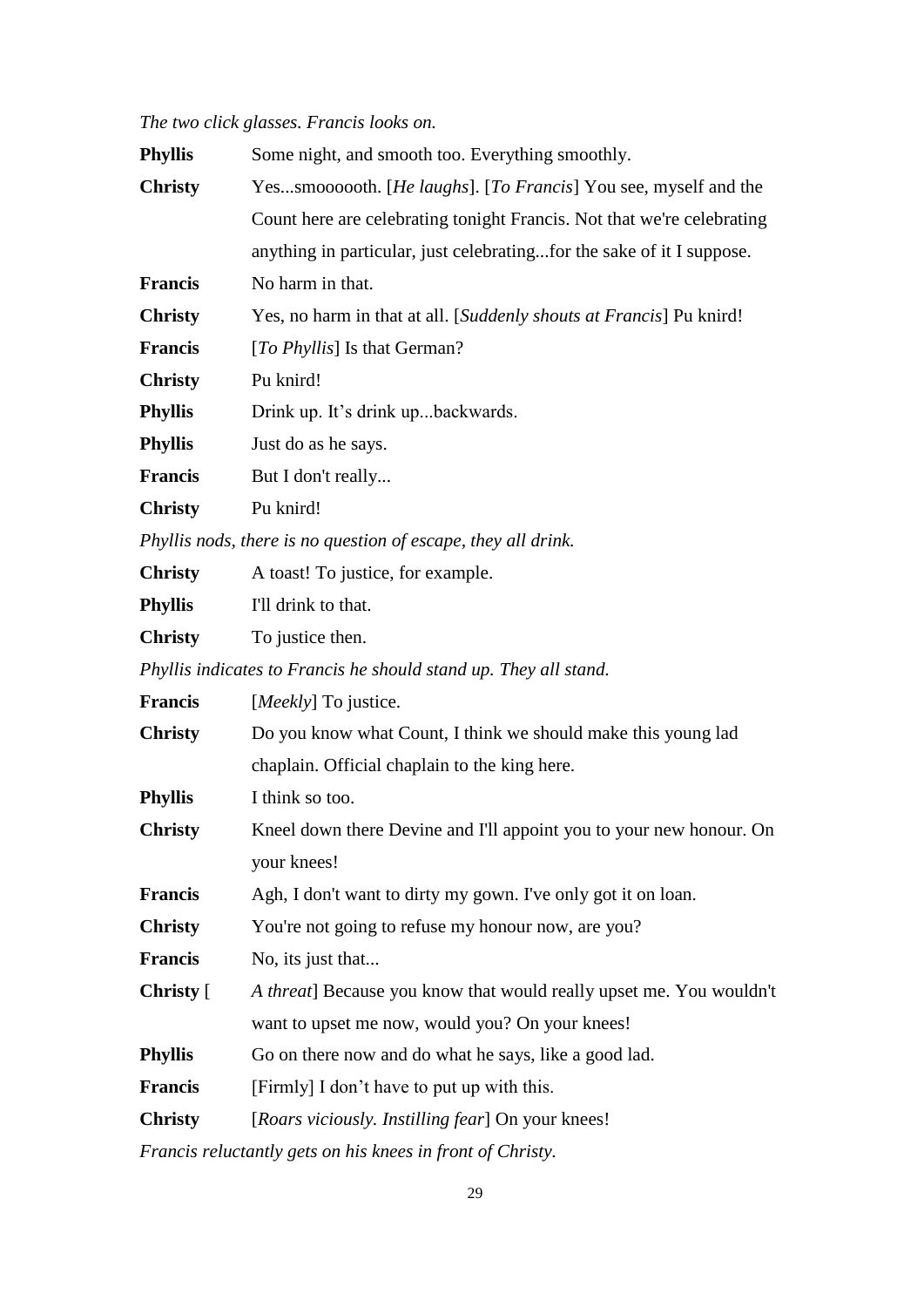**Francis** It's not going to hurt, is it?

*The game begins to take on a more sinister tone.*

**Christy** Not unless you want it to. You see, there are two possible rituals for bestowing this honour: ritual A and ritual B. One hurts, but the other is quite painless. Which one is which, however, must remain a secret. Once you have chosen then all shall be disclosed. Now, choose.

*Christy holds out his two hands, fists closed, knuckles up. Although nothing is in each hand Francis must choose one of them.*

| <b>Francis</b> | I really have to get home.                                                    |  |
|----------------|-------------------------------------------------------------------------------|--|
| <b>Christy</b> | [Sudden outburst] Is it home or to Lynch's eggs! Your other little job.       |  |
| <b>Phyllis</b> | Easy on there Christy.                                                        |  |
| <b>Francis</b> | Let me go home.                                                               |  |
| <b>Christy</b> | [Grabs him by the collar] If I hear that once more out of you Devine, so      |  |
|                | help me God!                                                                  |  |
| <b>Phyllis</b> | Easy I said!                                                                  |  |
| <b>Christy</b> | [Lets go of his collar] Choose.                                               |  |
|                | Tense pause. Francis chooses one of the hands.                                |  |
| <b>Christy</b> | You have chosen well.                                                         |  |
| Relief.        |                                                                               |  |
| <b>Christy</b> | You see your Lordship, even a game like this has something to teach, a        |  |
|                | moral if you like. If you make the correct choice then all shall be well. But |  |
|                | if you choose unwisely, wellthe consequences can be very great. It's all      |  |
|                | up to you. Isn't that right my dear count?                                    |  |
| <b>Phyllis</b> | [Going along with game again] Certainly right my liege.                       |  |
| <b>Christy</b> | Yes. Now. [Christy holds aloft an imaginary sword. He places it first on      |  |
|                | Francis's left shoulder, then moves it to his right.] By the power invested   |  |
|                | in me, [eyes to heaven] by the divine Lord himself, may I add, I hereby       |  |
|                | declare, you, his Lordship Francis Devine, official chaplain to the court of  |  |
|                | King Christy Ruane. From nowuntil kingdomcome. [Quickly] In the               |  |
|                | name of the father, and of the son, and of the holy ghost, amen.              |  |
| <b>Phyllis</b> | Amen!                                                                         |  |
| <b>Christy</b> | So, how do you feel me lad? Honoured, doubtless.                              |  |
| <b>Francis</b> | [Coldly] I feel little.                                                       |  |
|                |                                                                               |  |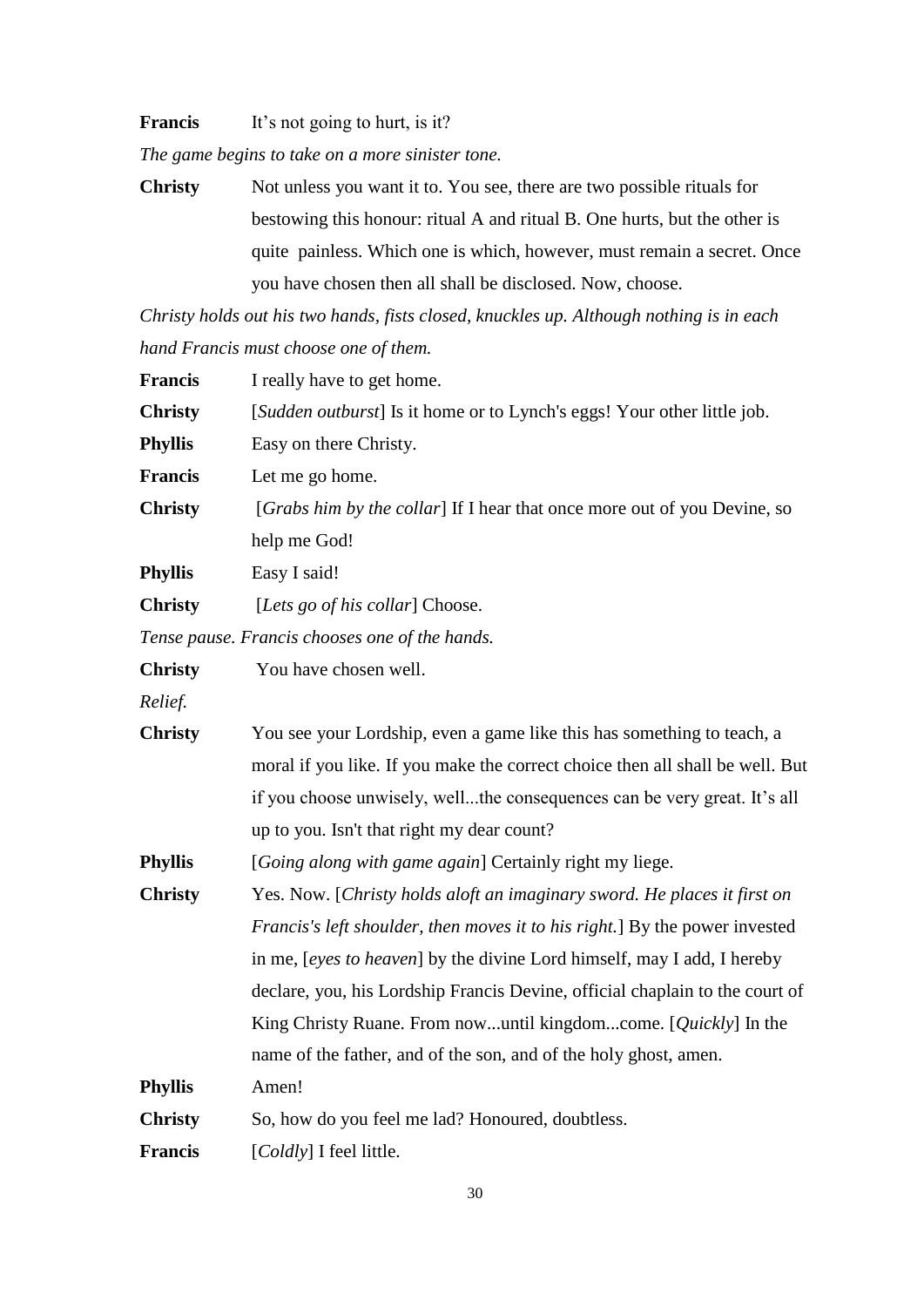| <b>Christy</b> |  | [Cynical] And I thought you loved me. |  |
|----------------|--|---------------------------------------|--|
|----------------|--|---------------------------------------|--|

**Phyllis** Get into the spirit of it Francis.

*Francis gets up.*

| <b>Christy</b> | Good lad. We'll make a cardinal of you yet. Now. [To Phyllis] You're         |
|----------------|------------------------------------------------------------------------------|
|                | always one for the singing Phyllis. How about a song?                        |
| <b>Phyllis</b> | I'm not in the mood.                                                         |
| <b>Christy</b> | Yes, put something on there, something fitting for the occasion, to lift the |
|                | spirits. Let's see now.                                                      |

*Christy gets up and goes to the radio/tape recorder behind the bar. He turns it on and starts flicking from channel to channel, from one kind of music to another, until he comes to some wild Cajun dance music: "Le Chanson de Mardi Gras".*

| <b>Christy</b> | [Referring to the different kinds of music, until he gets what he wants] No.        |  |
|----------------|-------------------------------------------------------------------------------------|--|
|                | No. Christ, funeral music! [ <i>Francis looks a bit sick at this stage</i> ] You're |  |
|                | not dead yet Francis, ha? Agh, now. That's the stuff. Something you can             |  |
|                | dance to. Do you like this kind of music Monsieur Count?                            |  |
| <b>Phyllis</b> | It's grand. Fine and lively.                                                        |  |
| <b>Christy</b> | Fine and lively indeed.                                                             |  |
|                |                                                                                     |  |

**Phyllis** Great rhythm in it. Fancy a dance sire?

**Christy** Well I was going to ask the young lad out, but seeing as you asked first, I'd be more than honoured Sir.

*Christy and Phyllis come together, they bow formally, and begin to dance drunkenly. They fall around the place and spin in wild circles. Eventually they spin into disarray and fall on the floor laughing.* 

*Suddenly the laughter is interrupted by a loud knock on the door. The mood alters.*

| <b>Christy</b> | Did you hear that? |  |
|----------------|--------------------|--|
|----------------|--------------------|--|

**Phyllis** The door?

**Christy** Turn off the radio Francis.

**Francis** [*Loud*] What?

**Christy** Shush! I said turn off the radio.

*Francis gets up and turns off the radio. It is deadly quiet.*

**Phyllis** Listen.

*Again deadly quiet. Francis makes his way back to his seat. He bangs into something and shatters the silence. He freezes where he is.*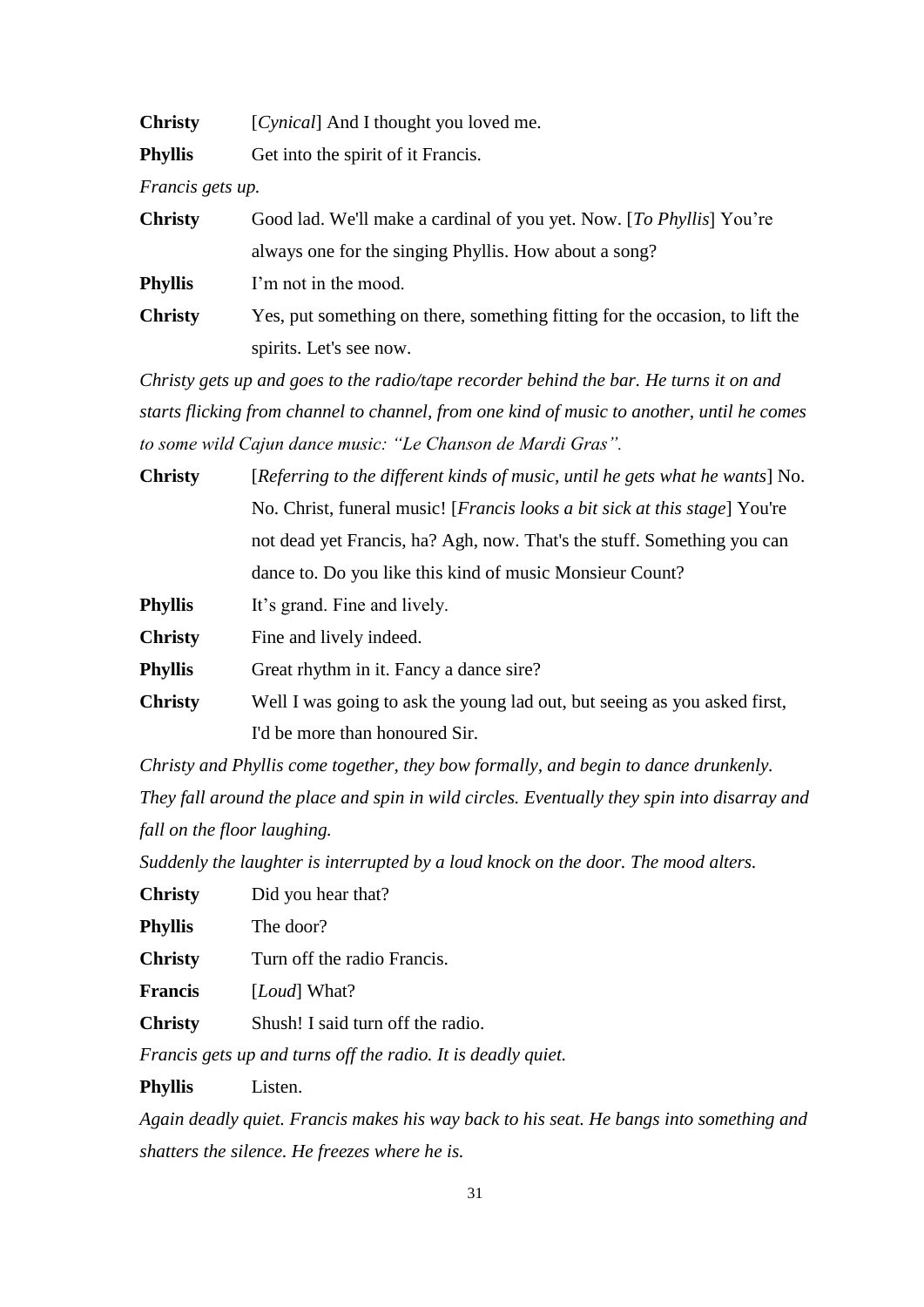| <b>Christy</b> | Shush!                                                                   |
|----------------|--------------------------------------------------------------------------|
| Phyllis        | It could be Courtney. He said he'd come round and check.                 |
| <b>Christy</b> | Not at this hour. He'd be drunk by now. Shush. Everyone quiet now. Not a |
|                | sound. Ignore him and he'll go away.                                     |

*After a few moments of tense silence a second loud knock is hammered out.*

| Lynch's voice from off |                          | I know you're in there Ruane! Open up!                                 |
|------------------------|--------------------------|------------------------------------------------------------------------|
| <b>Christy</b>         | Who's that at this hour? |                                                                        |
| <b>Phyllis</b>         | It's not Courtney.       |                                                                        |
| <b>Christy</b>         |                          | Someone for late drink I'd say. Well, we'll not deny them. Open up the |
| door                   |                          |                                                                        |

Francis. Go on now. We've all had the thirst on us at one time or other.

*Francis goes to open the door. After a little fumbling with keys the door opens and Cathel Lynch enters. He is a big fat man in his late forties/early fifties. He wears work boots, overalls, a T-shirt and a brown work coat. He has a woollen hat with a bobble on his head, and thick stubble and sideburns on his face. All his cloths are filthy from farmwork, and one gets the impression that he never changes, and may even sleep in his cloths. He carries a brown potato sack in one hand.*

Lynch Close the door Devine. Well, what have we here?

*Francis locks the door but leaves the keys in the keyhole.*

| <b>Christy</b> | [Sitting on the floor, utter shock] Lynch!?                             |
|----------------|-------------------------------------------------------------------------|
| Lynch          | Surprised to see me I take it. You know most decent women around these  |
|                | parts sit on chairs.                                                    |
| <b>Christy</b> | How dare you                                                            |
| Lynch          | Now, now Christy. You'd better be polite. After all, I am your employer |
|                | now you know, in a kind of a way. Devine, get me a drink.               |
| <b>Christy</b> | [To Francis] Stay where you are.                                        |

**Lynch** A drink.

*Francis doesn't know who to heed.*

Lynch I'd listen to me if I were you Devine. Who do you think owns this place you're working in? A drink.

*Francis gets him a glass. Lynch takes it off him and pours his own from the bottle on the table.*

**Christy** What do you want?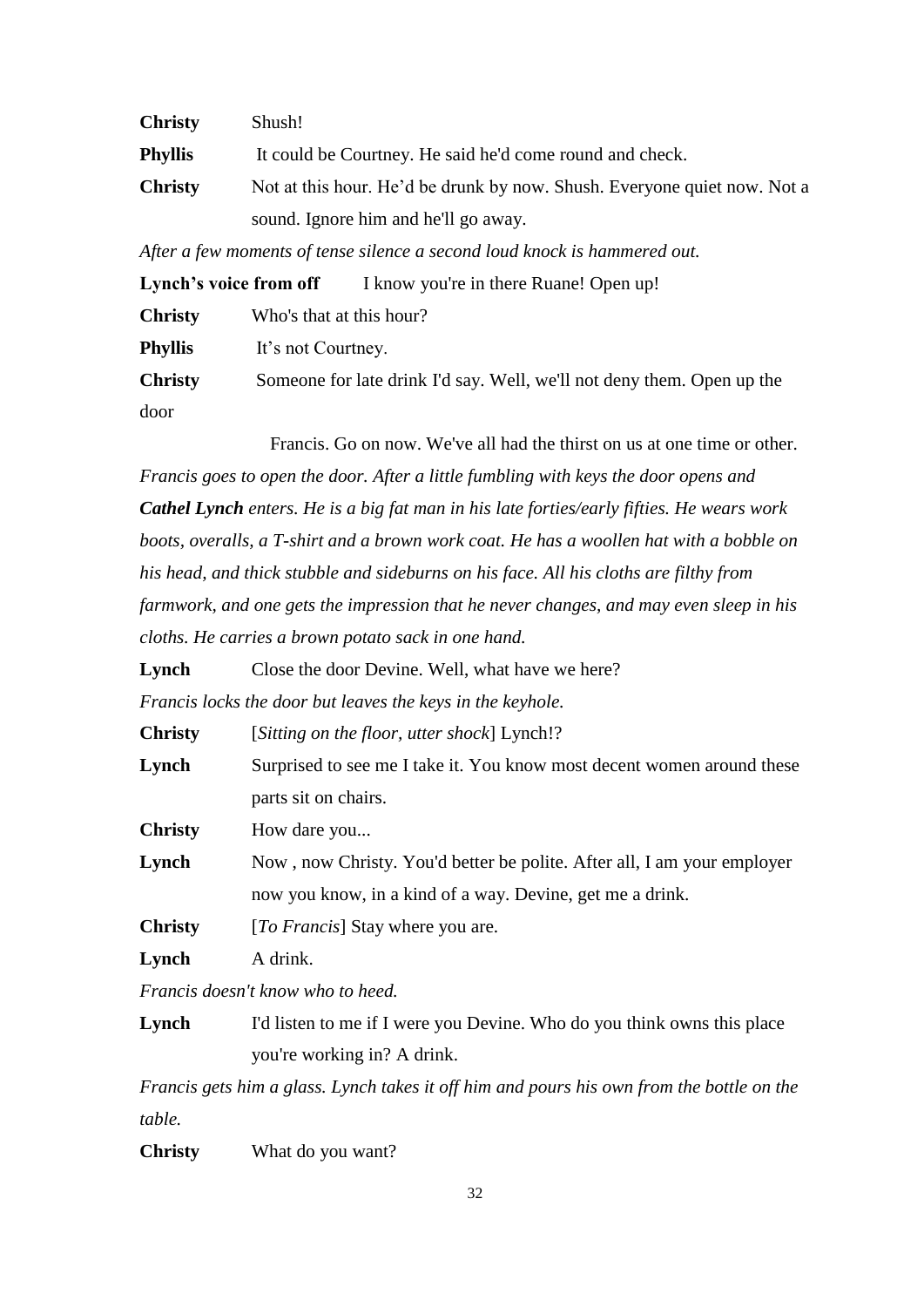| Lynch          | Oh, I just thought I'd pay you a little visit, seeing as its carnival night and |
|----------------|---------------------------------------------------------------------------------|
| all.           |                                                                                 |
| <b>Christy</b> | Well you're not welcome here.                                                   |
| Lynch          | [Raising his glass] Your health, Mrs Derrane.                                   |
| <b>Phyllis</b> | I hope you choke on it.                                                         |
| Lynch          | Now now. You should have a little more respect when taking hospitality          |
|                | in my establishment.                                                            |

*Lynch knocks back his drink. Christy and Phyllis get off the floor. Phyllis sits, Christy remains standing.*

| <b>Christy</b> | I said, you're not welcome here.                                                   |
|----------------|------------------------------------------------------------------------------------|
| Lynch          | What kind of way is that to speak to your own brother-in-law Christy?              |
| <b>Christy</b> | You're no relation of mine. Go now, before I do harm.                              |
| Lynch          | Harm? I don't think you'll do any harm Christy, not with what I have on            |
| you.           |                                                                                    |
| <b>Christy</b> | What? What are you talking about?                                                  |
| Lynch          | Agh now, let's just leave it at that. Let bygones be bygones. Had a good           |
| night          |                                                                                    |
|                | Phyllis? [ <i>Pause</i> ] The cat got your tongue Phyllis? Sure come on. Give us a |
|                | song Derrane. Something about your old grand daddy. The great                      |
|                | republican hero.                                                                   |
|                | [ <i>Short pause</i> ] Hello?                                                      |
| <b>Phyllis</b> | I'll not engage in pleasantries with you.                                          |
| Lynch          | No matter. You never were much good at conversation anyway. What was               |
| it             |                                                                                    |
|                |                                                                                    |

Katey used say? Oh yes. "As bright as my black hole".

*Lynch coolly pours himself another drink.*

| <b>Phyllis</b> | Don't sully her name with your mouth. If the truth's to be known that   |
|----------------|-------------------------------------------------------------------------|
|                | particular phrase she reserved for you.                                 |
| Lynch          | Always one for answering back Derrane. It's a shame someone didn't beat |
|                | manners into you years ago.                                             |
| <b>Christy</b> | <i>You</i> have something on me?                                        |
| Lynch          | Well a piece of paper for starters.                                     |
| <b>Christy</b> | What paper?                                                             |
|                |                                                                         |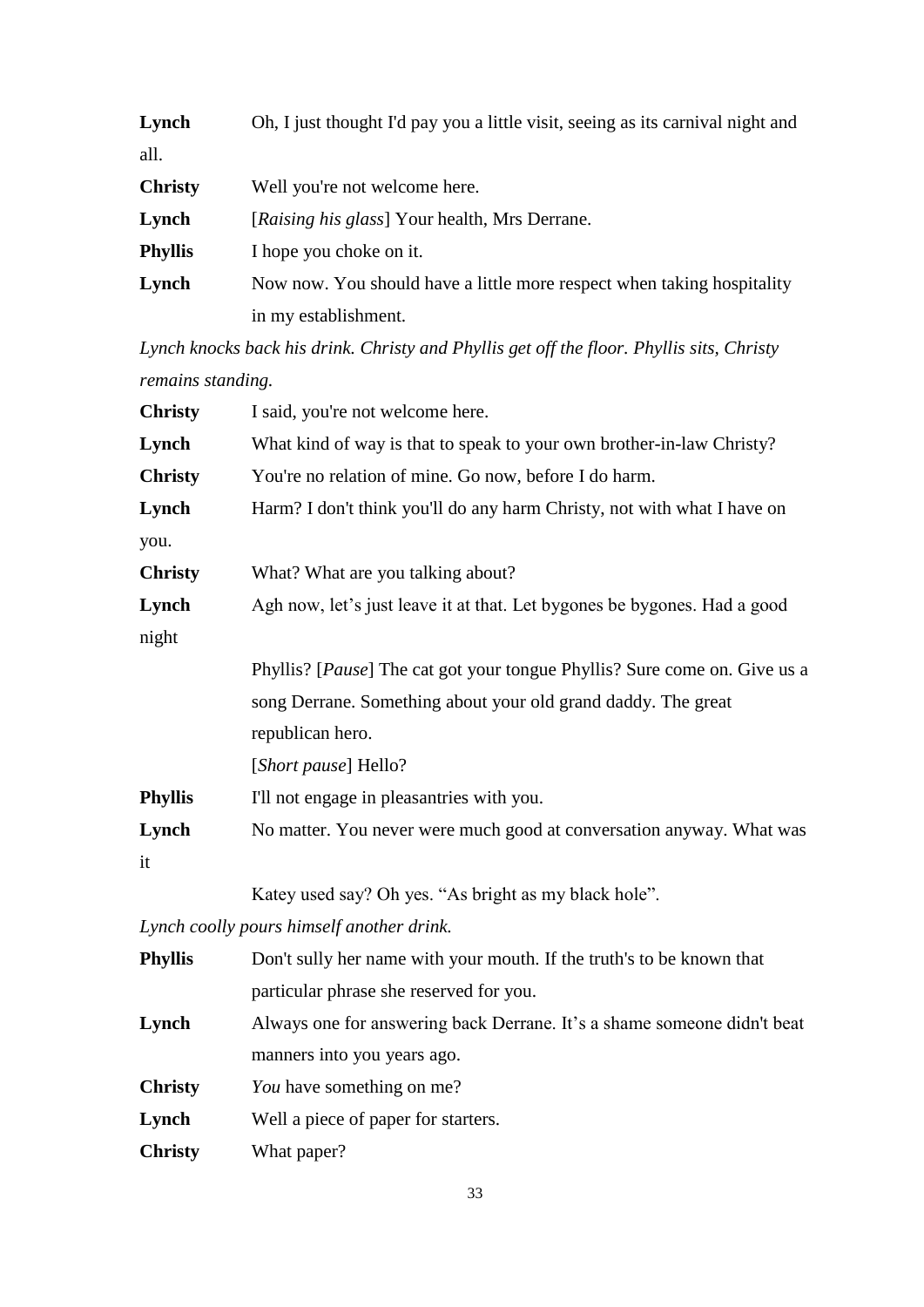**Lynch** A little scrap concerning the ownership of a certain property. For starters like.

> Come here Devine! [*Lynch fills Francis a glass*] Come here and take a drink with your new boss.

*Francis comes to Lynch and takes the glass.*

**Christy** A new boss is it?

**Francis** I...I...

**Lynch** [*Firmly to Francis*] Drink.

*Francis sips.*

Lynch Don't be rude now. All of it.

*Francis finishes the drink. After a moment he runs out to the toilet, hand on mouth. We hear him getting sick outside. Lynch laughs*.

| <b>Christy</b> | So now you come.                                                      |
|----------------|-----------------------------------------------------------------------|
| Lynch          | You've to clear out within the week.                                  |
| <b>Christy</b> | You could barely wait the year. Think you're in the clear now and can |
|                | cause a stir. Is that it?                                             |
| Lynch          | Seven days. We'll say no more on the matter.                          |
| <b>Christy</b> | [Rising anger] I'll kill you first                                    |
| Lynch          | Agh, now Ruane. I'm within the law. I'm only taking what's rightfully |
| mine.          |                                                                       |

**Christy**[ *Lunging toward Lynch*] I'll wring your neck...

*Christy grabs Lynch by the throat and trys to choke him..a struggle...Phyllis leaps up and intervenes...pulling Christy away.*

| <b>Phyllis</b> | Hold it! Hold it Christy! Hold on nowhave you forgotten the night?          |
|----------------|-----------------------------------------------------------------------------|
| <b>Christy</b> | What?                                                                       |
| <b>Phyllis</b> | No use spoiling things now. He'll get what's coming to him.                 |
| <b>Christy</b> | [Remembering] Yes Phyllis. You're right. No use in me committing a          |
|                | crime. Yes. No use. I'll leave him to his fate and be done with it. Yes     |
|                | Phyllis.                                                                    |
| Phyllis        | [To Lynch] You'll not be around to claim this place anyway Lynch. No.       |
|                | You'll be rotting your days away in a cell. Rotting for the murder of Katey |
|                | Ruane that everyone knows you committed, that's what you'll be doing. So    |
|                | be off with you. Go home and say your prayersthough they'll do you no       |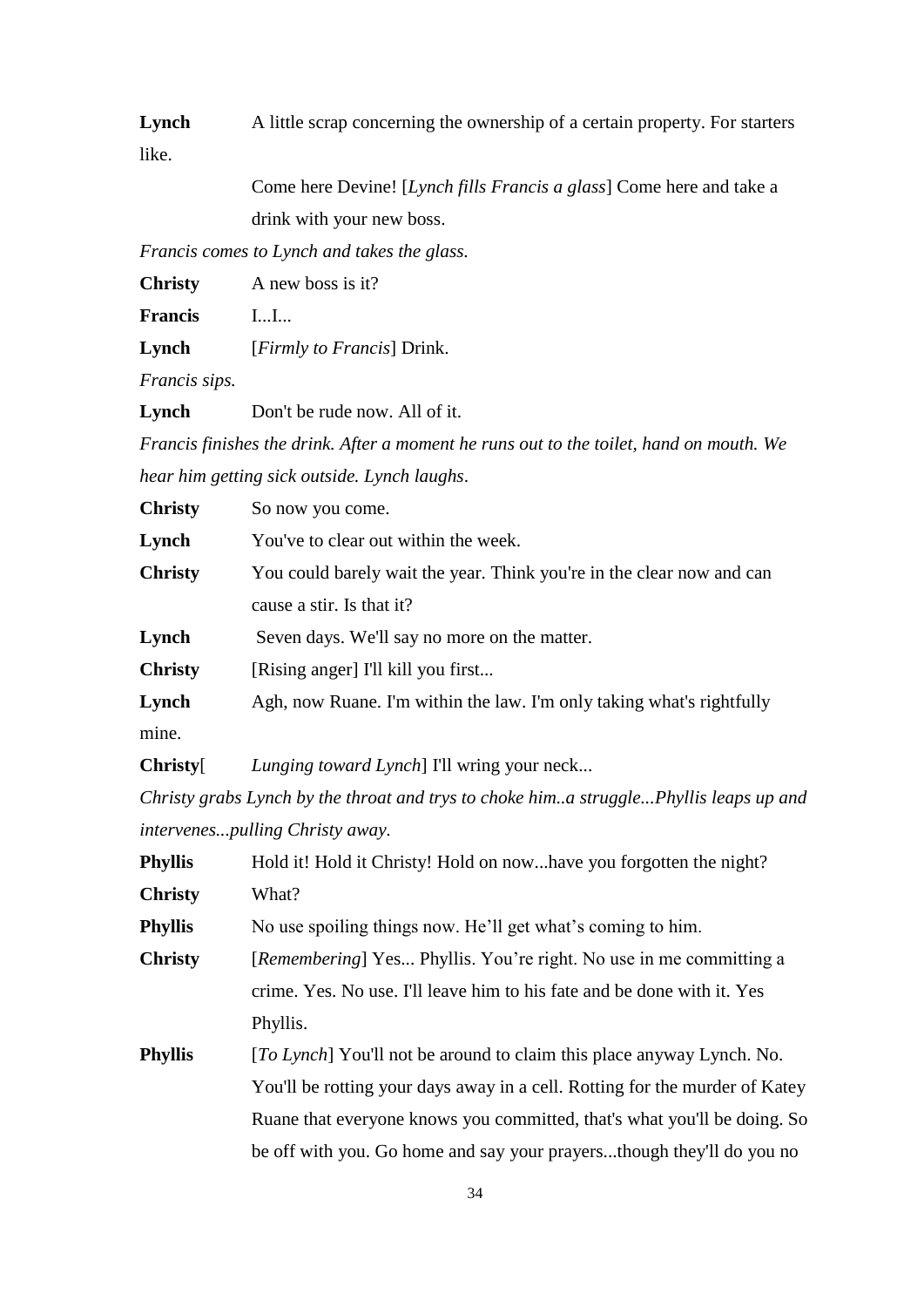good. Hell is the only place you'll be going...so off with you while you can...or so help me God I'll kill you myself.

*Pause. Lynch is unmoved, he drinks calmly.*

**Lynch** A fine speech Phyllis. A pity you gave up the amateur dramatics when you did...it could have been the national stage for you girl...if it wasn't for the old alopecia [*laughs*]. But a little less drama and a little more reality is called for. I''m going nowhere.

**Phyllis** [*In disgust*. ] I don't need to stay listening to this.

*Lynch knocks back another whiskey and throw his glass on the floor.*

Lynch You'll stay where you are!

*Pause.*

**Lynch** A nice little walk you had for yourself tonight Derrane...got lost did you? You could do better then listen to his highness here. Oh, and by the way, I think you dropped something on your wanderings, a bit of a careless bitch you have working for you Ruane.

*Lynch takes the blood covered knife from his sack and stabs it into the counter where it sticks upright. Christy and Phyllis look on in shock.*

**Lynch** Exhibit A. [*Drinks from the bottle*] Now, does that look familiar to you Derrane? Ha? I had a knife like that myself for slitting the throats of bitches in heat. No bastard puppies I want on my farm you understand? Yes, it does remind me of a knife I once had, but funny, I don't know what I did with it. Neither myself nor Sergeant Courtney seems able to find it...nor none of the other coppers, how hard they try.

**Phyllis** I don't know what you're talking about. Come on Christy. let's go.

**Lynch** Don't know what I'm talking about, is it? I'm no fool, I tell you. You think I don't keep an eye out on carnival night for young pranksters out to let my chickens out or open the gate of a field. Oh yes. But this year who wanders in but Derrane here, thinking no one has seen her and sneaking around. So I thought to myself, well I'll keep quiet, see what she wants. Into the hayshed with her then, in and out real quick, as quiet as a mouse. I let you go, though I should have throttled you there. And what do I find within? [*He slaps the table loudly*] Exhibit A!

**Christy** Ring Courtney Phyllis. We've Lynch here, evidence and all...your prints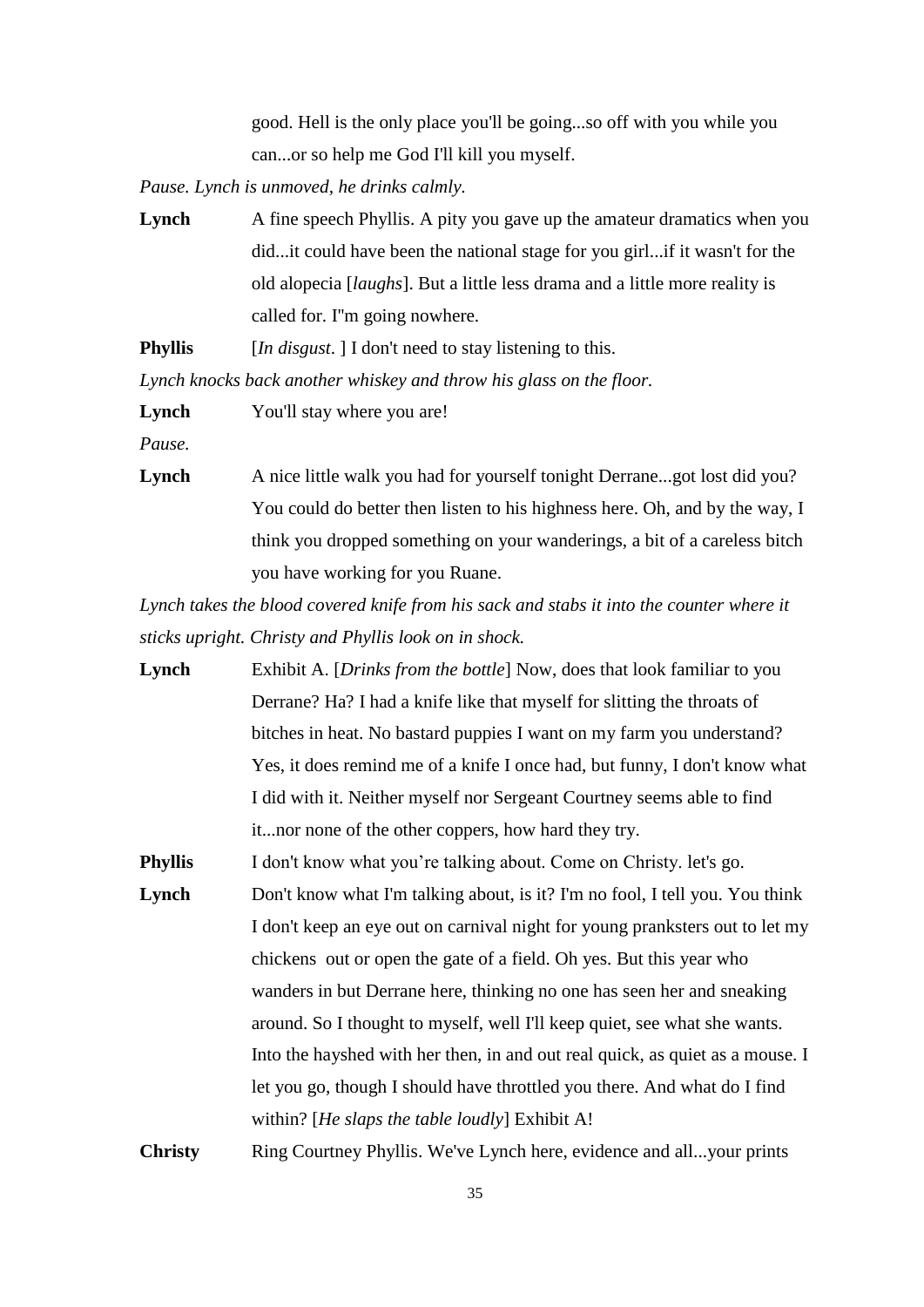|                | are all over that knife Lynch and poor Kate's blood too. Whose to know          |
|----------------|---------------------------------------------------------------------------------|
|                | if we planted itit's your word against ours go on ring him Phyllis.             |
| Lynch          | I wouldn't get Courtney involved if I were you Derrane.                         |
| <b>Christy</b> | Well, go on! <i>Phyllis moves</i> .                                             |
| Lynch          | Perverting the course of justiceplanting evidence, it's a serious offence       |
|                | you know. You could do time for that Derrane. [Drinks, finishes bottle and      |
|                | bangs it down on the table]. I think this is a matter for the three of us.      |
|                | Don't you?                                                                      |
| <b>Christy</b> | I'll see you rot in a cell yet Lynch. I won't rest till you do.                 |
| Lynch          | Agh, I don't think so Ruane. You'll be too busy looking for a job. Anyway,      |
|                | I won't put Courtney on the trail of your little night of crime, just move out  |
|                | nice and quiet and all and we'll bury the hatchet. Water under the old          |
|                | bridge. Within the week mind. [ <i>Noticing Phyllis again</i> ] Jesus, Derrane, |
|                | would you ever put a hat on or a scarf or something on you and spare me         |
|                | the sight of you. Almost as ugly as your sister that one Ruane. And as          |
|                | loose around the town from what I hear.                                         |

*Christy can take no more. He goes for Lynch and grabs him by the throat. They fall onto the floor and a struggle begins.*

**Christy** I'll strangle you!

*After initially being on top Christy is overcome by Lynch. Lynch is on top of him and has him by the throat. He begins to choke Christy*. *Christy is almost finished when Phyllis decides to act. She takes up the empty whiskey bottle and smashes it on Lynch's head, knocking him out.* 

**Phyllis** Are you all right Christy? Christy, speak to me.

**Christy** Ge... ge…

**Phyllis** Go? Where?

**Christy** Get this off me.

**Phyllis** Jesus! Sorry. Hold on now.

*With great effort Phyllis rolls the unconscious Lynch off Christy.*

**Christy** [*Holding his throat*] Is...is he dead?

**Phyllis** No such luck.

*Tthere is a loud knock on the door. They freeze.*

**Phyllis** Lynch didn't have a twin? Did he?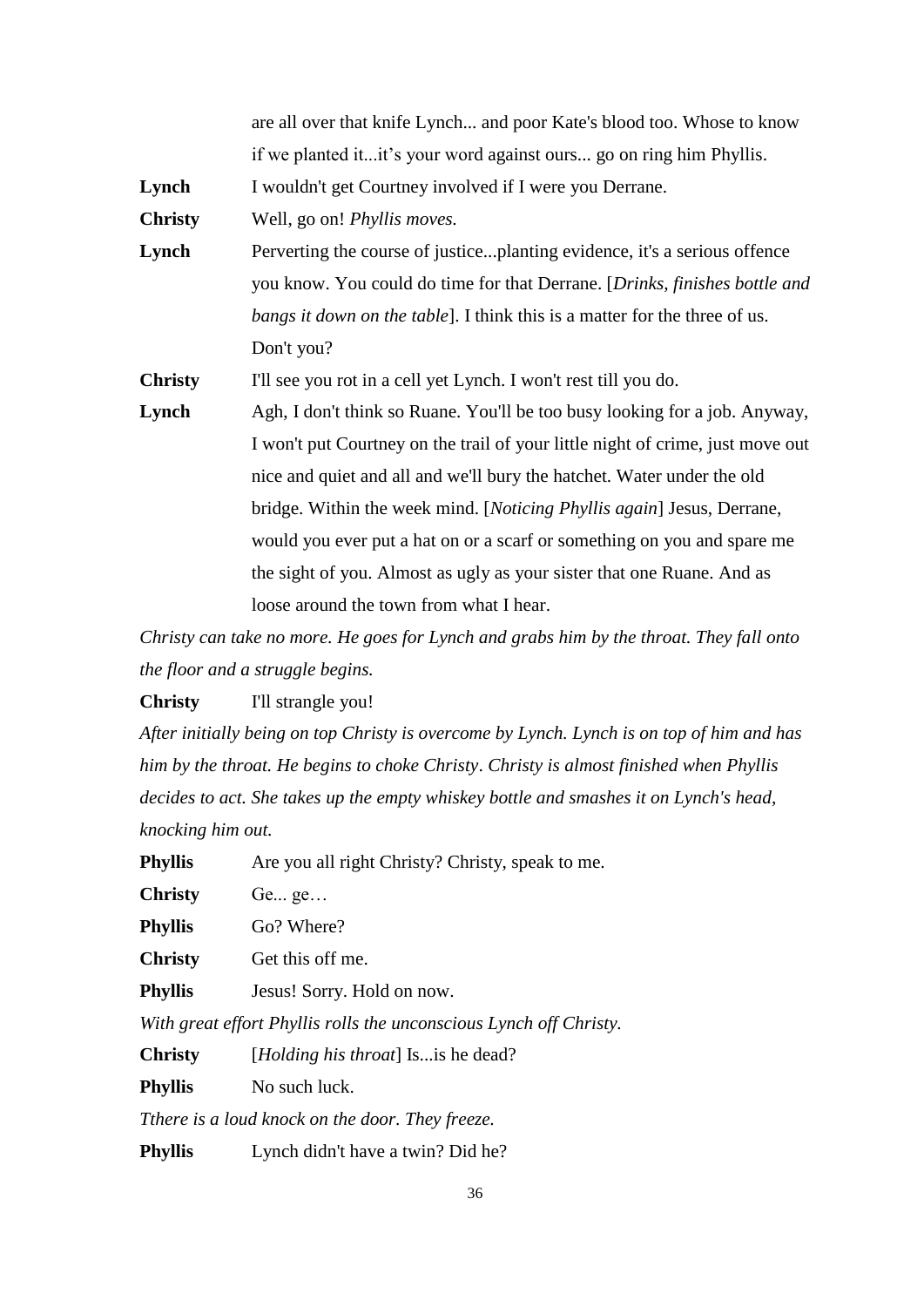| <b>Christy</b> | Shussh! |
|----------------|---------|
|----------------|---------|

| They listen. Another knock comes and a drunk Courtney speaks from off. |  |  |
|------------------------------------------------------------------------|--|--|
|                                                                        |  |  |

| <b>Courtney</b> | Open up there Ruane! I can hear you moving within!                            |  |
|-----------------|-------------------------------------------------------------------------------|--|
| <b>Phyllis</b>  | Courtney!                                                                     |  |
| <b>Christy</b>  | [ <i>Panicking</i> ] Jesus Phyllis, what'll we do?                            |  |
| <b>Phyllis</b>  | Hold on now, just keep calmwe'llwe'd better let him in                        |  |
| <b>Christy</b>  | But what about Lynch?                                                         |  |
| <b>Phyllis</b>  | He knows we're in here, give me a hand, we'll                                 |  |
| <b>Christy</b>  | <i>[Referring to Lynch]</i> He'll do us for attempted murderany excuse to get |  |
|                 | meI'm telling you.                                                            |  |
| Courtney        | Ruane! [Knock]                                                                |  |
| <b>Phyllis</b>  | Wait                                                                          |  |

*Phyllis rips the hanging off the wall and covers Lynch with it, after first laying him flat.*

| <b>Phyllis</b> | Now                                                                   |
|----------------|-----------------------------------------------------------------------|
| <b>Christy</b> | But                                                                   |
| <b>Phyllis</b> | You've nothing to worry abouthe can't prosecute youtt's only the pair |
|                | of ustwo old friends having a chatgo on now.                          |

*Reluctantly Christy opens the door, Phyllis sits down and looks calm. Enter Sergeant Courtney lighting a cigarette, although drunk he is pretending to be sober. He has a slight cut on his head. He carries his raido which is now smashed and broken.*

| <b>Christy</b>  | Agh, Sergeanthow are you?                                                |
|-----------------|--------------------------------------------------------------------------|
| Courtney        | I hope you're not selling drink at this hour Ruane.                      |
| <b>Christy</b>  | Not at all Sergeantit's only myself and Phyllis having a chat.           |
| <b>Courtney</b> | [Suspicious] Yes[Seeing her without her wig] Mrs. Derrane?               |
| <b>Phyllis</b>  | What brings you out so late, Sergeant? [The cut] Are you all right?      |
| Courtney        | [ <i>Embarrassed</i> ] Ohyes. Phyllishow are you. Em[explaining the cut] |
|                 | there was a fight over at the nightclubyoung Hannan againI got called    |
|                 | out to break it up. Thought I'd check in on you on the way home.         |
|                 |                                                                          |

*Courtney is eyeing the whiskey. He leaves down his broken radio.*

**Christy** No one hurt I hope?

**Courtney** Not seriously anyway.

**Phyllis** Well, as you can see it's just the pair of us...so...I expect you'll want to get back to bed with your early start tomorrow.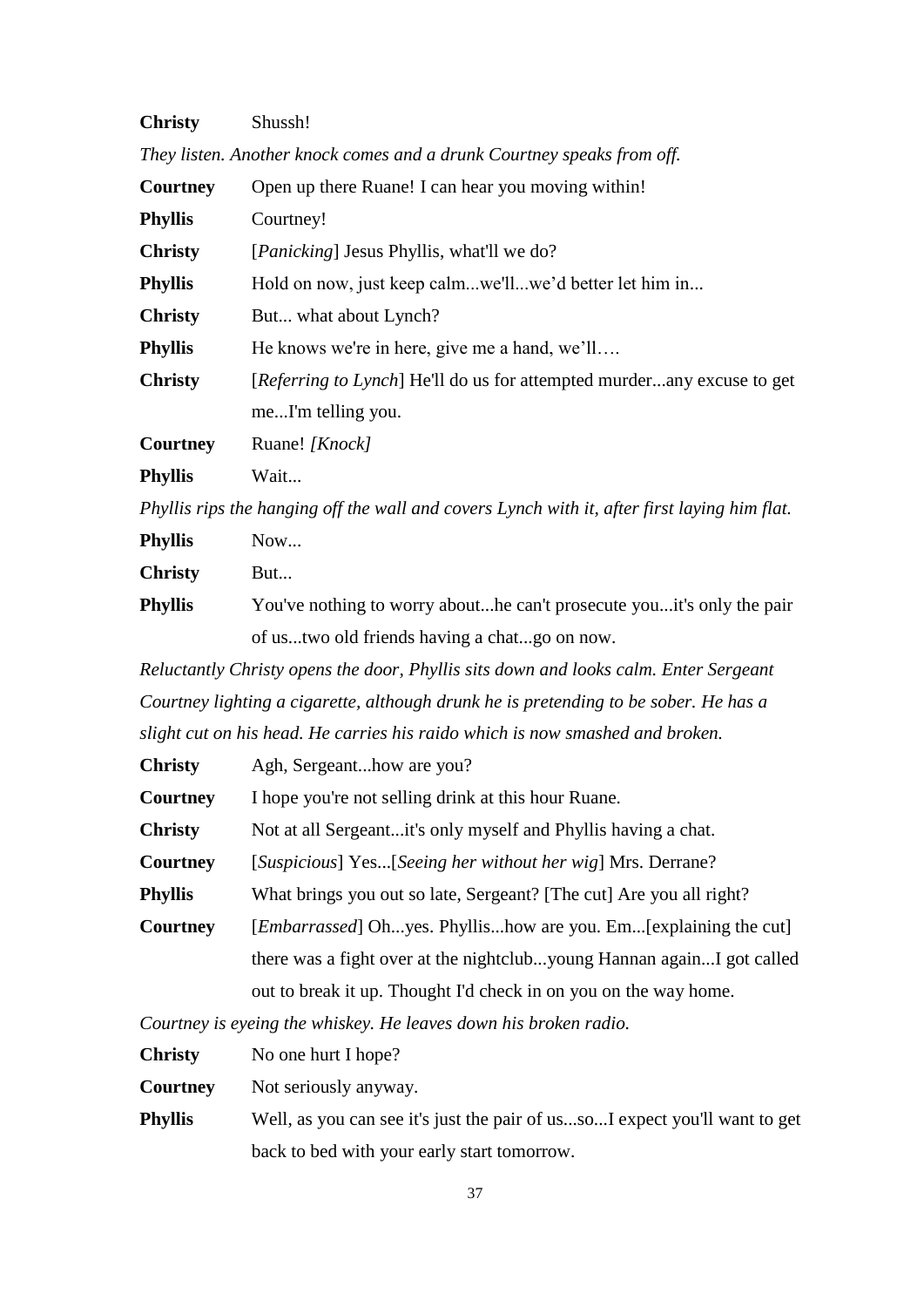| Courtney       | My early start?                                                                           |  |
|----------------|-------------------------------------------------------------------------------------------|--|
| <b>Christy</b> | Yesdown at Lynch's place.                                                                 |  |
|                | Phyllis notices that they have forgotten the knife, she positions herself in front of it. |  |
| Courtney       | What?                                                                                     |  |
| <b>Christy</b> | Lynch's. The search?                                                                      |  |
| Courtney       | Oh yesyes. I'll leave you to it soyou'd do well getting to bed.                           |  |
| <b>Christy</b> | Yes, we're just going now.                                                                |  |
| <b>Phyllis</b> | I was on my way out the door Sergeant.                                                    |  |
| Courtney       | Grand so. I'll be off. Be sure and lock up nowI don't want people coming                  |  |
|                | seeing the light on and knockingdo you hear me Ruane?                                     |  |
| <b>Christy</b> | No problem Sergeant Courtneygood night now.                                               |  |

*Courtney turns to go, but turns back, wanting an ashtray to extinguish his cigarette. He walks over to the counter on which is placed an ashtray...beside the knife that both Christy and Phyllis had forgotten. Courtney puts out his cigarette and notices the knife.*

**Courtney** *Pulling the knife out of the counter and holding it up with a chuckle, Christy and Phyllis freeze*] Ha! I see Rafferty did his usual trick as a butcher. Jesus, will he ever change his costume and give us all bit of a surprise.

*Courtney puts the knife down and takes the opportunity to rob a whiskey bottle on the counter. He goes to exit.*

**Courtney** Good night so...and lock up lively now Ruane...do you hear me?

**Christy** Yes. Right away Sergeant.

**Courtney** Christy. Phyllis.

*Courtney exits and Christy and Phyllis relax.*

| <b>Christy</b> | Good night.                                                 |
|----------------|-------------------------------------------------------------|
| Phyllis        | Night Sergeant.                                             |
| Pause.         |                                                             |
| <b>Christy</b> | My nerves are shot.                                         |
| Phyllis        | Tell me about it.                                           |
| The two sit.   |                                                             |
| Phyllis        | Well, that puts paid to that.                               |
| <b>Christy</b> | What?                                                       |
| <b>Phyllis</b> | The evidenceit's spoiled now Courtney's prints all over it. |
|                |                                                             |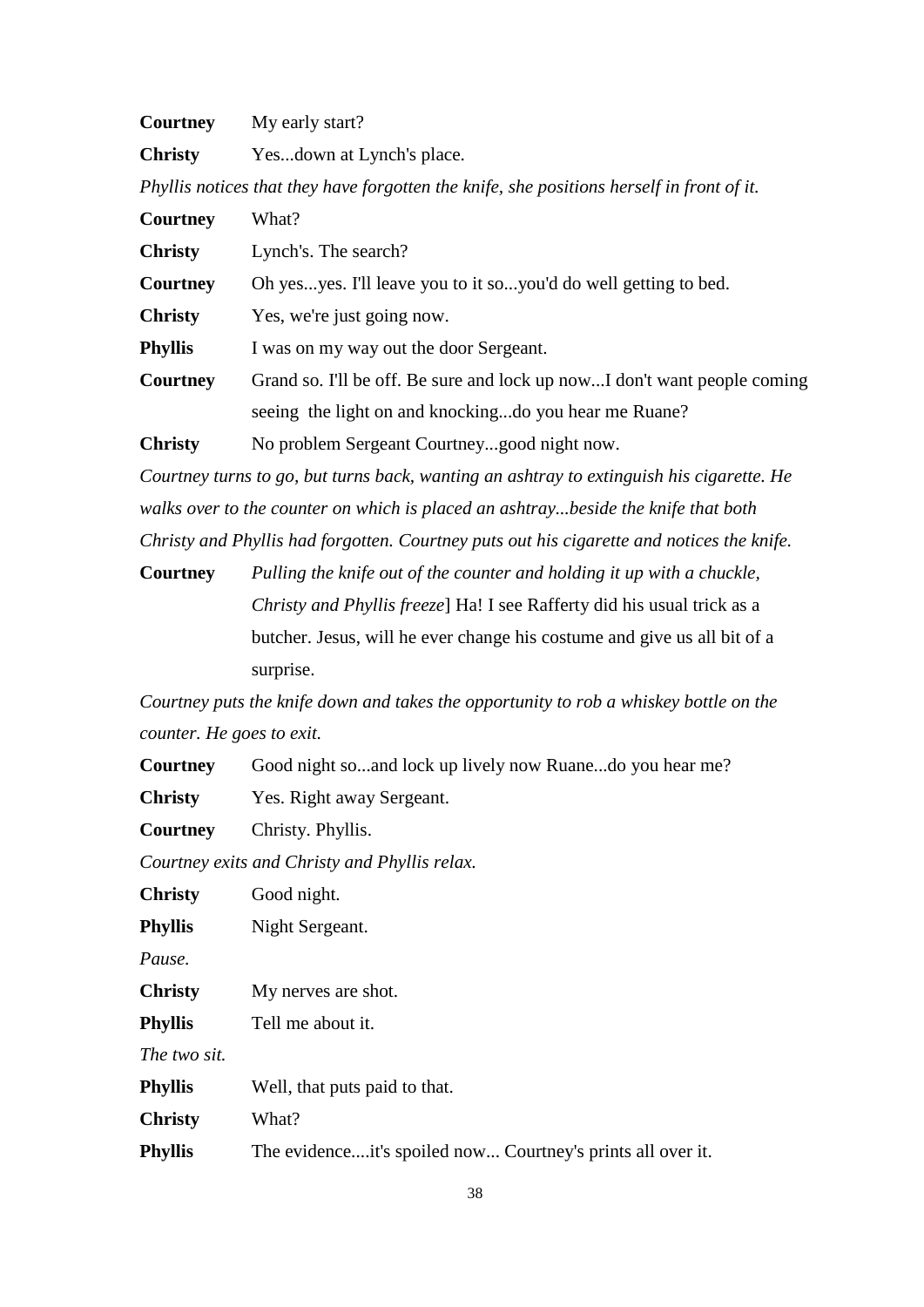| <b>Christy</b> | Yes. The blind fart.                                       |
|----------------|------------------------------------------------------------|
| <b>Phyllis</b> | A good plan well banjaxed.                                 |
| <b>Christy</b> | That's putting it mildly. We could still kill him.         |
| <b>Phyllis</b> | Well I'll have no part in it.                              |
| <b>Christy</b> | [Considers murdering Lynch] It's a high price for justice. |
| <b>Phyllis</b> | Too high a price.                                          |

*Christy has not stopped considering killing Lynch. Pause. They drink.* 

| <b>Phyllis</b> | Unless                                |
|----------------|---------------------------------------|
| <b>Christy</b> | Unless what?                          |
| <b>Phyllis</b> | We could get a confession out of him. |
| <b>Christy</b> | Aghhe'll never confess.               |
| <b>Phyllis</b> | He might if he was scared enough.     |
| <b>Christy</b> | Nothing would scare that bastard.     |
| <b>Phyllis</b> | If we killed him it would.            |
| <b>Christy</b> | [ <i>Hopeful</i> ] You're for it so?  |
| <b>Phyllis</b> | No, but he doesn't know that.         |

*A groan comes out of Lynch.*

| <b>Christy</b> | Shush. He's coming round. What are you suggesting?                        |
|----------------|---------------------------------------------------------------------------|
| <b>Phyllis</b> | I think we can get our evidence yet. Well, if we convince him we're going |
|                | to cut his throat or something we can get him to say anythingall we have  |
|                | to do is get it on tape.                                                  |
| <b>Christy</b> | [ <i>Pause. Thinks</i> ]. But will it stand up in court.                  |
| <b>Phyllis</b> | Evidence is evidence.                                                     |
| <b>Christy</b> | True enough.                                                              |
| <b>Phyllis</b> | Right then, that's settled.                                               |

**Christy** Wait. I've a better idea.

*Christy runs behind the bar and gets the rope from earlier. Using the counter as a mask, he puts a noose on it. He will mount the ladder to fix the rope for a hanging .*

**Christy** You do the tape recorder...there should be a tape in it. *Phyllis goes to the taperecorder and sets it up. Phyllis, finished setting up, comes to take the drape off Lynch*. *At this moment Francis re-emerges from the toilet, looking pale and a little unsteady on his feet. He slumps in a chair near Christy.*

**Francis** I don't feel well.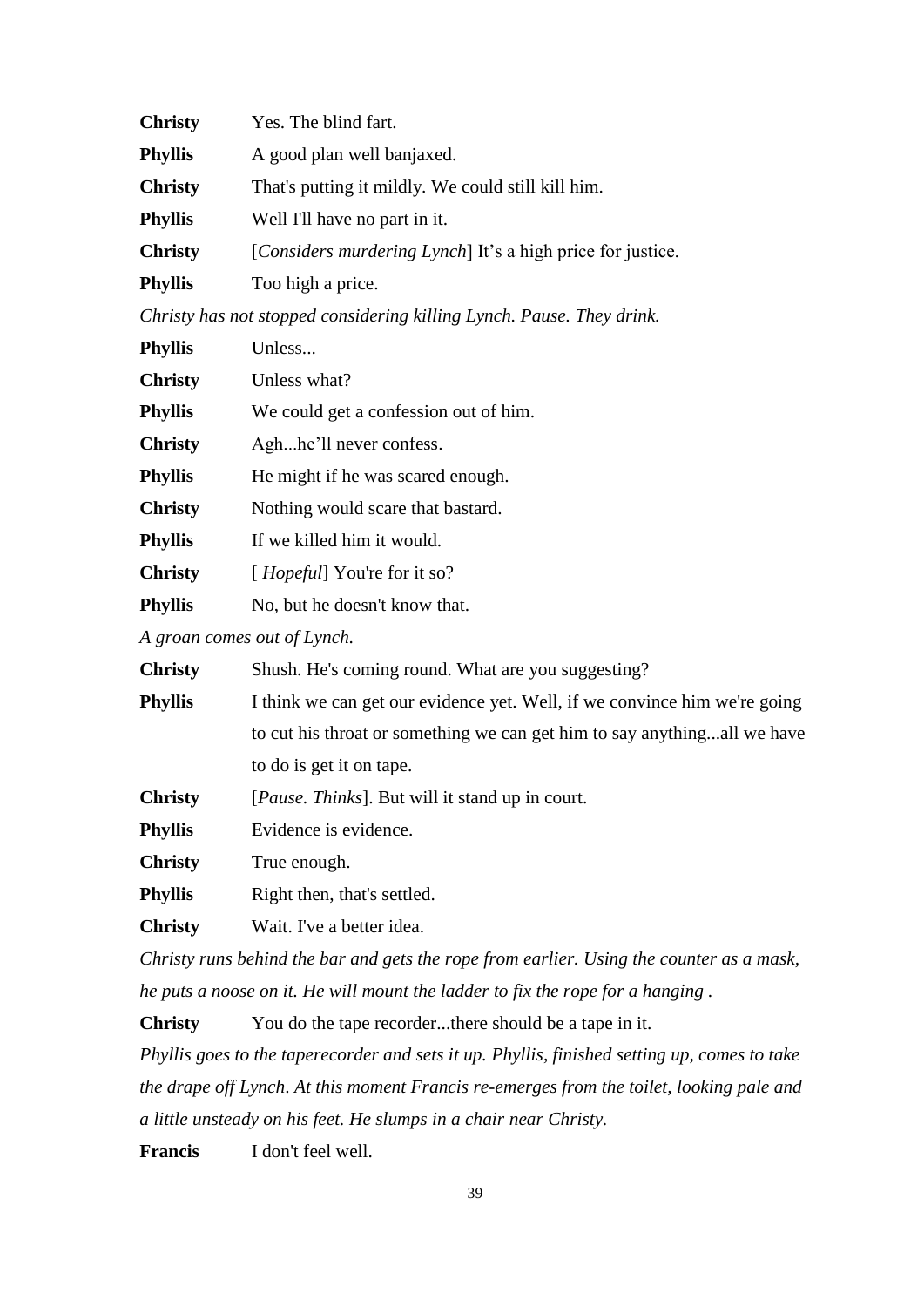| <b>Christy</b> | [Seeing Francis] Ah, the dead arose and appeared to many.                                   |  |
|----------------|---------------------------------------------------------------------------------------------|--|
| <b>Phyllis</b> | I'll spansel this pig.                                                                      |  |
|                | Phyllis ties Lynch's hands, maybe with some bunting                                         |  |
| <b>Christy</b> | Give us a hand, get that ladder and set it up there next to the stairs. Hurry!              |  |
| <b>Francis</b> | What happened him?                                                                          |  |
| <b>Christy</b> | Never mind, just do as you're told.                                                         |  |
| <b>Francis</b> | What are you doing to him?                                                                  |  |
| <b>Christy</b> | Never mind. Get a move on. Hold that ladder. Phyllis, get a stool, Lynch,                   |  |
|                | get up!                                                                                     |  |
|                | Christy is probably up the ladder at this stage. Phyllis will use the knife to threaten and |  |
|                | restrain Lynch, direct him where she wants him to go                                        |  |
| Lynch          | [ <i>groups</i> ]                                                                           |  |
| <b>Phyllis</b> | [Referring to Lynch] Seems like Lazarus here's awake.                                       |  |
| Lynch          | [groans] My head.                                                                           |  |
| <b>Christy</b> | Bit of a headache there Lynch? Well, well, well. Hold that ladder Francis.                  |  |
| Lynch          | Where am I?                                                                                 |  |
| <b>Christy</b> | Remember now, you've the right to remain silent [ <i>laughs</i> ].                          |  |
| Lynch          | Where am I? [Remembers, becoming more aware of his surroundings]                            |  |
| Agh!           |                                                                                             |  |
| <b>Christy</b> | You, for your information, are in the just and regal court of Christopher                   |  |
|                | Ruane. Get up you big heap                                                                  |  |
| <b>Phyllis</b> | Get up or I'll slit your throat.                                                            |  |
| <b>Francis</b> | What's going on?                                                                            |  |
| <b>Christy</b> | Get up on the stool now.                                                                    |  |
|                | Lynch, before he knows what has been happening, has a knife held to his throat and he is    |  |
|                | forced to mount the hangman's stool                                                         |  |
| Lynch          | Agh, give over with the show Ruane, you wouldn't know how to hang up                        |  |
|                | your coat.                                                                                  |  |
| <b>Christy</b> | Shut up.                                                                                    |  |
| <b>Phyllis</b> | Now there is a pretty picture.                                                              |  |
|                |                                                                                             |  |

**Lynch** What are you saying? Untie me. Untie me Ruane or I'll kick your fucking head in.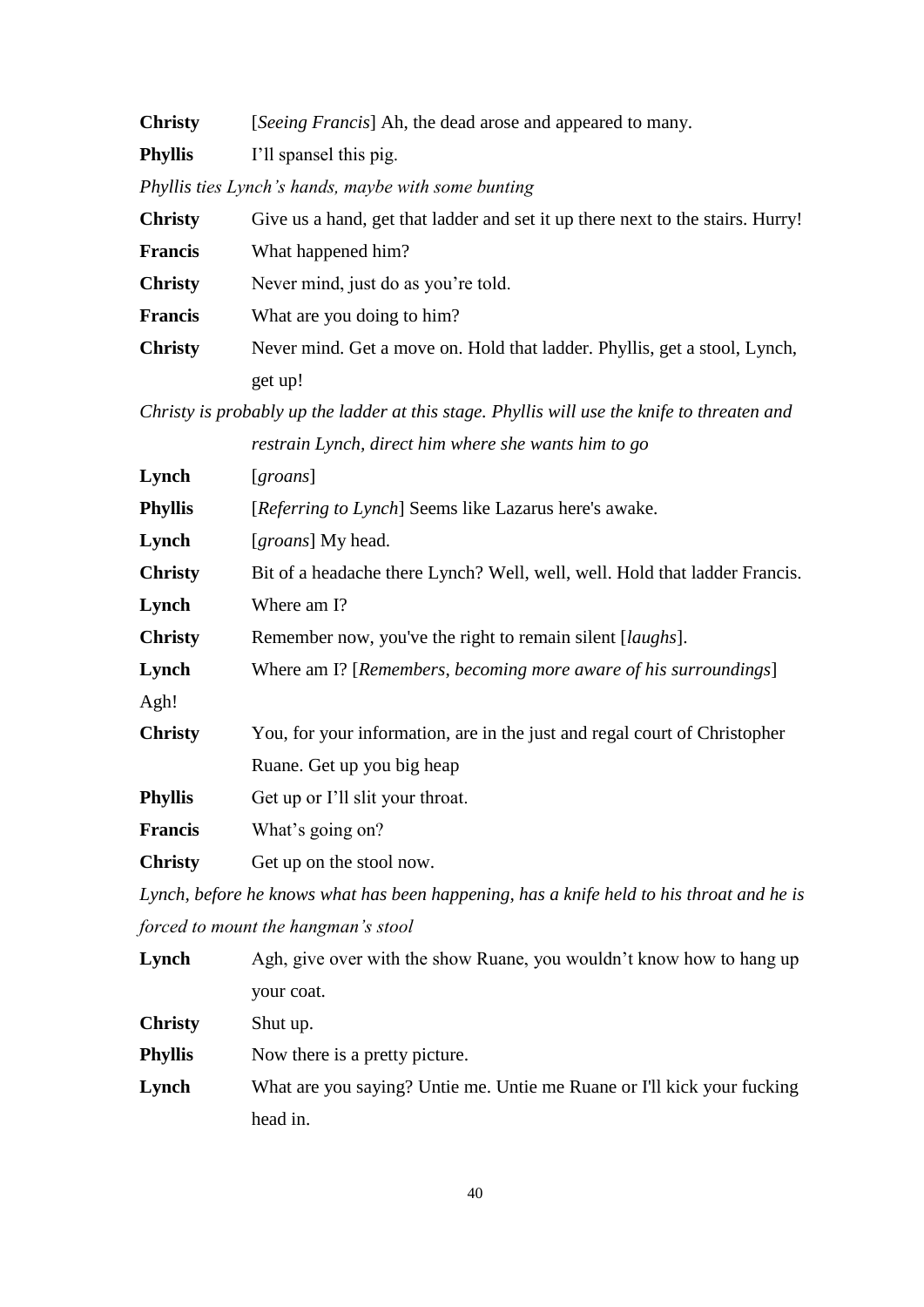| <b>Christy</b> | That's no way to address royalty. Mind your tongue when you have an                |
|----------------|------------------------------------------------------------------------------------|
|                | audience with the king. [To Francis] A throne your Lordship. [Indicating]          |
|                | <i>a throne-like chair in the bar</i> Francis, get that chair. Let's have a throne |
|                | worthy of a trial.                                                                 |
|                |                                                                                    |

**Phyllis** A great idea, a throne.

**Francis** Are you hurting him?

**Christy** Up on the counter with it your lordship.

*Francis puts the 'throne' on the bar counter.*

**Lynch** Stop playacting Ruane.

**Christy** The drape. Put the drape over it.

*Francis puts the drape over the throne. It has the effect of making the chair look like an actual royal throne. Christy climbs into his throne and holds one end of the rope, with Lynch's neck in a noose at the other end.*

**Lynch** Stop pulling for Christsake. Untie me Francis.

**Christy** [*Pulling on the rope, inflicting pain*] Shut up!

**Lynch** Untie me I said!

*Francis considers.*

**Christy** [*Strikes Francis*] Stay where you are Devine, or you'll join him on the gallows!

*Christy pulls on the rope, inflicts pain and has Lynch submissive and silent for a time.*

**Christy** Another word and I'll tear your head off! [*Pause. Gathers himself*] Phyllis, tie him off!

**Phyllis** With pleasure.

*Phyllis ties the rope off behind the counter.*

**Christy** Now, my loyal subjects. We are gathered here today for the trial of one Cathel Lynch. The rotund heap you see before you. He stands accused of the most heinous murder of the gentle Kate Ruane, whom he had the gall to call wife. My crosier Francis, bring me my crosier.

Lynch Stay where you are Devine.

**Christy** My crosier! *[Francis obeys]* I tell you this, and swear upon it, by this, this staff, that dead, will never again put forth fruit and branches, now the brazen knife has stripped it's flesh. By this I swear to see right done. We pass it through the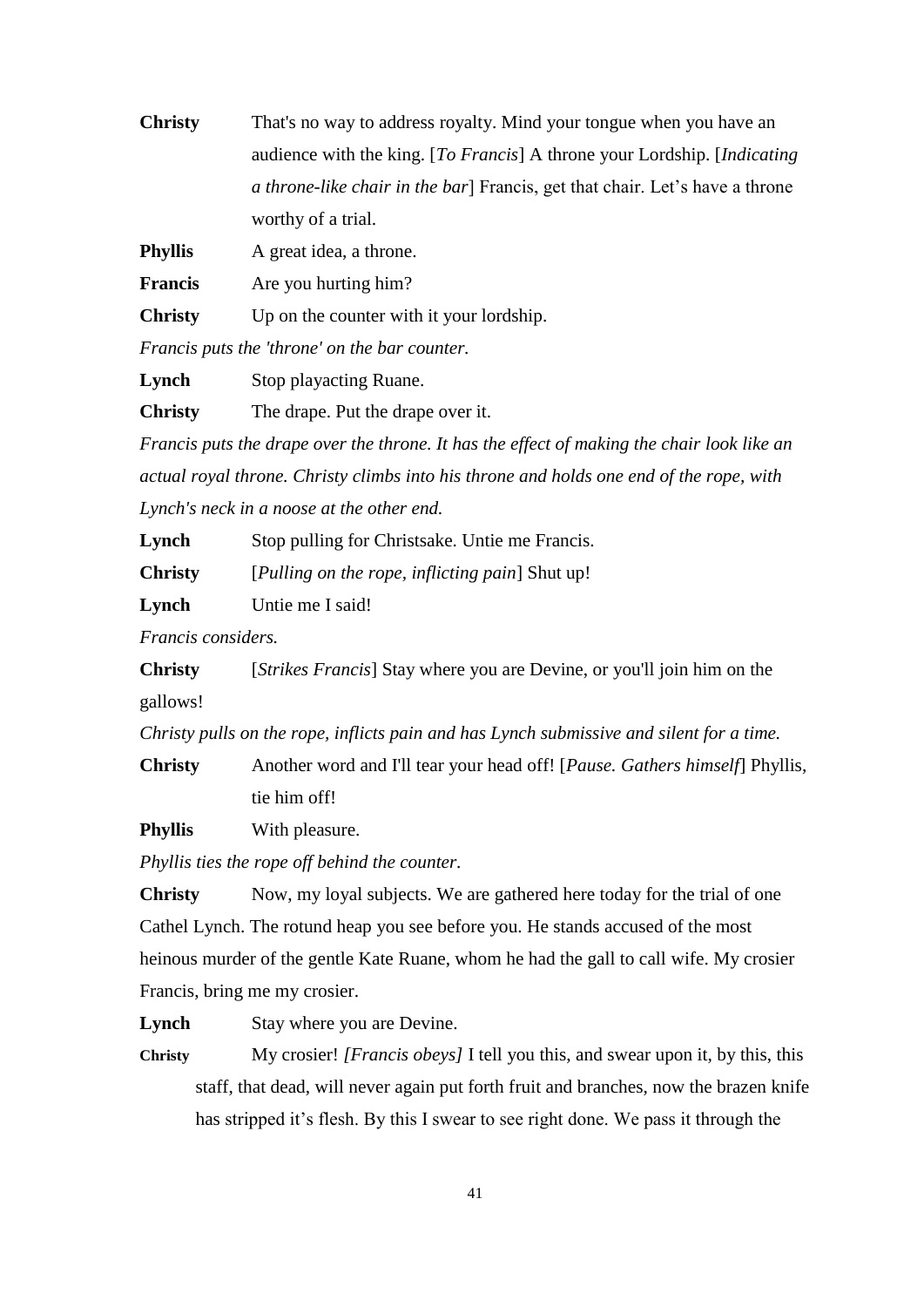generations upholding the time-honoured customs of the people. This staff will be the force behind my judgement. The court is now in session!

**Lynch** All you Ruanes were nothing but peasants…

**Phyllis** *[Wielding knife]* You will bleed.

**Christy** The judge presiding is the Sovereign of the realm itself, the Moon-king and dispenser of rare justice, his highness Christopher Ruane. Note taker and assembled moral majority, the esteemed Count Derrane, sits on your side sinister, the left. And as court clerk, we have a man of the cloth, no less. A lad of honest years but of wavering loyalty. A youth who must prove his allegiance this very night.

Lynch Peasants and dirt-farmers...

**Phyllis** Kill the fucker! Off with his head!

**Christy** Order in the court! You will have your head, but in the fullness of time. The niceties of civilisation demand some theatrics first: due process, wigs and gowns.

**Lynch** Cut your shite!

**Christy** Ah, the blubber blurts. Count. *[Phyllis silences Lynch with the knife.]* Let us begin. Will the court clerk please fetch a tome appropriate to the fiscal faith of the man in the dock, so he may take his oath. A man so representative of his nation. The house ledger! Fetch it Devine!

**Francis** I don't like this.

**Christy** As I say!

*Francis goes and gets the ledger*.

Lynch You're going too far Ruane.

**Christy** Not as far as you went when you murdered my sister. [*Francis comes with the ledger*]

*Francis brings the ledger to Lynch who is standing up on the chair.*

**Francis** What do you want me to do?

**Christy** Now. I seem to be at a loss. What comes first? The sentence or the evidence? Recalling some of my training in *judice prudence*…

**Francis** Do you want this?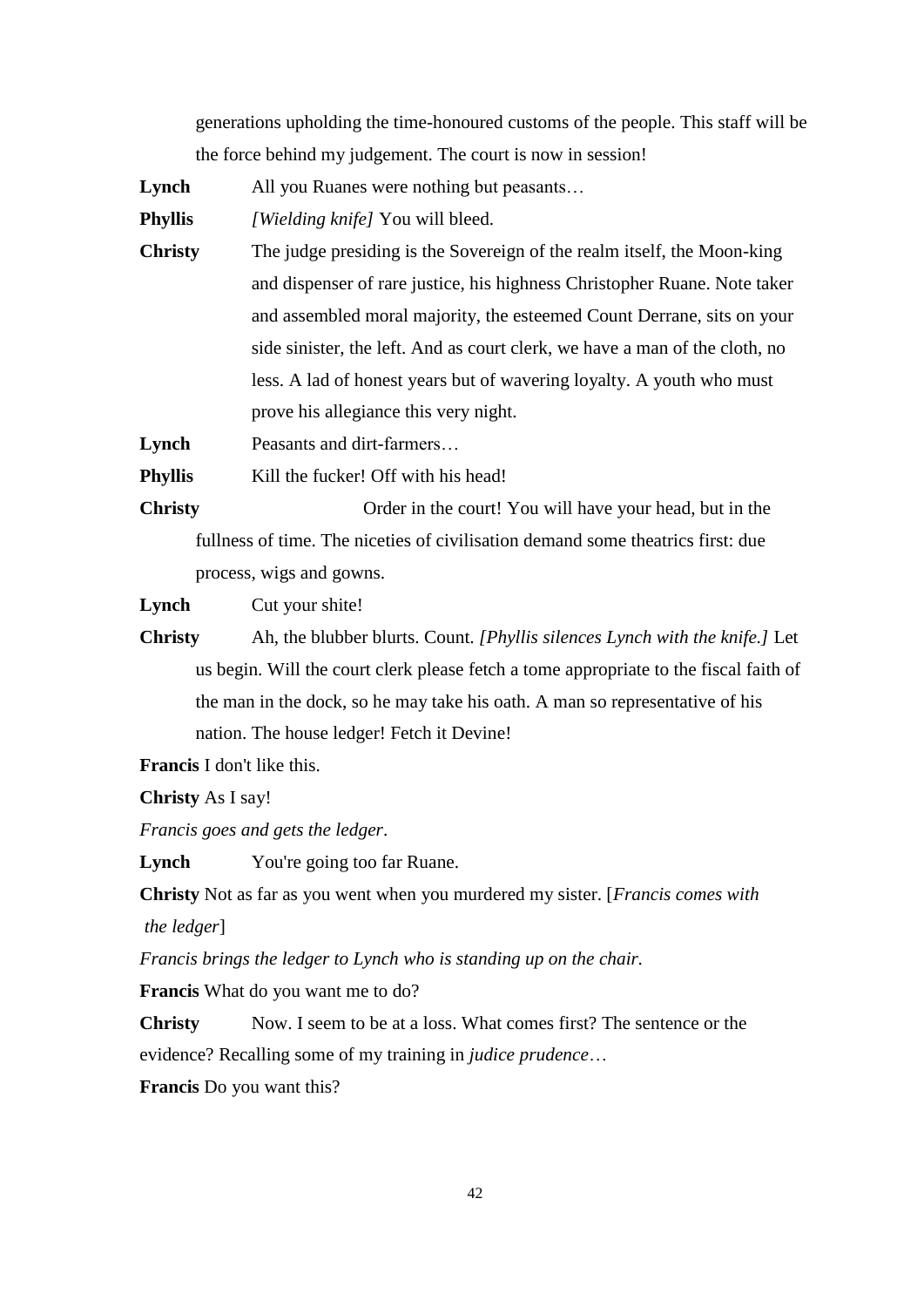**Christy** Shut up! You're too late for the oath. It is the sentence first, which of course is death, followed by the evidence. Proceed with you're interrogation dear Count. [*Lynch is fidgeting with his ropes*]

**Francis** Mr Ruane, I really think...

**Christy** Shut up I said!

**Francis** I'll have no further part in this. You've gone too far.

**Christy** [*Strikes Francis again*] Shut!

*Francis does as he is told*.

**Phyllis** Thank you me law [*My Lord*].

*Phyllis gets up and walks around, arms behind back, a barrister-at-law*

**Phyllis** Mr Lynch. You stand here accused of murder. A most serious and

grave accusation, especially against a man such as yourself, a man

prominent in the local farming community.

**Lynch** I'll get you for this Derrane!

**Phyllis** *[Holds knife to Lynch's testicles]* As you have heard the sentence is death. But before the administration of the sentence I have one serious question to put to you, and this, may I impress upon you [*She places the knife between Lynche's legs, threatening castration*] is your opportunity to contest your innocence before the court. Now Mr Lynch, the question. What, Mr Lynch, what is your favourite colour? **Lynch** You damned bitch!

**Christy** Funny. I though it was an apt question, considering the circumstances. I myself, however, would have inquired after the preferred funerary rite. [*To Lynch*] Would you prefer to be interred in the ground or cremated? I think a pyre would become you...but for the stench of burning fat.

**Lynch** I'll kill you Ruane.

**Christy** A better burial than my sister got.

**Lynch** I'll kill you, you hear me?

**Christy** This is no joke.

**Lynch** You'll follow your fucking sister if I've anything to do with it.

*Christy pulls on the rope hard, and simultaneously stands up and shouts...*

**Christy** Contempt!

**Francis** Easy.

**Christy** Contempt *in facie curiae*. [*He belts Lynch with his crosier*]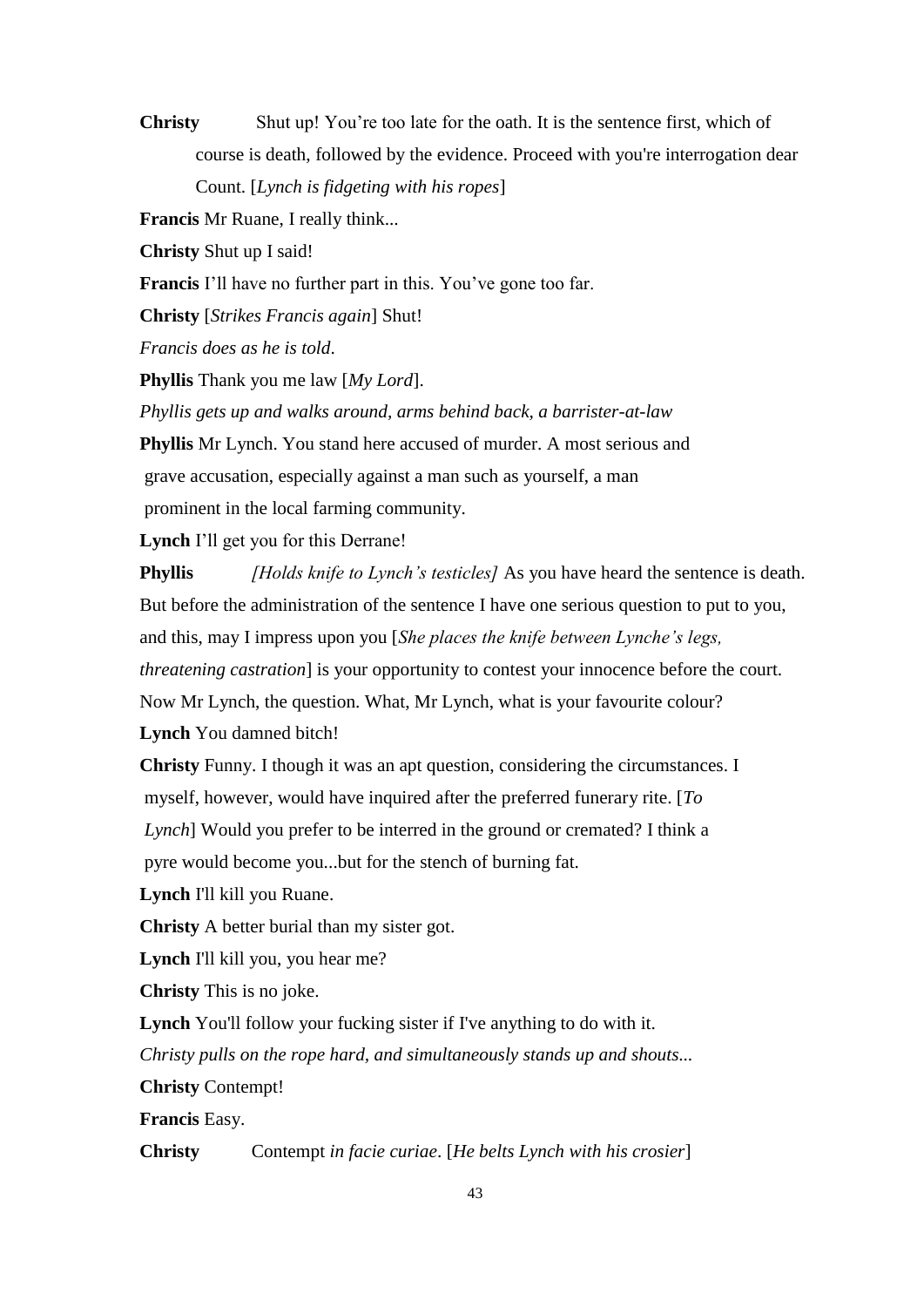Before I hang you I want to hear it from you...you killed Katey, didn't you. **Lynch** Take this thing off me.

**Christy**You killed her, didn't you!

*Christy begins to pull the rope over the rafter, forcing Lynch to stand on his toes.*

**Lynch** You're choking me!

| <b>Francis</b>                                                                       | Mrs Derrane                                                    |  |
|--------------------------------------------------------------------------------------|----------------------------------------------------------------|--|
| <b>Christy</b>                                                                       | How did you do it? How did you kill Katey?                     |  |
|                                                                                      | How did you kill her Lynch!                                    |  |
| <b>Francis</b>                                                                       | Mrs Derrane                                                    |  |
| Lynch                                                                                | Let me down Ruane! Or so help me God                           |  |
| <b>Christy</b>                                                                       | How!                                                           |  |
|                                                                                      | LynchI stabbed her in her bed! Just what the bitch deserved!   |  |
|                                                                                      | <b>Christy</b> You murdering bastard!                          |  |
| <b>Francis</b> [ <i>Shocked</i> ] You stabbed her?                                   |                                                                |  |
| <b>Phyllis</b> Christy the tape recorder. [Christy is too far gone to hear her].     |                                                                |  |
|                                                                                      | LynchThe same bed she whored in!                               |  |
| <b>ChristyLies!</b> Lies!                                                            |                                                                |  |
|                                                                                      | Lynch The truth! Katey Ruane was nothing but a whore!          |  |
| ChristyYou lying bastard!                                                            |                                                                |  |
| Lynch                                                                                | She got only what was coming to her!                           |  |
| <b>Christy</b> [ <i>Pulling harder on the rope</i> ] Lying bastard!                  |                                                                |  |
|                                                                                      | <b>Phyllis</b> I think I have the thing working!               |  |
|                                                                                      | LynchI spit on you Ruane! And all the Ruane's!                 |  |
|                                                                                      | (Blackout may occur at about this time, depending on staging.) |  |
| Lynch spits at Christy. Christy in a rage pulls away the stool. Lynch gives a blood- |                                                                |  |
|                                                                                      | curdling roar, chokes, and is silent. He is left hanging.      |  |
|                                                                                      | <b>Christy</b> I think I've killed him.                        |  |
| Ideally a final image of Lynch hanging, then lights down.                            |                                                                |  |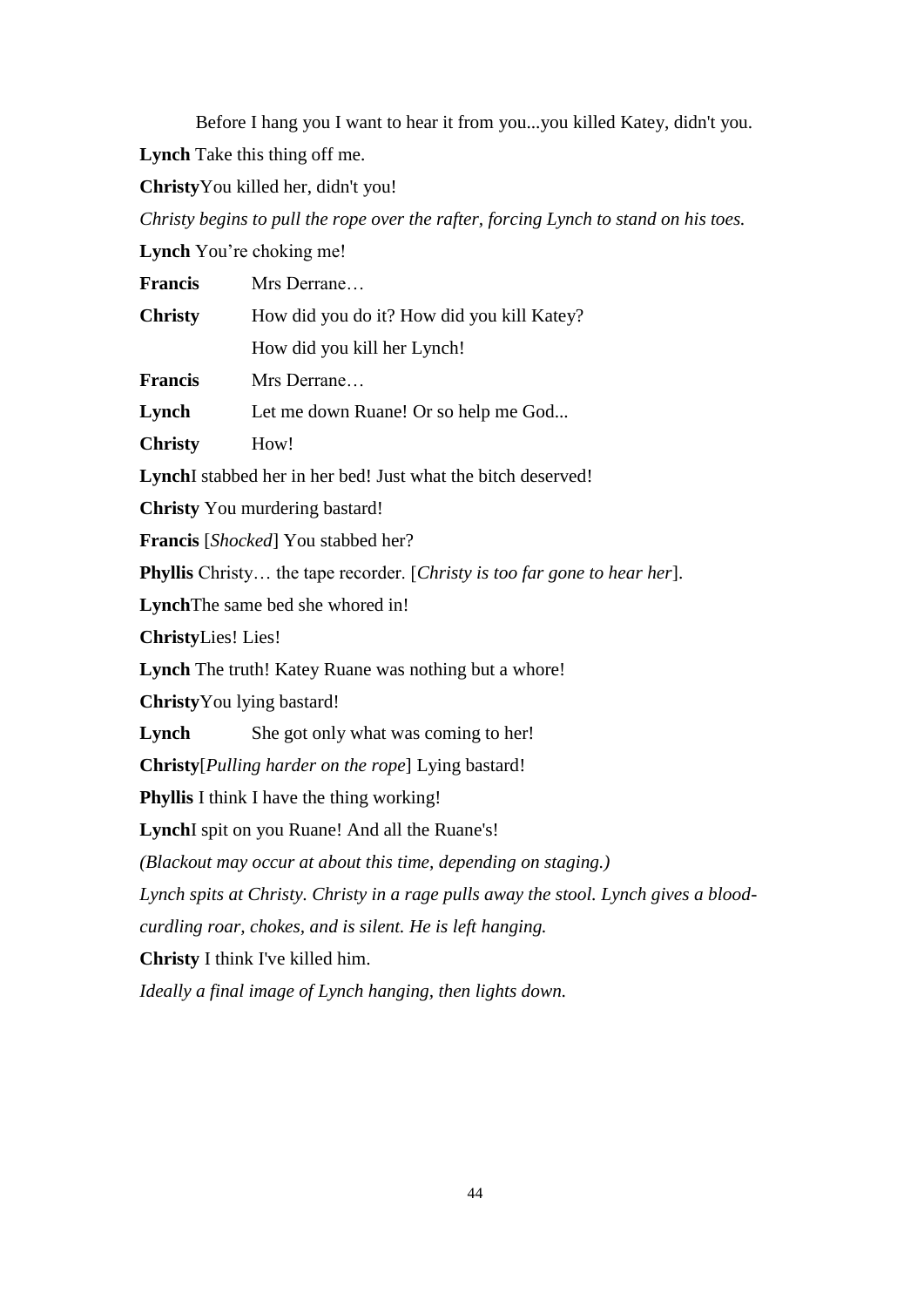### *Act III*

*The next morning. There is no sign of Lynch or the noose. Remnants of night in the air. The walking ghost of the dead woman enters. She goes to Francis, who is lying asleep, and stares at him intently. She moves on and exists. Francis stirs in his sleep. He is wrapped in the drape which gives him a Mummy-like appearance. As a distant bell sounds mid-day, he slowly sits up. There are vomit stains on his cloths. He goes to the door and opens it, takes a breath of fresh air but quickly returns to refresh himself with some water. As Francis is busy refreshing himself Christy enters, coming down the stairs; he has slept in his costume.*

**Christy** [*Holding his head*] Jesus! *Christy slumps into a chair.* **Christy**Francis? Is that you Francis? **Francis**Um. **Christy**Bring me a pint of water. **Francis**No. **Christy**Agh, come on. Good lad. **Francis**Get your own water. **Christy**Do what you're told. **Francis**I don't have to listen to you. You're not the carnival king today you know...get your own water. I'm sick. **Christy**What has you sick? *Francis doesn't answer. Pause.* **Christy**What time is it? **Francis**Look at the clock. *Christy looks at the clock, it is almost mid-day.* **Christy** Twelve, Jesus. [*Pause*]. What are you doing here anyway. **Francis** I must have fallen asleep. **Christy** Where? **Francis** Counter.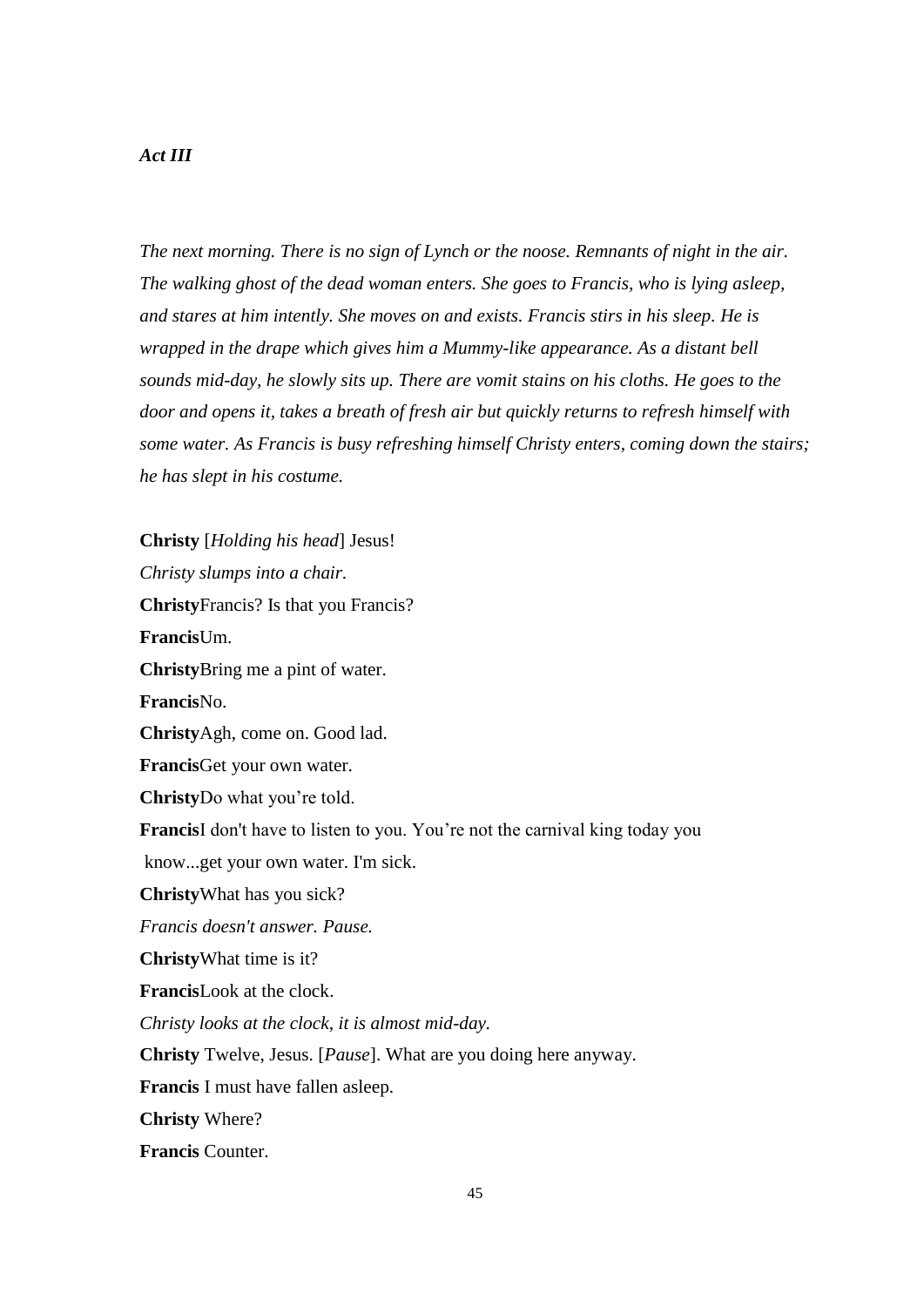**Christy** Christ. I can't remember a thing. [*Pause*]. I thought you didn't drink. **Francis** I don't.

**Christy** [*Small laugh...but it hurts to laugh*] Neither do I.

*A clock sounds mid-day.*

**Christy** Christ, my head. That clock is always different to the one at the church.

**Francis** Well, it is *your* clock.

*Pause.*

**Christy**Shouldn't you be getting to mass?

**Francis** [*Realisation*] Oh golly! [*Panic*] I'm supposed to serve.

**Christy** "Golly". Is that the best you can come up with?

**Francis**(*Starts to brush the vomit stains with his hand*) I can still make it if I…

**Christy** "Damn" or something at least would be more appropriate. So

genteel. Forget it. You can't go in that state, not until you clean yourself up.

Besides, you're too late already.

**Francis** [*Feeling nauseous again, goes to sink and spits*] I'll say I was sick.

**Christy** What are you saying. That's how most bishops look after a good night out. **Francis**[Viciously] Go to hell.

**Christy**That's more like it.

*Pause.*

**Christy** Look, Francis. I don't know what I said last night, I can't rightly remember anything. But I know when I'm drinking I can be a bit, well…difficult. So if

I said anything out-of-order, well, it meant nothing. Do you hear?

**Francis** I hear.

**Christy** Well?

**Francis** [Pause] The whole thing's a bit of a haze.

*Phyllis comes down the stairs. She is dressed as in Act II, her cloths in disarray like Christy's, however, she is now wearing her wig.*

**Phyllis**Noon ? (*She looks at Christy in the chair*) You'd swear your chariot had turned into

a pumpkin Ruane. You look like shite.

*She sits in a chair.* 

**Phyllis** Get us a pint of water like a good lad.

*No answer.*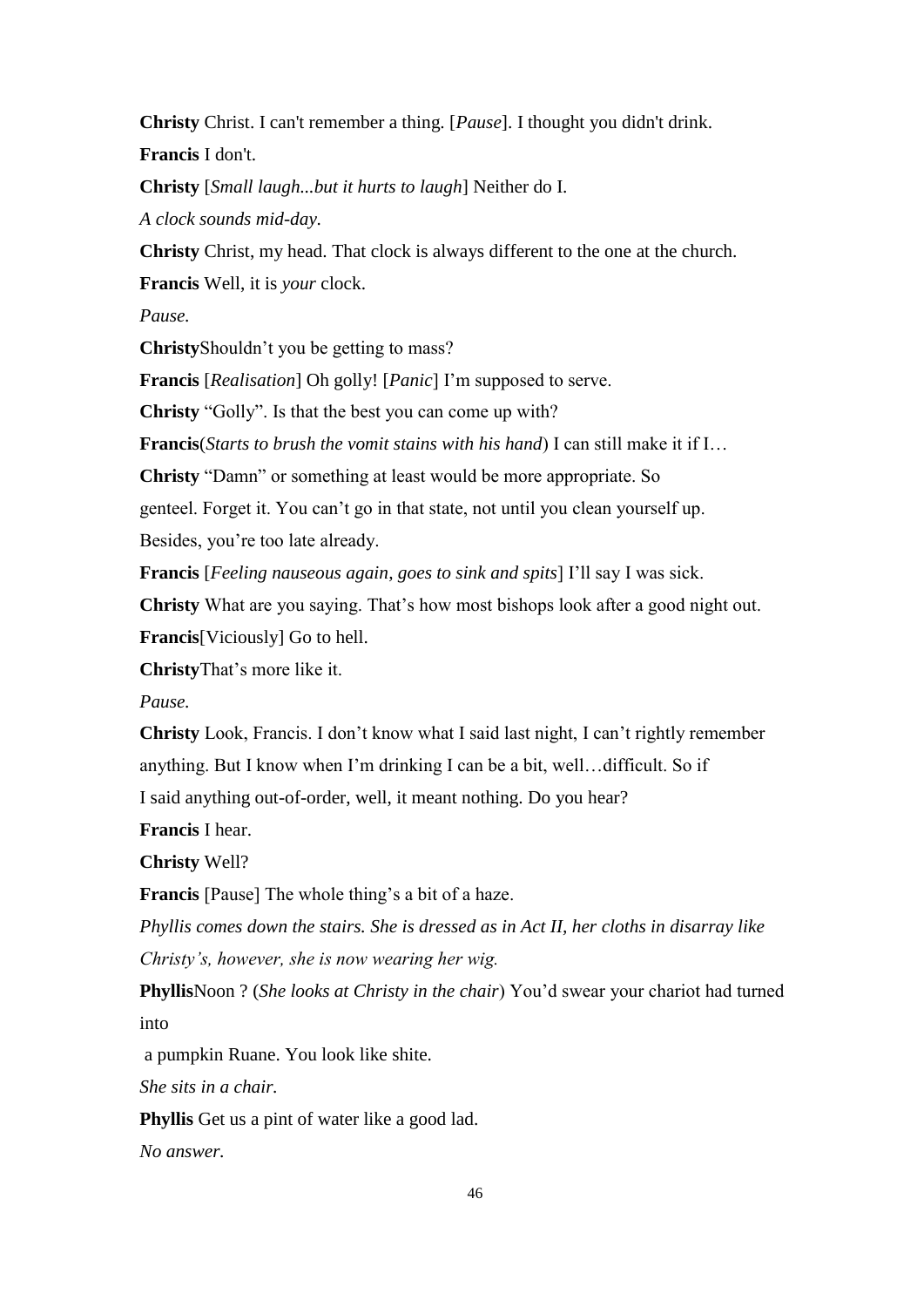**Christy** I was wondering who it was snoring in the bed beside me... all I could see was the dress suit.

**Francis** She slept in the bed beside you ?

**Christy** Agh no...the spare bed...

**Francis** You said...

**Christy** I don't know what I'm saying...I'm a little rattled today.

**Phyllis** Doesn't know his arse from his elbow.

**Christy** Yes, don't know my arse from my elbow. Go on Francis, a pint of water.

**Francis** I'm not working today.

**Christy** You are.

**Francis** I'm not.

**Christy** Well I certainly didn't give you the day off.

**Francis** I'm taking it off . Sick leave.

**Christy** You can't do that.

**Francis** I can ...I've to get home. I have to catch mass on the radio. I don't like working Sundays anyhow.

**Christy** I've never heard him complain about getting paid double time for working a Sunday before. Aren't you supporting your mother on it? And saving for the seminary?

**Phyllis** Sunday. The Sabbath. What's that about?

**Christy** Sounds a bit superstitious. Is it some kind of superstition Francis? You're

not a member of any cult I hope?

**Phyllis** Yes, cults. Virgins and blood galore.

**Christy**No, that's the church, my dear.

**Francis** From sundown to sun-up. You're familiar with that ritual, your highness?

Well, the Sabbath's the sacred version. Something you'd know nothing about.

**Christy**A tad touchy today.

**Phyllis**A bit bitchy indeed.

**Christy**Sacred how?

**Francis**Spiritual. Things of the spirit.

**Christy**Ah. The spirit. Well if you don't mind I'll stick to the body. There's both eating and drinking in it! [*Laughs*]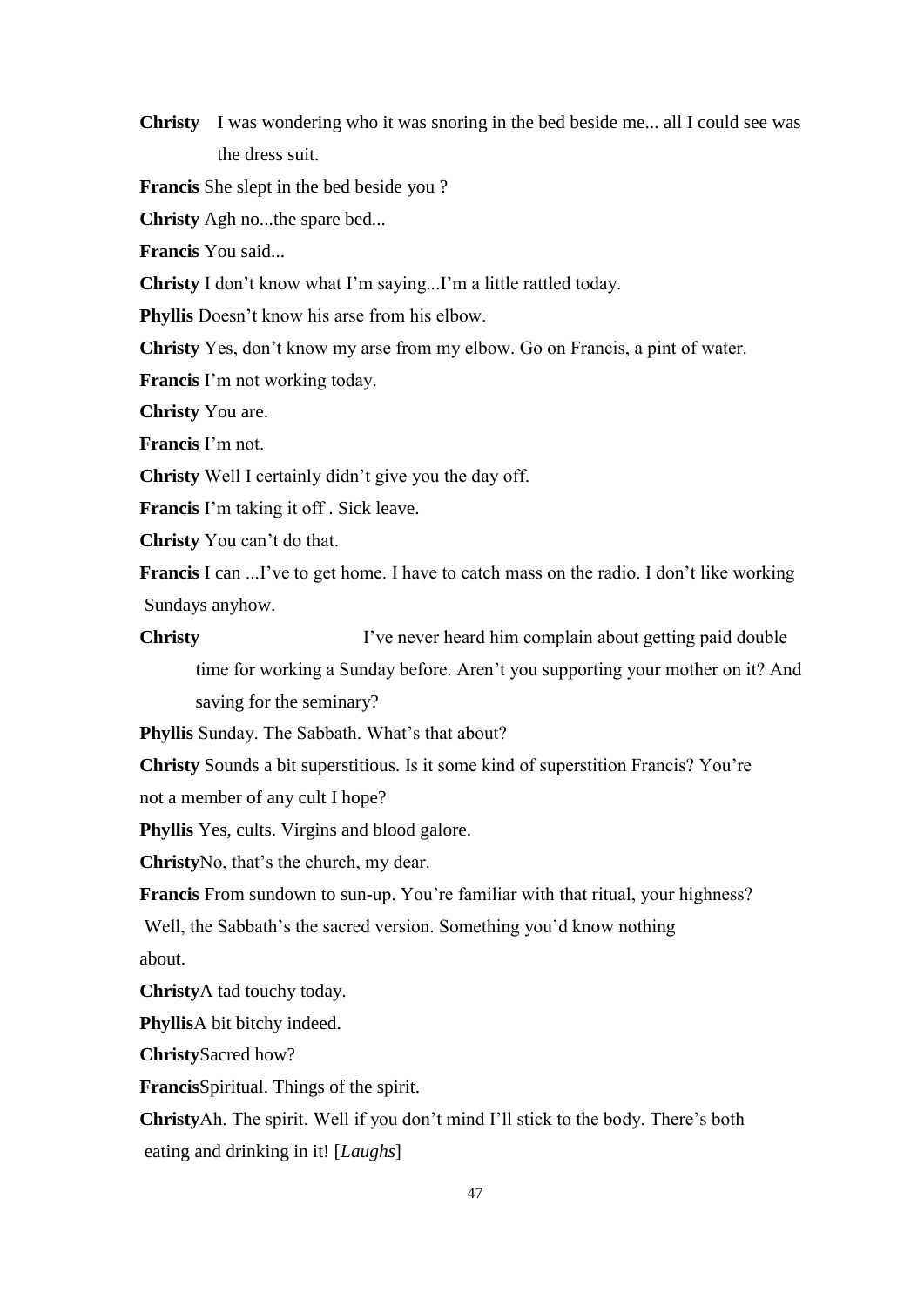# **Phyllis** Yes, and hangovers.

**Christy** Well you can't have everything, now can you? But the carnal. When it comes down to it that's the side I'll take. Sweet and solid. Like an apple. None of this positing a better world out there. All that's a bit chancy for me. We're here and we're here now. Enough. Isn't that enough? It strikes me as disdainful to be wanting more. When there's a pageant on you'd prefer to go home and dream. Turn your back on creation. Not I. I know a good thing when I see it.

**Phyllis** You're in top form Christy, for a man that can barely stand. **Christy** I must still be drunk.

**Francis** You must and the rot you're talking. That kind of philosophy ends in the grave. Sweet and solid. What about decay? Have you ever thought of that? The dance stops there I tell you. It's the eternal that's worth real attention. All your hankering after justice. What else is that but positing a better world. If you're so happy with this one then what's all this blab about seeing right done? Personally I'd like to think that there's something beyond the grave.

*Christy grows quite.*

**Christy:**Now there's the educated lad.

**Phyllis**[*Pause*] Get us a pint of water, there's the good lad.

**Christy**Forget the water. The only thing that will cure that head of yours is whiskey.

**Phyllis**I don't know Christy.

**Christy**Keep the party going!

**Phyllis** That's not a good idea.

**Christy**Ah, come on now Phyllis, of course it's a good idea.

**Francis**You'd do better listening to Mrs Derrane.

**Christy**[Turning on Francis] I didn't ask for your opinion, now did I! No. Keep it to yourself. Can a man not have a drink, when

he wants to have a drink? [*Squints his eyes and squeezes his two temples with the thumb and index finger of one hand, holding back some pain*] Jesus! [*Shudders*. *He makes the same gesture again, controlling his thoughts*] *Francis gets a bottle of whiskey and gives it to Christy.*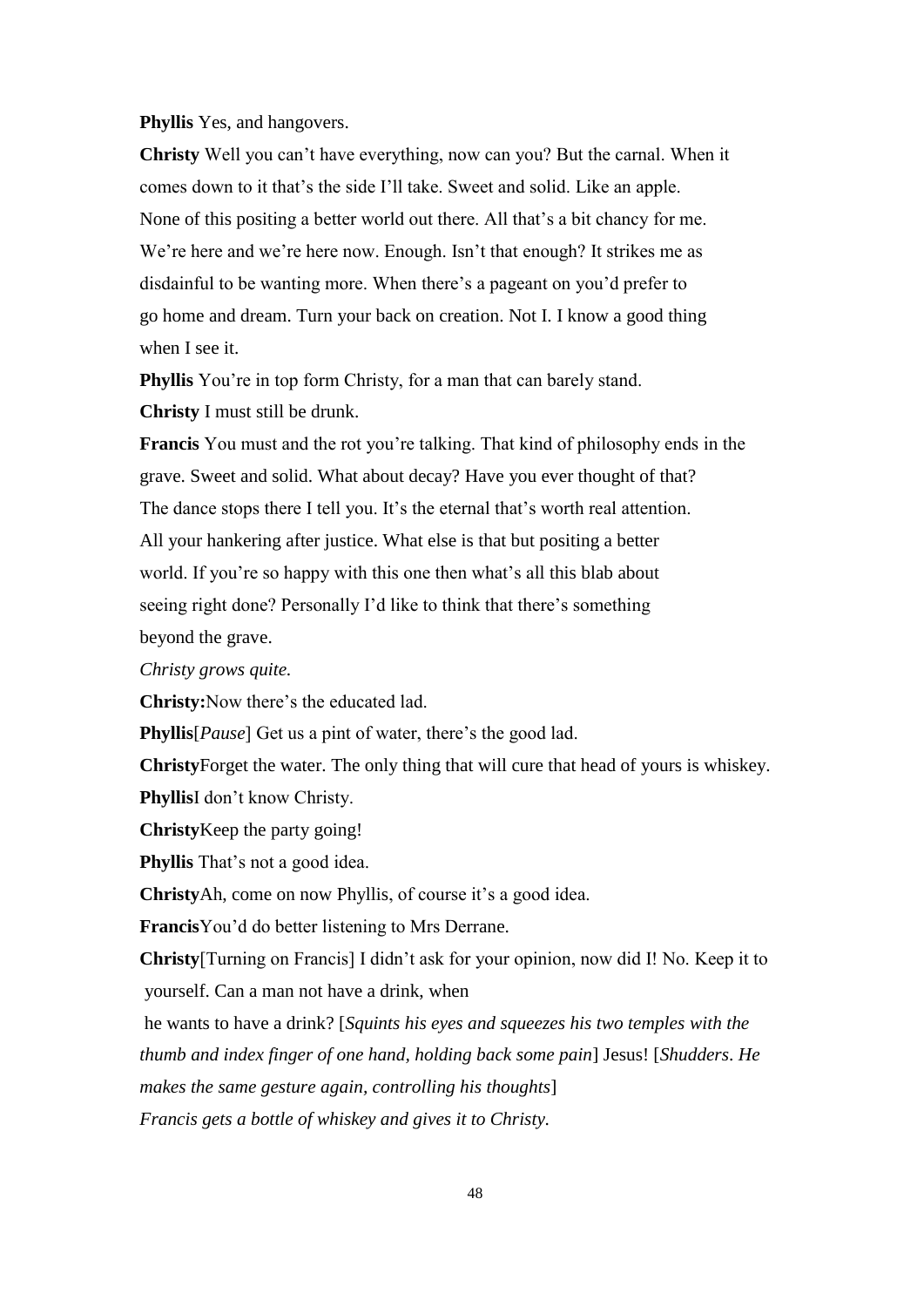**Christy**Now. Now. That whiskey. Just today again. Continue on into today. [*He drinks*]

That's more like it Phyllis. Who says we can't dance from mid-night to mid-day and beyond. Right into the heart of it. Romping our way rightly. The unendingcarnival! Imagine. Borders collapse. Each man king and subject. And Justice, like the air itself.

**Francis**I hope it does you some good, though I doubt it.

**Christy**Ease on there lad. We got drunk together, I'll never forget that, at least I wouldn't if I could remember. But you're not so bad, Phyllis. A number to raise the spirits.

**Phyllis** I'm not up to you.

**Christy**Agh, come on now. Something festive. Fi…Fi…Finnegan's Wake.

**Francis**Sleep might be more in order.

**Christy**Just a bit of it.

**Phyllis**You're definitely still drunk. But seeing as you're so handsome. All right.

*Phyllis clears her throat.*

**Phyllis** How's it start?

**Christy**Tim Finnegan.

**Phyllis**Yes. I'd rather not.

**Christy**For me Phyllis. Come on.

**Phyllis**Grand so. But if I start I'll only finish when your ears start bleeding. [*Clears throat again, then sings first verse, losing it towards the end*] Tim Finnegan lived on Walking Street. A gentleman Irish mighty odd. He had a tongue both rich and sweet. And to rise in the world he carried a hod. Now. [*Thinks*] Now, Tim had a sort of tip-plin' way. With the love of the liquor he was born. [*Thinks*. *Gives up*]. I can't remember the words.

**Christy**Agh now!

**Phyllis** How's it go again.

**Francis**[*Getting ready to go*] I'll leave you.

**Christy**You know. He slips or something. Drunk. Kills himself.

**Phyllis** No. He was murdered. Wasn't he? Hit on the head.

**Christy** It doesn't matter. Make it up. Slips, shot, hung. Who cares.

**Francis**I'll drop in tomorrow?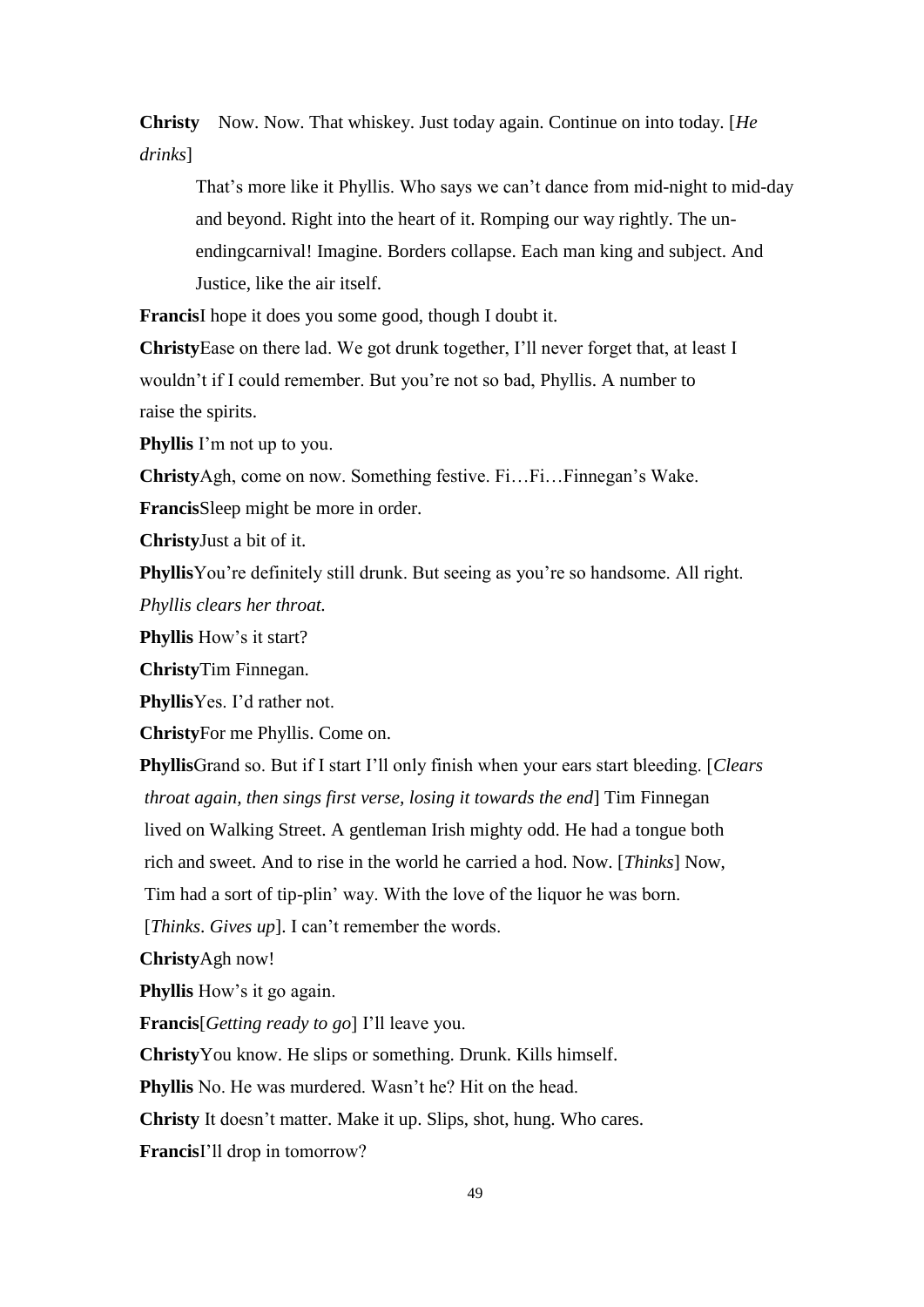**Phyllis**[*Slowly realising and remembering*] He wasn't hung anyhow. **Christy**Well, just finish him off whatever way you see fit. **Phyllis**He wasn't hung. Was he Christy? **Christy**He…[*Realising*] Well…maybe he was. **Phyllis** Oh my God… **Christy**I think he was. **Phyllis**Christy. **Christy**Definitely was, Phyllis. *Both Phyllis and Christy look at where Lynch was hanging, then at each other.* **Francis**[*Exiting*] Bye! **Phyllis**I think I have the tune now. **Christy**Yes…Francis! Francis! **Francis** [*Re-enters*] What? **Christy**You slept here last night, didn't you? **Francis**Yes. On that bloody counter. **Phyllis** You slept on the counter you say Francis ? **Francis** Yes. **Christy** And before that you were here last night, weren't you. **Francis** Yeah, cleaning up your mess till near four in the morning...enough is enough... **Christy** Oh, no problem lad... take the day off...and Monday. ... but you slept here? **Francis**Yes. **Christy** Drunk ? **Francis** Of course drunk...what with you and Lynch forcing drink down my throat. I'd expect that of you, but I really think that Mr Lynch, I really think that Mr Lynch…that **Phyllis**I've a feeling I know what you think. **Francis**I think that Mr Lynch… **Christy** Don't panic now. **Francis** Was here last night. And… **Phyllis**Calm yourself. **Francis** Jesus, murder.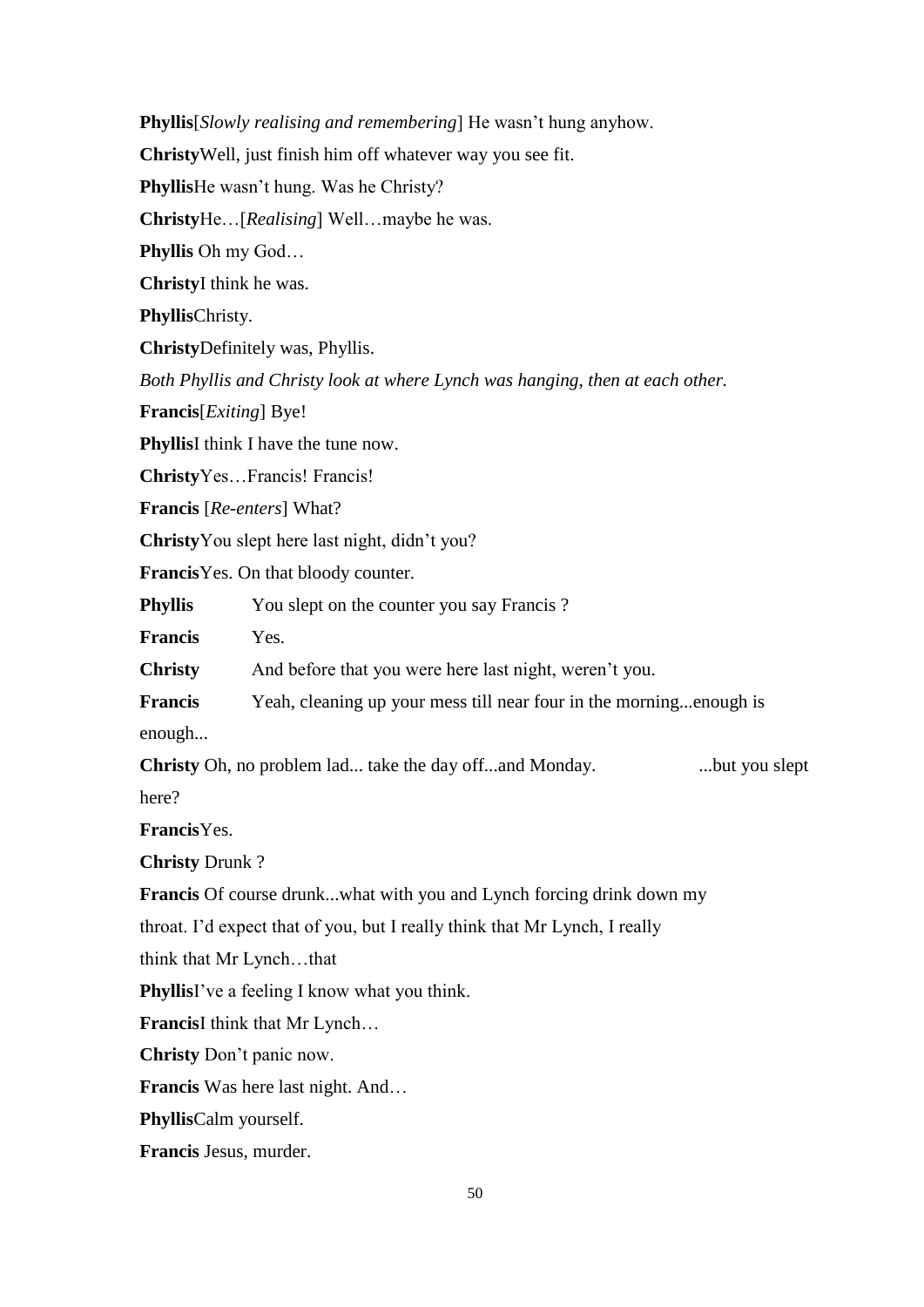**Christy** Well, I wouldn't put it that way.

**Francis** Oh my God.

**Phyllis** Murder is such an ugly word.

**Francis** You murdered him. Hu…Hung him.

**Christy**Easy on there.

**Francis**I'll…I'll have to tell the Sergeant.

**Phyllis** Don't be hasty now, Francis.

**Francis** I'll have to tell him right away.

**Christy**I don' think that's such a good idea.

**Francis** [*Angry*] I don't care what you think. I've had enough of you and what you

think. I've had enough, do you hear?

**Christy** Well, with your involvement, that's all. I'd leave the Sergeant out of it.

**Francis** My involvement? What the hell are you talking about? I had nothing to do with it. I'm off. Don't try and stop me.

**Christy** Grand so. [*As Francis goes*] But it's a shame to see a young lad with such

prospects…well, throw it all away.

**Phyllis** Jail can be a hard place Francis.

**Francis** [*Stopping*] Don't try it. You'll be the ones going to jail.

**Phyllis** You're very sure Francis.

**Christy** It's quick you forget.

**Francis**Forget. Forget what?

**Phyllis** The court clerk me boy. Tying up a man...

**Francis**I never…

**Phyllis** ... and taking part in his illegal trial and

execution. How's your memory now, Mister Court clerk? If I remember

rightly, you were pretty central in the whole affair. You know, a court of law

would see you as part of "the gang".

**Christy**[*Arms open wide*] Welcome to the gang, Francis.

**Francis**You made me…ordered me.

**Phyllis** No matter.

**Francis**It was against my will.

**Christy**Will?

**Francis** I was forced. Afraid.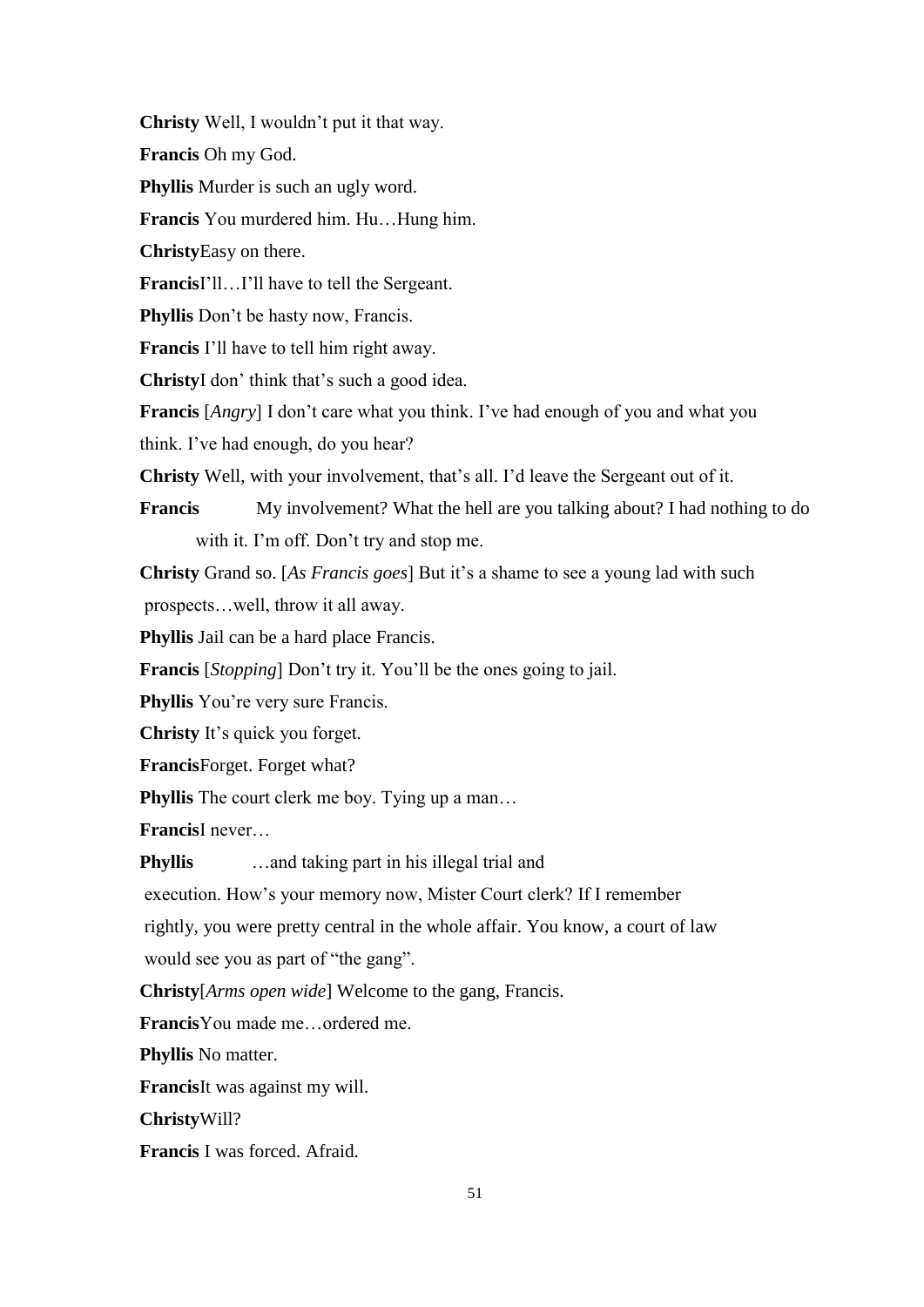**Phyllis**Fear is of little consequence. The motivation is incidental. It is the action that is all. And what do your actions speak of?

**Christy**Aiding and abetting. An accomplice to murder, pure and simple.

**Francis** Christ!

**Phyllis**Don't take it too hard Francis. The bastard had it coming.

**Francis** To have killed a man…

**Phyllis** The man was a murderer. Now we didn't set out to kill him, that just kind of happened. But now it's done. At least there is some kind of justice to it all.

**Christy** Don't be too hard on yourself young fellow. A life in the priesthood will

more than pay for this one misdemeanour. Besides, if you got done they'd

never let you into the fold. Because of one mistake? You know rightly. Saul, Paul…whatever. Didn't he kill countless Christians and go on to be a father of the church. Now, what's one man compared to that. Kill a few more and they might make you a saint. No. Better keep this our little secret.

*Francis is silent, contemplating his actions.*

**Phyllis** Agh, he'll be all right.

**Christy**He'll be fine?

**Phyllis**You did well.

**Christy**I did well how?

**Phyllis**[*Drinking*] Agh...up, early like. Where'd you put him ?

**Christy**What ?

**Phyllis**Lynch. Where'd you put him ?

**Christy**I didn't put him anywhere.

**Phyllis**I'm in no mood.

**Christy** I'm telling you ! I didn't put him anywhere.

**Phyllis** You must have hid the body somewhere ?

**Christy** I'm telling you Phyllis, last thing I remember was Lynch hanging from

that rafter there...after that my head went all kind of funny...

**Phyllis** A blackout.

**Christy** Next thing I know I'm woken up by your snoring.

**Phyllis** I don't snore...you can't remember a thing ?

**Christy** I was hoping you'd taken him down.

**Phyllis** No, you must have cut him down. As far as I remember I left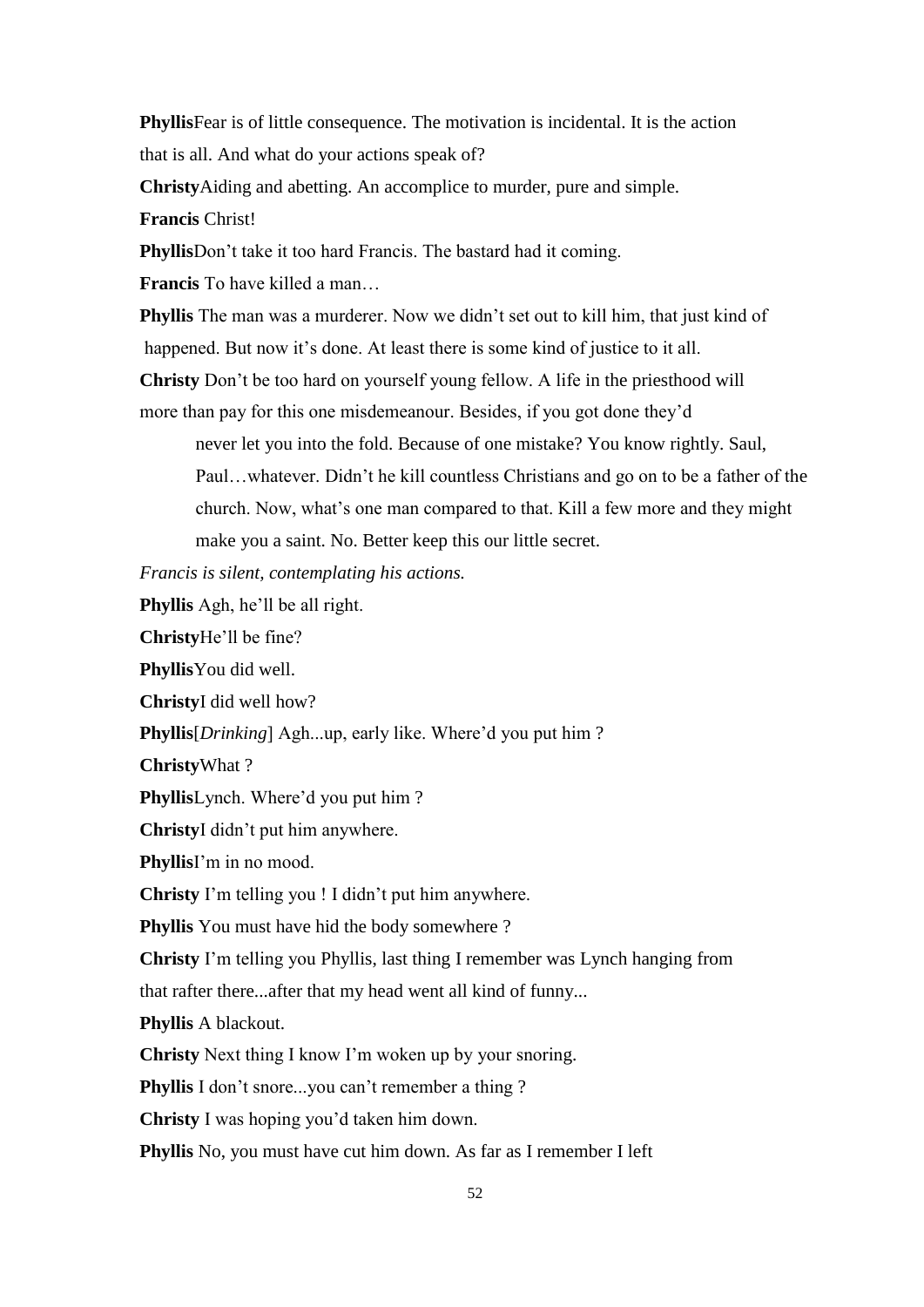you drinking a night-cap to Lynch's soul in hell...you must have cut him down.

**Christy** If I did I can't remember. Jesus, maybe I did ?

**Phyllis** Well if you did you couldn't have dragged him far...not with the weight of him... he must be around here someplace.

**Christy** I suppose I would have put him somewhere near, somewhere out of sight.

**Phyllis** You'd never have got him up those steps.

**Christy** I could barely get myself up.

**Phyllis** He must be around someplace...we'll check. Francis, give us a hand.

Stop moping and make yourself useful.

*Christy and Phyllis check in different places. Francis very reluctantly does the same. After a moment Franci scomes in from the garden.*

**Phyllis:** Christ, I think I have him!

*Christy and Phyllisre-enter.*

**Christy:** Where?

**Phyllis:** The garden. There's something looks like a grave. I was afraid to look. Come on.

**Christy:** Wait. Wait now. That's only the dog was knocked down. I tried burying

him, but the ground was too stony. That's not Lynch.

**Phyllis:** Back to it then. Come on Francis!

*They all exit, looking in different places. After a moment Phyllis comes back in..* **Francis:** [*Shouting to others off-stage*] I have him! I have him!

*Christy and Francis re-enter.*

**Christy:** Where?

**Francis:** There's a corpse in the yard. Burnt to a cinder. Smell of petrol off it. Jesus the smell!

**Christy:** Agh! That's only the dog again.

**Francis:** The dog?

**Christy:** When I couldn't bury him I decided a pyre was the best option. Didn't really work though. Just kind of roasted him.

**Francis:** The poor dog.

**Christy:**Back to it. He has to be around here somewhere.

*They all exit again to various locations. After a few moments Christy comes in bearing a bloody cleaver, his arms full with bloody raw meatbig chucks of it, hacked up crudely.* **Christy:** Heh! Heh!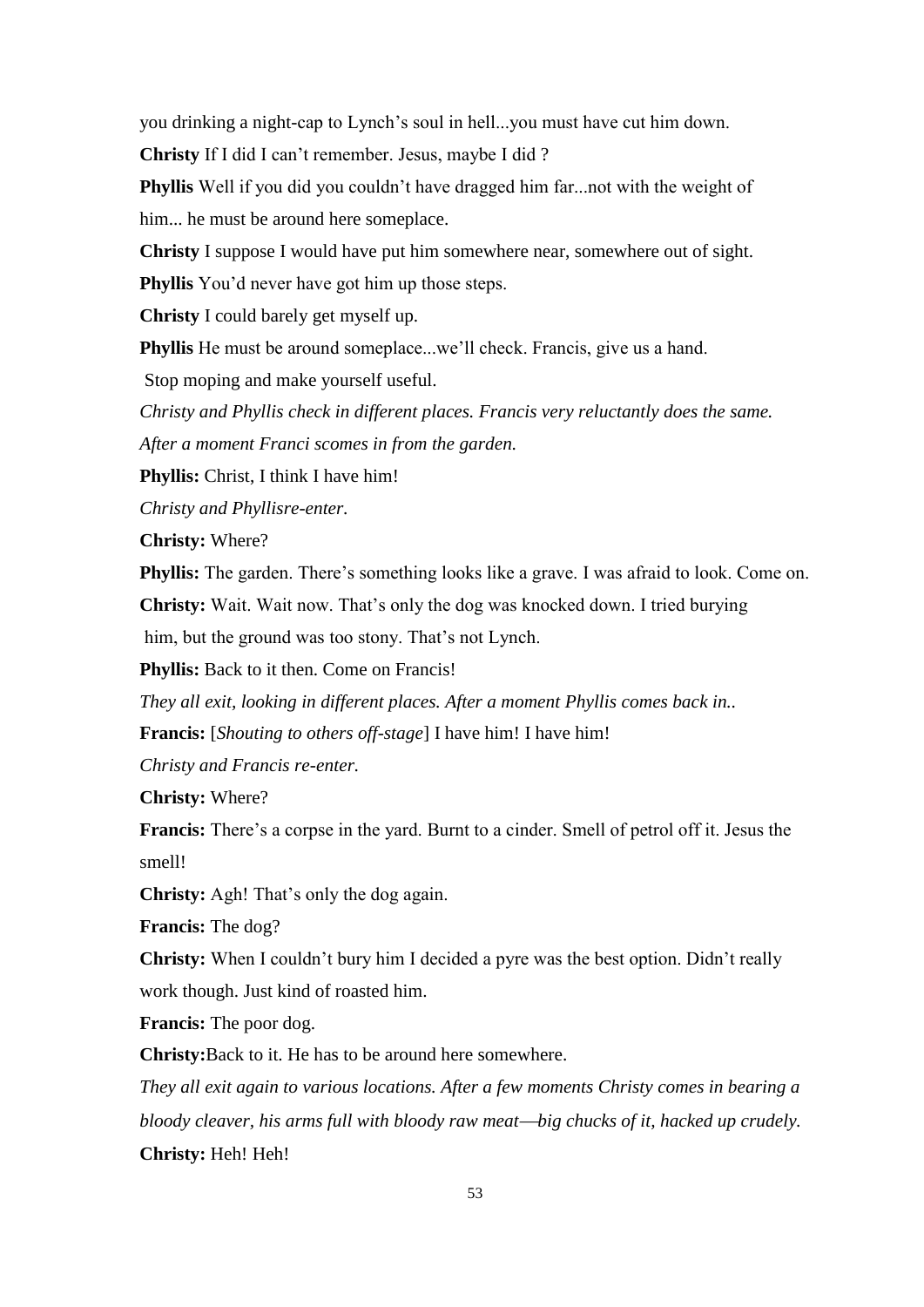*Phyllis* and Francis re-enter. Christy dumps the meat—in its plastic wrapping—on the *bar counter.*

**Francis:** Oh my god!

**Phyllis:** Jesus, Christy.

**Christy:**I can't rightly remember, but it just struck me to check the freezer. I 'm always hacking up sheep for the stew we do. Well, that's as good as any a place for a

Christian like Lynch, I thought. I must have done the job quickly. It's a bit messy.

**Phyllis:**Christ. That's not all of it?

**Christy:** Well, there's more of him back in the freezer.

**Francis:**Much more?

**Christy:**Well, he was a fair old size.

*Phyllis is inspecting the meat.*

**Phyllis:**A fair old size is right.

**Christy:**Fat, to be precise.

**Francis:** Couldn't it do with last rites, or something?

**Phyllis:**Fat, yes. So you filleted him and all?

**Christy:** What?

**Phyllis:**Well, there's very little fat on this meat. I'd call that lean,

wouldn't you Francis?

**Francis:** [*Inspecting the meat*]Well, yes. That's lean all right.

**Phyllis:**A good job too. Almost as good as Gillane's Butchers, I'd say. And you did that and the state you were in? God you're some man Christy. I'd call that talent.

**Christy:** That's not Lynch?

**Phyllis:**Of course it's not him. That meat's lean. If it was Lynch you'd have to boil it for a week before you'd boil off the lard.

**Christy:**I suppose you're right. Well then, I've no

idea what I did with him. He was so mean he might have rotted already.

**Francis:**I'm off. This is your problem. I'll have nothing more to do with it. As far as I'm concerned this never happened. I wasn't even here. God forgive me.

**Christy:** [*Getting angry*] Go on then. Clear off. You're useless anyway. Go on home and say your rosary.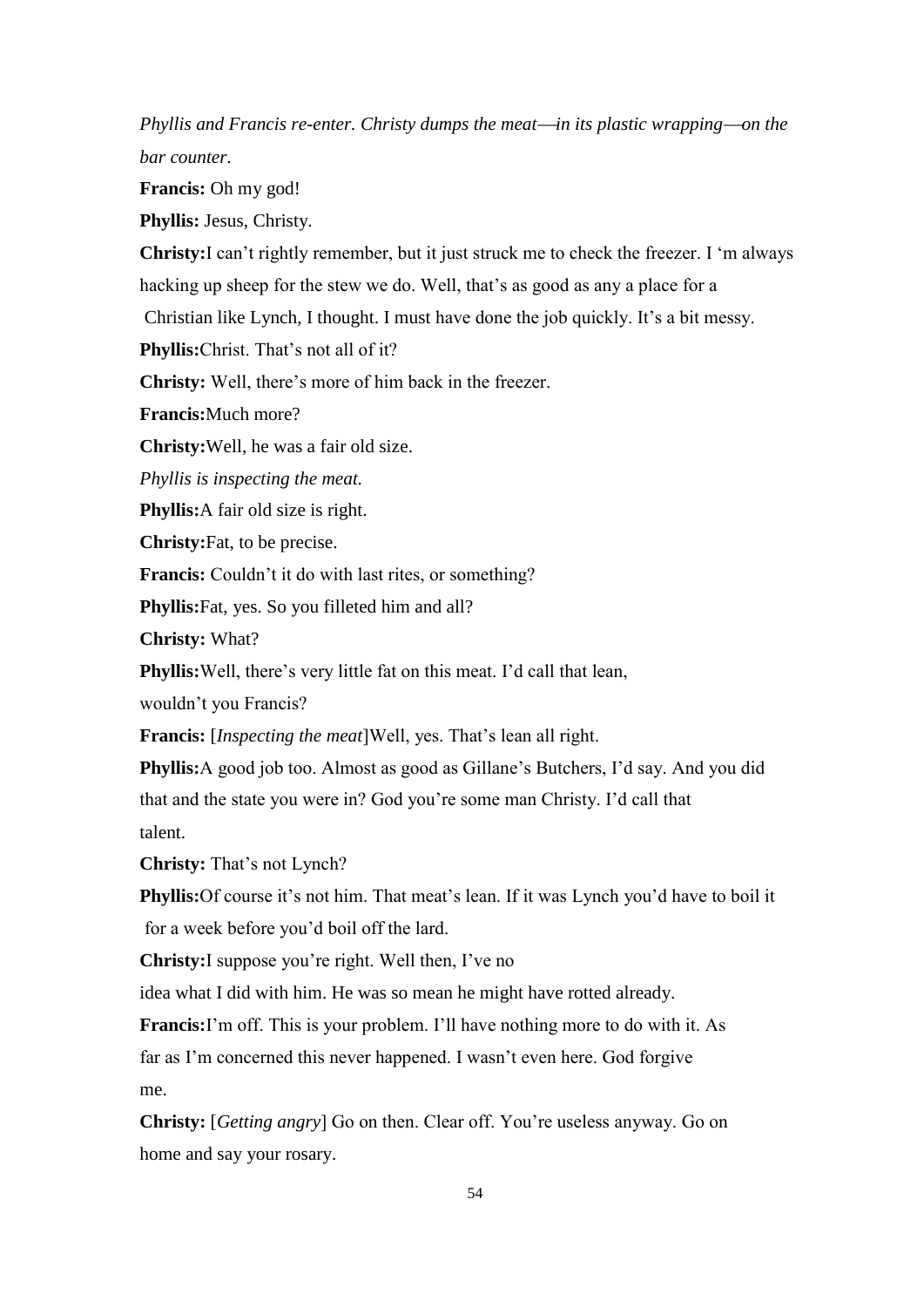**Phyllis:**Is it safe to let him go?

**Christy:**Either that or we kill him.

*Christy is considering killing Francis, wielding clever.* 

**Phyllis:** You understand lad that you're an accomplice, as guilty in the eyes of the

law as Christy there. One word and you're gone. One word, in your

whole life, understand? No seminary, and what of your mother. Who'd

look after her now? You see the seriousness of it? Jail is what I'm

talking about. Say nothing…if for no other reason than to save your own skin.

**Francis:**[Agrees with Phyllis] Damn you.

**Phyllis:**Christy, he wasn't here.

**Christy:**Phyllis. He wasn't here.

**Phyllis:** [*To Francis*] Go on.

*Francis exists.* 

**Christy:** [*Shouting after Francis as he exists*] Tonight, nine sharp, and don't be late! *Pause. Christy sits and sips some of his whiskey. Phyllis clears away the meat and clever, then sits and takes her drink, thinking.*

**Phyllis**You wouldn't have taken him outside...in the car maybe ?

**Christy**I was in no fit state to drive...I would have killed someone.

**Phyllis** Well somewhere else, out in the small shed?

**Christy** [*Thinks*] No. The place was locked up, and Francis had the keys. I'm

very strict about that, Francis knows never to leave the place open.

**Phyllis** Well he couldn't have just disappeared...

**Christy** Well where is he ?

**Phyllis** You're the one who should know that. You were that drunk?

**Christy** You know yourself Phyllis.

**Phyllis** There's nothing for it but to get you drunk again...you might remember if you'rein the same state...[*She fills his glass*]...here, start

getting that down you.

**Christy** Well...if you think it will do some good. [*Christy drinks*]. Agh...I don't know if I'll be able to keep it down.

**Phyllis** [*Pouring him another*] Come on now...keep going.

**Christy** [*Burps*] Jesus ! That's hard tack. [*Christy drinks*].

**Phyllis** [Pouring yet another] Are you beginning to feel anything ?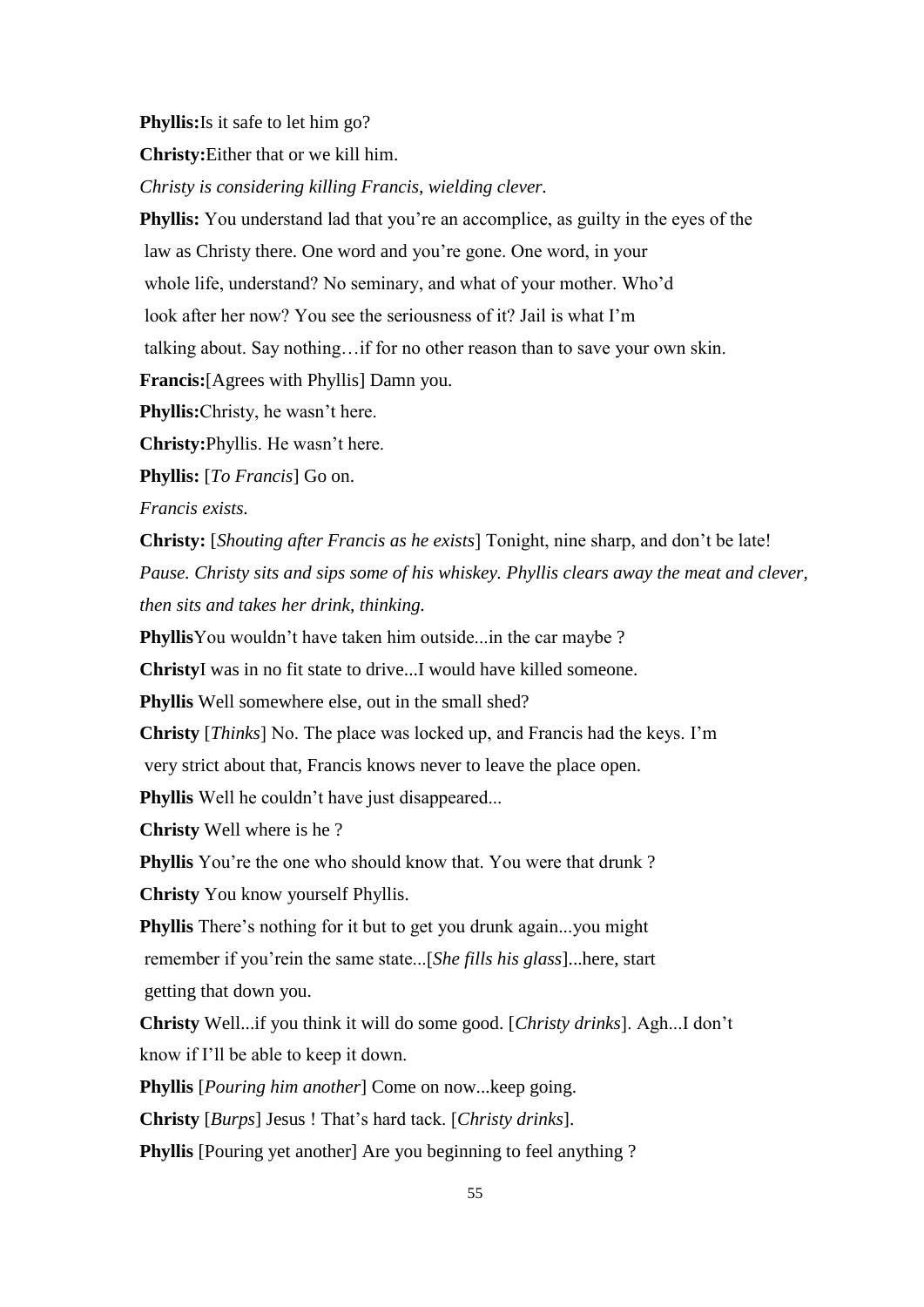**Christy** Well...no.

**Phyllis** [*Fills his glass again, and hers also*] Another so...and I'll give you some help.

**Christy** If you say so.

*They drink.*

**Phyllis** Well ? Anything coming to you ?

**Christy** Wait. [*He pours another drink for himself and knocks it back*]. I think I'm beginning to get something. [*He takes a slug out of the bottle*]. It's getting closer.

*He takes another drink from the bottle.*

**Christy:**Yes. I think I almost have it now.

*The proceedings are interrupted by a loud knock on the door.*

**Courtney**[*From off*] You in there Ruane?

**Christy**Jesus, Courtney. [*Panic*] What's he want ?

**Phyllis**Jesus.!

*Christy jumps back from the door in fright. Enter Sgt. Courtney and Lynch. Lynch has the purple and black ring of a bruise around his neck.*

**Lynch** There he is Sergeant, the murdering bastard!

**Courtney**Quiet now Mr. Lynch, I'll do the talking.

**Lynch** Thought maybe you'd seen the last of me, ha ?

**Courtney**I said quiet Cathel. Mr. Ruane please take a seat. I'd like to ask you a few

questions. Mrs Derrane, you sit down as well.

**Courtney**Cathel, you sit too.

**Christy**I thought you were...

**Phyllis**Shhh!

*Lynch sits, a distance away from the others...but facing them.*

**Courtney**Now. This should not take too long. As you know the county team are

playing, kick off in a few minutes, and I intend to catch the most of it.

We should have won that draw yesterday. But we've a good

chance in the replay today. So listen now and don't waste my time.

[Looks at his watch] I think I should tell you from the outset Mr. Ruane

that Cathel, Mr. Lynch here, is making certain accusations against you.

As I was saying. There are particular accusations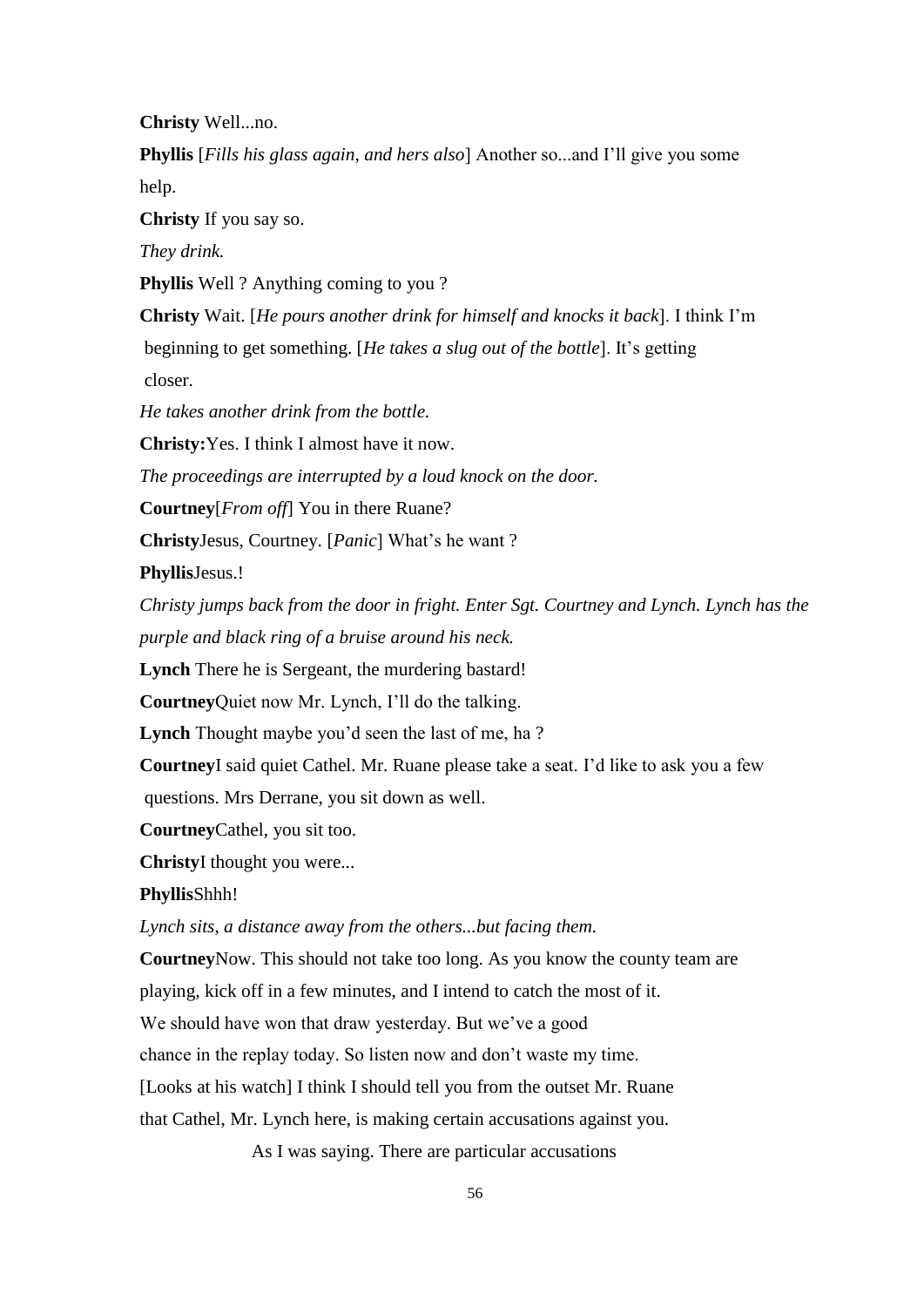being made concerning certain events, occurrences of a criminal nature that may have come to pass in the vicinity in the recent past. Occurrences that may have involved particular individuals, possibly in a criminal capacity...but that is yet to be determined. The accusation is being made against one particular well known member of the community by another, also well known to many in the area. However, it is not for me to decide whether this crime has been perpetrated by this particular individual, it is rather my duty to secure the general welfare of the ordinary citizen...in general. As such, it is my responsibility to determine if a breach of the law has occurred, in this case a most serious and heinous breach of the law. If this is indeed the case...as it currently appears… then it falls on me to investigate what evidence there may be to support this particular accusation made by this certain individual. In the event that I happen to discover what I consider to be satisfactory evidence on which to base an arrest of this particular person, then so be it. Yet, in order to remind and caution all concerned, let me just point out that...

**Phyllis** Excuse me Sergeant.

**Courtney**What?

**PhyllisI** was wondering if you could just be a little more specific? **Courtney** I would appreciate it if I was not interrupted.

**Phyllis**I'm sorry Sergeant, it's just that it appears that there is an accusation being made against Mr. Ruane here...and I'm sure he'd like to know just what it is...if you would come to the point.

**Lynch**I'll tell you what it is...that bastard tried to murder me, that's what ! **Christy**I'm not the murderer around here.

*Both Christy and Lynch have risen from their seats. Courtney blows his whistle to restore order.*

**Courtney**Hold it ! Hold it the pair of you ! [*Silence*]. Now, let me just get one thing clear...I'm running this show, right ? So you speak when I ask you to speak, and when I ask you to shut up you shut up, clear? [*Pause. They sit again. Looks at his* 

*watch*] You may have no interest in the game on today, but I do. Now I don't want to end up listening to this match on the radio, is that clear? If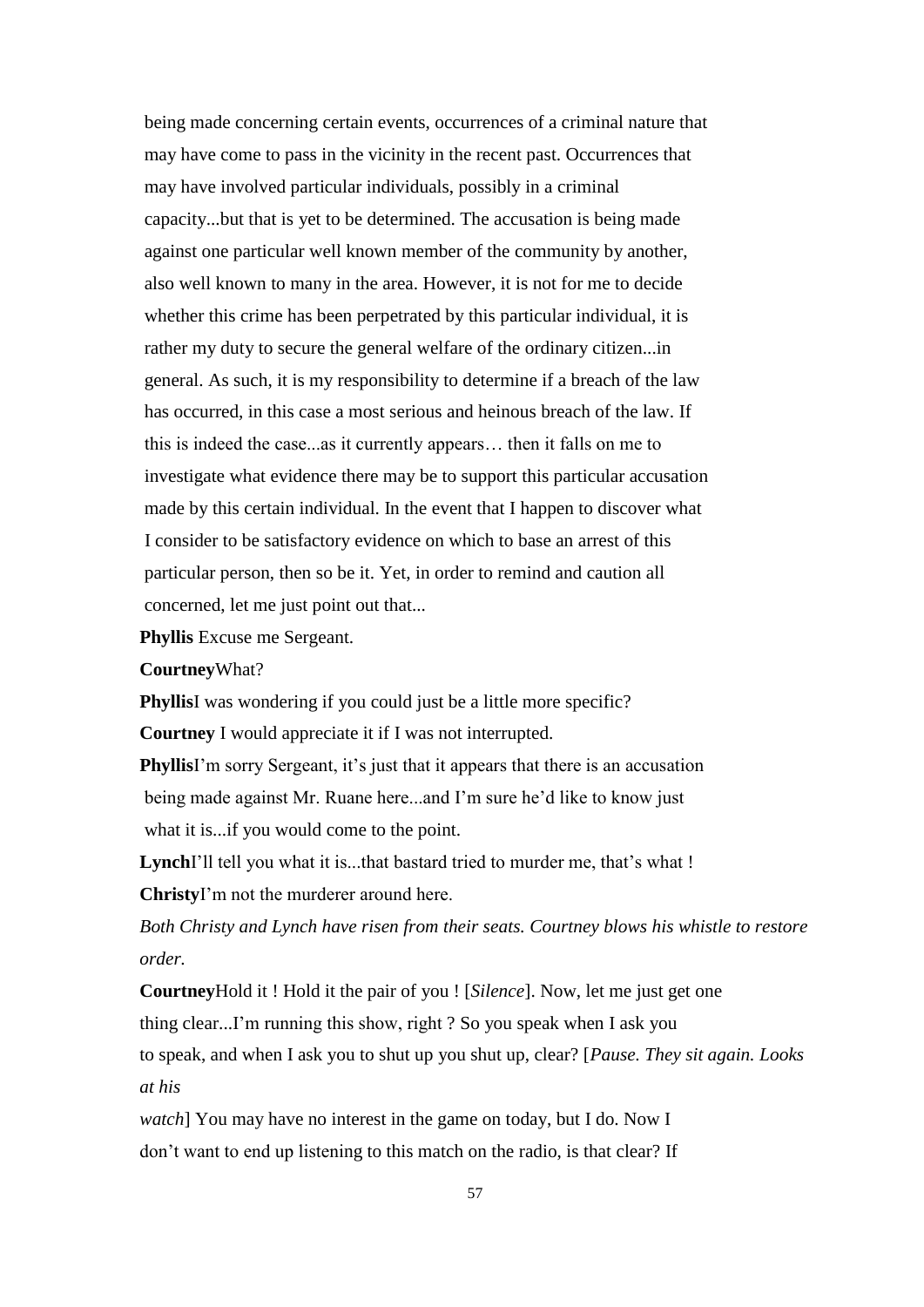we win this we've a clear run at the championship, it's life and death out there today, and the lads are fitter than ever. I don't know if you appreciate the historic chance on offer. It's been three generations since we beat these bastards, and we've a passionate squad this year. So time is of the essence. Leave the talking to me and we'll have this cleared up in quick time. Right? Grand then.

**Phyllis** Em...Sergeant ?

**Courtney** What ?

**Phyllis** The accusation ?

**Courtney**Well, in short...as you are all aware I had business to conduct up at Cathel's place this morning...business concerning the supposed murder by him of the late Mrs. Lynch.

**Christy** Ruane was her name.

**Lynch** I'll not argue with that.

**Courtney** Gentlemen please ! If you would let me continue.

**Lynch**Sorry Justin...ah, Sergeant.

**Courtney**Well, as you know I was making a final search for any incriminating evidence against...Mr. Lynch here. I, accompanied by two fellow officers, therefore called to Mr. Lynch's farm at about 10 o'clock this morning. As you may imagine I wanted to notify Mr. Lynch of my presence, as we had pre-arranged that I would on my arrival. Nevertheless, I was surprised to find him absent. Regardless of this I, with the aid of my colleagues, decided to set about the search as planned. Beginning with the hayshed, we systematically worked our way through the hen-house, out-house, slurry pit, and tool shed—in that order. As arranged, we were joined by the Garda subaqua team at approximately 11 o'clock.

**Phyllis** Garda sub-aqua team?

**Countney**[*To Christy*] Garda O'Connell has sub-aqua experience...

**Phyllis** Oh yes, he almost drowned as a young lad.

**Courtney**Derrane!

**Phyllis** Sorry Sergeant.

**Courtney**As I was saying...with the aid of Garda O'Connell we set about a search of the small flooded area of the Lynch property.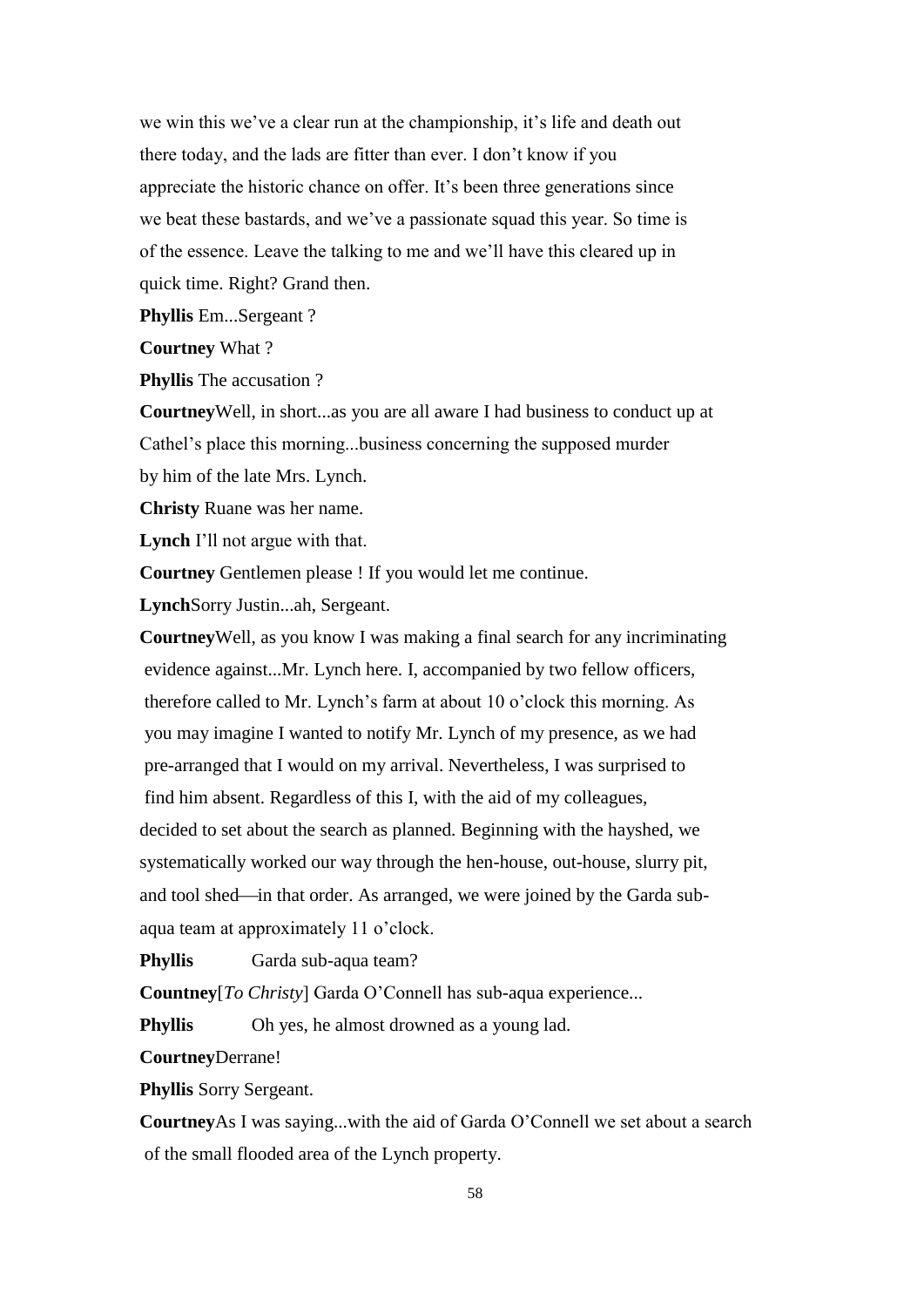Our search yielding nothing, and failing to gain admittance to the Lynch House itself, due to the absence of the occupant, we duly decided to end the search and formally close the case.

**Christy** Didn't even search the house !

**Lynch** [*Taking the house keys out of his pocket and holding them up*] Search the

house...there's the keys for you...go on.

**Christy** Yes, search the house.

**Lynch** I've nothing to hide Ruane...go on Sergeant, take the keys and search the house from top to bottom...you'll find nothing.

**Courtney** That won't be necessary.

**Lynch** [*Putting the keys back in his pocket*] You heard the man. That won't be necessary. Case closed. Isn't that right Sergeant ?

**Courtney** As I said, case closed.

**Lynch** Case closed.

**Courtney** That case is closed, but quite another one is just opening.

**Phyllis** I don't know what you're talking about.

**Courtney** Well, what I'm talking about is who do I meet staggering up by that old dynamite pit, Derrane's Hole, this morning?

**Phyllis**That's no hole. I won't hear my grandfather's grave talked of like that.

**Lynch**Agh, give over Derrane. He blew himself up with his own bomb, sure

everyone know's that. Go on Justin.

**Christy**He was shot by the likes of you and dumped there.

**Lynch** Go on Sergeant.

**Courtney** I'll tell you who we met as we were leaving Lynch's place, the absent Cathel Lynch himself. The poor man almost dead as it happens, a noose around his neck, and barely able to speak. You'd hardly see the likes of it in theatrics. Had to sit him down, free him and let him get his breath for a few minutes before he could utter a word. But when he could speak...well what an interesting story he had to tell. Isn't that right Cathel?

**Lynch** That's right Sergeant. Lucky I had wind left to speak at all.

**Courtney**Yes. Lucky he had wind left at all and the state he was in.

**Phyllis** Seems like all he's full of is wind.

**Courtney**I wouldn't be so smart if I were you Derrane, and the position you're in.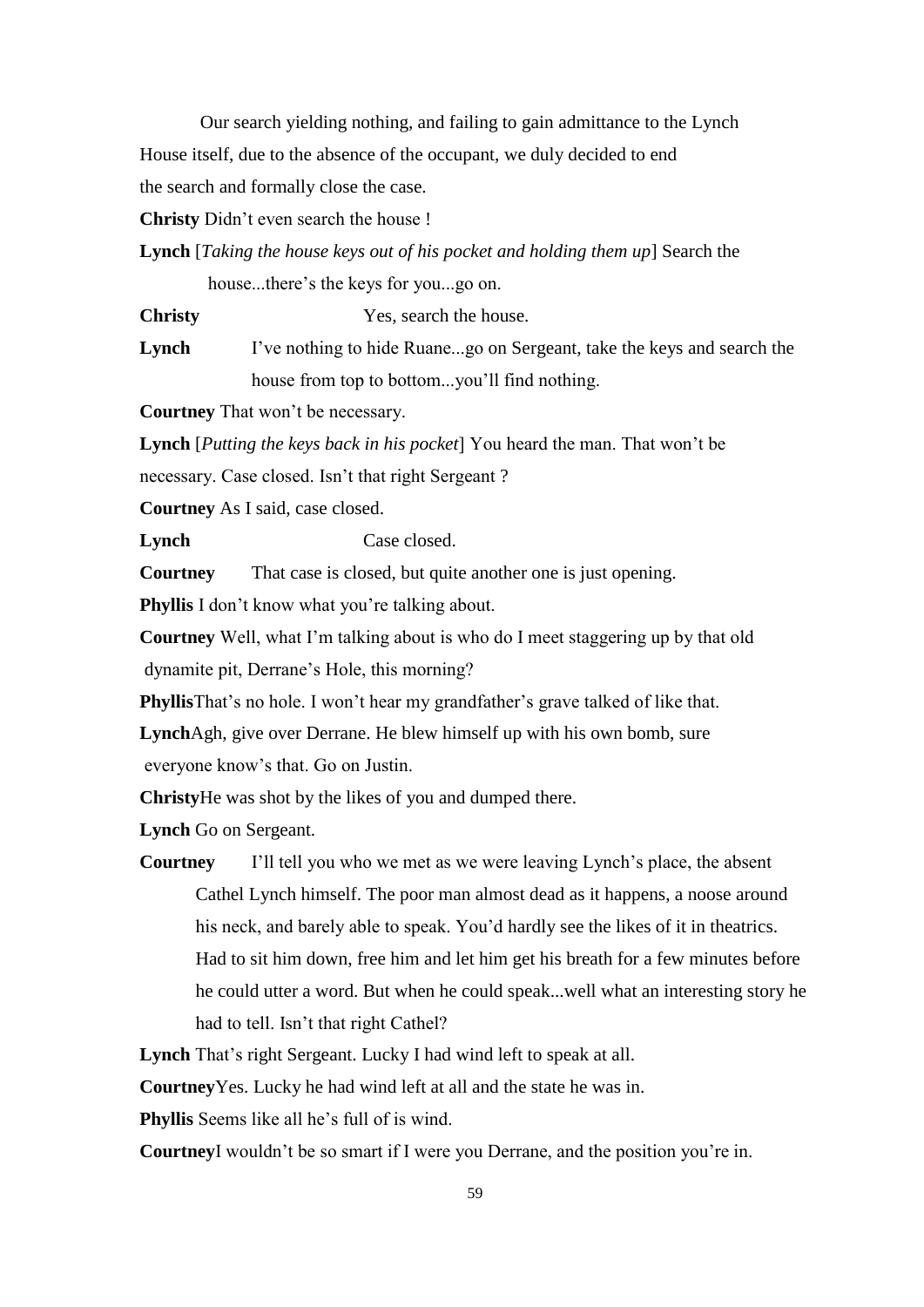**Phyllis** I think you'll find I'm in no position, but go on with Lynch's little sceal...[*to Lynch*] and I thought the flights of your fancy only rose to the heights of a sheep's back passage...you're surprising me Lynch. **Lynch**[*To Courtney*] What's she implying?

**Courtney** [*Ignores Lynch and Phyllis*]As I was saying. I'm sure both of you will be interested where this story is going. [*Looks at his watch*] Anyways... *Courtney is aiming at dramatic effect. He takes out a cigarette and lights it with a flourish.*

**Courtney**As I was saying.

**Phyllis**And so eloquently Sergeant.

**Courtney** [*Ignoring her*] What does Mr Lynch tell me but of how he paid you a little social visit after the carnival the night previously...a visit concerning matters of business.

**Christy** Business.

**Lynch** Yes, business.

**Courtney**And of how an argument arose out of these matters

Of business...

**Christy**Out of matters of business! And he murdering my sister!

**Lynch**That matter's closed Ruane.

**Courtney** And arising out of other matters admittedly. And of how this argument got out of hand, so out of hand that you first assault the man with a bottle, concealed, as I have found out, this crime from an officer of the law on his rounds, myself in case you think I've forgotten, and of how you then conduced a trial in a bogus and illegitimate court of law, then attempted to murder the man, Mr. Lynch here, in a drunken rage by the method of hanging him by the neck...and all during after hours drinking, may I add. **Phyllis**Hanging him by the neck...how else would you hang a man?

By the arm? Such rubbish.

**Christy** Yes, pure rubbish.

**Courtney** Well if it's such rubbish could you please tell me how the offended party came by such a grisly wound? Mr. Lynch, please.

*Lynch stands up, pulls down his collar and displays his wound for all to see.* **Phyllis** Could be through some kind of weird sexual practice...I've heard stories.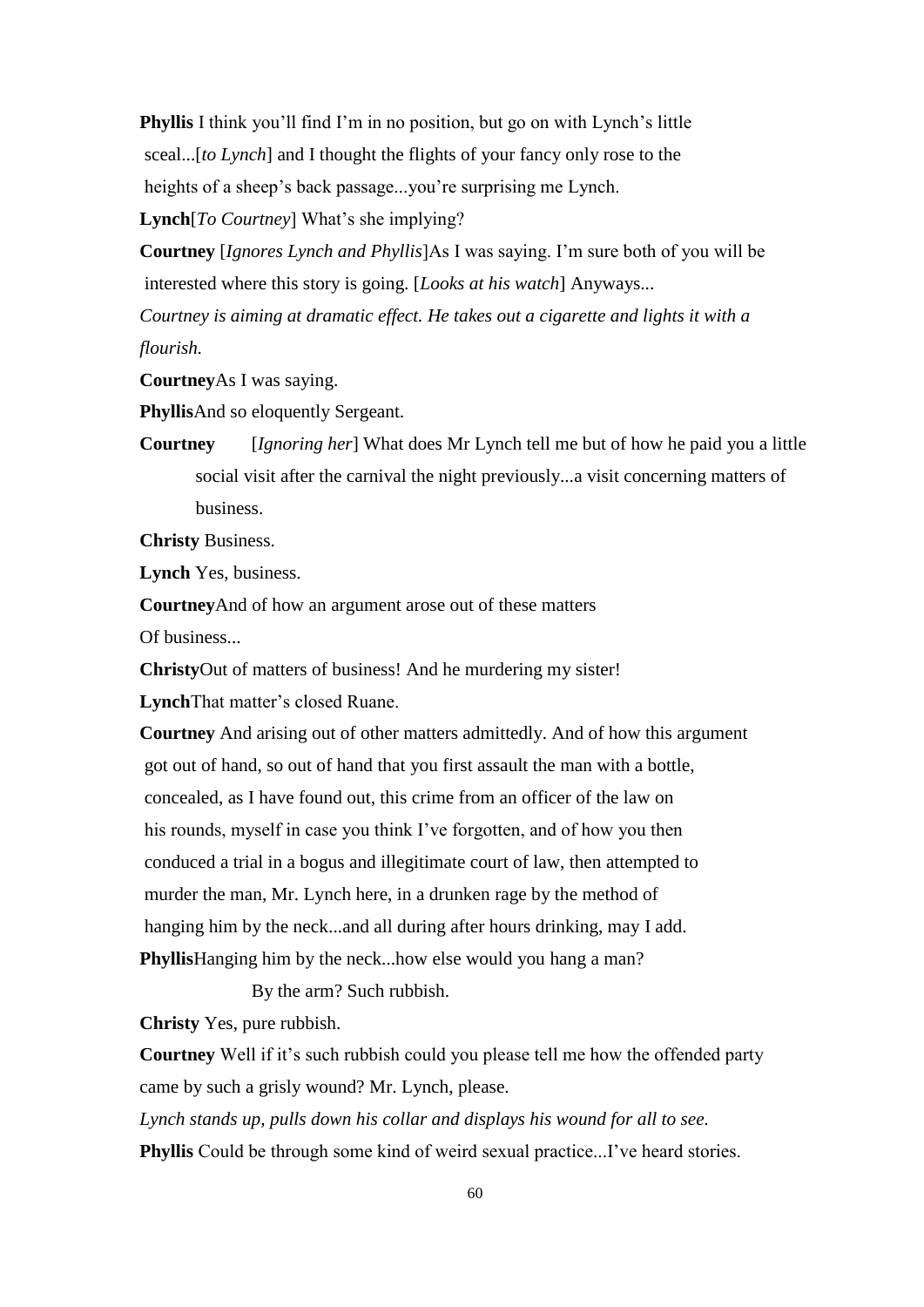#### **Lynch** What stories?

**Christy**Got his neck caught somewhere it shouldn't have been if you ask me. **Courtney** A trained eye will recognise these markings as consistent with friction burn caused by the unnatural tightening of natural fibres around the subjects neck, natural fibres such as those found in the common rope.. thank you Mr Lynch. In short he was hung by the neck. **Courtney** You seem to know a lot about it Sergeant, have you hung many men in

your time ?

**Courtney**Unfortunately that penalty has been repealed for serious offences.

**Phyllis** Well even if we can accept that Lynch was in fact hung, who's to say that either myself or Mr. Ruane here had a part in it. For all we know it could have been an attempted suicide on Lynch's part...an attempted suicide motivated by… guilt perhaps.

**Christy** Yes, he could have tried to hang himself.

**Lynch** Rot! Pure rot as you well know.

**Courtney**I think that can be ruled out.

**Christy** And why can you tell me is that?

**Courtney**Well in the first place there is no sign of guilt in the offended subject. **Christy** Well that's for certain.

**Courtney**And secondly, if Mr. Lynch's story holds out, young Francis Devine should be a witness to his presence here this last night gone, his presence and the hostility showed to him by Mr. Ruane here. Mr

Lynch contends that the lad, being led astray, played a central part in the unlawful proceedings—coaxed on as he was by the consumption of

intoxicating liquor. Serving alcohol to minors, that's another offence for the record.

**Christy** That proves nothing.

**Phyllis:** And he went home early.

**Christy:** Yes, the lad went home early, was barely here half the night. Ask him yourselves. He'll put you straight.

**Lynch**Where is he? Let the lad speak for himself. He'll speak, I assure you.

**Courtney** And thirdly. Not only can young Devine vouch for Lynch's

presence here last night, and the reason for that presence...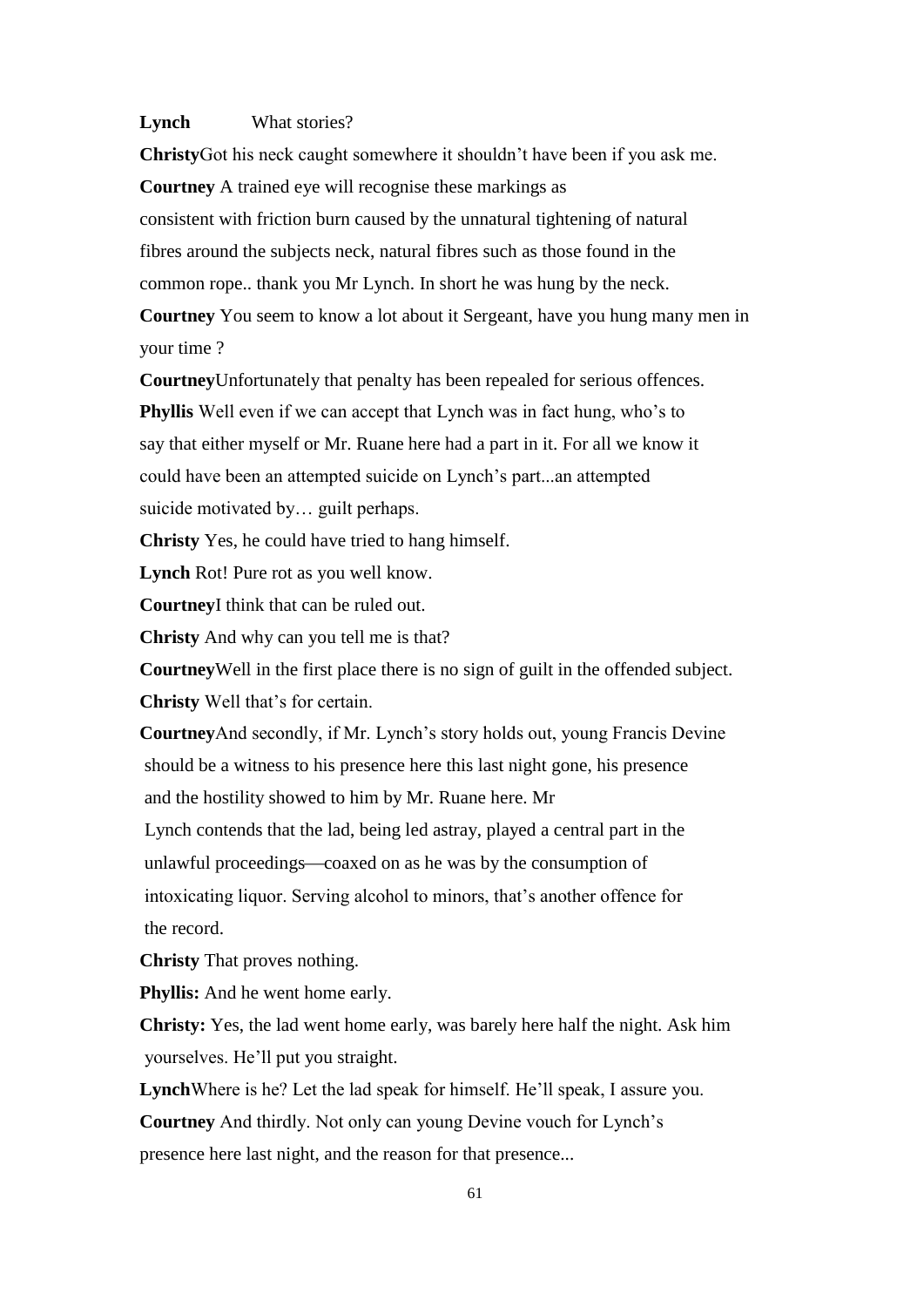**Lynch**The matters of business.

**Courtney** The matters of business. Does that wireless work?

**Christy** Yes.

**Courtney** If you don't mind, I'll just see who won the toss. They should be starting about now. I'll see who won the toss.

**Christy** Fire ahead.

*[Courtney spots the frayed end of the rope still attached to the bar.]*

**Courtney** The matters of business. But also, if Mr. Lynch's story holds, there should be a

piece of actual physical evidence remaining as testament to the crime that was committed here this very night past. The remains of a rope owned by you Mister Ruane, purchased only yesterday as I myself can testify, with the intention and premeditated purpose of murdering Mr. Lynch for reasons of greed and misguided revenge, the likes of which I have thankfully never encountered before in all my years in the force, and I dearly hope I will never again have the misfortune to come across.

*Courney takes the noose-end of the rope out of his plastic bag and holds its frayed end next to the frayed end of the piece of rope still attached to the bar.*

**Courtney** Seems like we have a match.

**Christy:**For your information, Sergeant, that's my missing clothsline.

**Lynch** Clothesline? Sure that's too thick for a clothesline.

**Courtney**Clothesline or not I think we have sufficient evidence on which to base an arrest. Finger printing and forensics will see to the rest. Christopher Ruane, I hereby charge you with the attempted murder of Cathel Lynch. You're coming with me to the station. As for you Phyllis Derrane, you're charged with being his accomplice. Now come on the pair of you, I've

more serious things to attend to.

**Phyllis** [*Breaking her silence*] I wouldn't be so hasty if I were you Sergeant.

**Courtney**What are you talking about?

**Phyllis** Well as I see it you don't have any evidence at all. A man in your position, and with your *experience* would want to be awful careful about who he arrests...about arresting the wrong man, for example.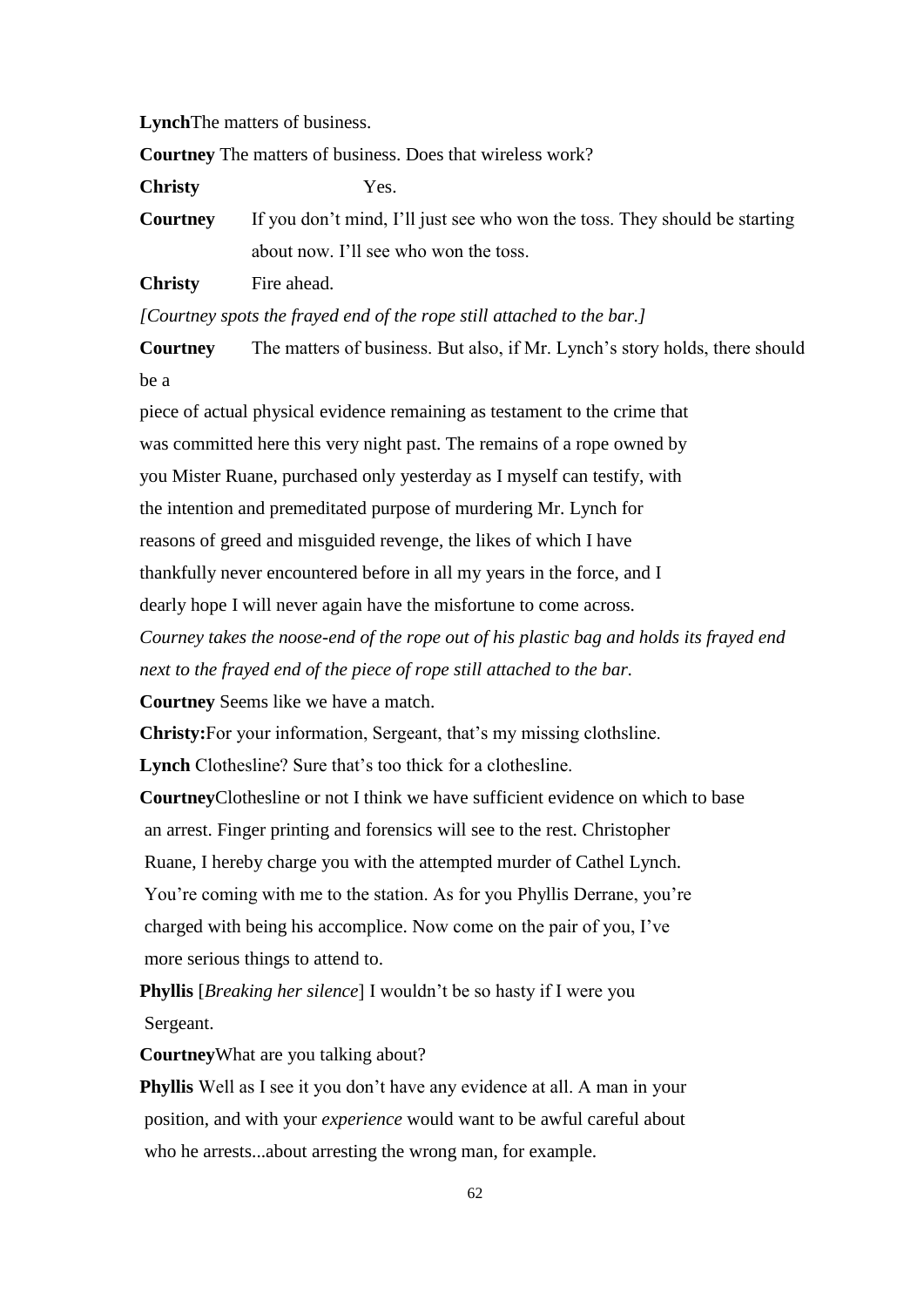# **Lynch** Wrong man!

**Courtney**I have clear evidence Derrane. Lynch's story checks out all the way. I've got the right man all right. It's plain as day that Ruane had a go at murdering Lynch. The rope matching and the wound all stand up as clear evidence. Oh I think I've nothing to worry about Derrane. **Phyllis** I wouldn't be so sure. And if I were you I would be sure...Superintendent...ah, sorry, Sergeant Courtney. **Lynch** Don't listen to her. Come on and we go. **Courtney** What's there to doubt? Get your things now and come on. **Phyllis** Well did it ever cross your mind that maybe Lynch wanted you to think Christy had a go at murdering him...to get him out of the way and have a clear run at the property and all. Lynch I've a legal right to the place. **Christy** Be quiet.

**Phyllis** Yes, but it would make things a lot smoother to get rid of Christy, paint him as a murderer in the eyes of the town. People might suspect he even murdered his own sister, and

then set to murdering you, the last large obstacle to his clear ownership of the business...oh I can hear the talk already.

**Lynch** Yes, maybe that's what happened.

**Phyllis** [*Putting her arm out to restrain Christy*] Or maybe that's what you want people to think happened.

**Courtney**We'll talk about this later at the station. I've the evidence I need.

**Phyllis** Evidence left for you to find. Lynch was here last night all right. And yes,

there was an argument...an argument about Lynch taking over the place.

But that was that. Lynch came in here full of drink and roaring like a bull.

**Lynch** Crap!

**Phyllis** A fight broke out and that's when Lynch was knocked cold. That's all Christy is guilty of. Assault. As far as we were

concerned we'd leave Lynch to sleep it off, maybe he wouldn't even remember in the morning. He must have come to and either tried to hang himself or set up this little drama for your benefit, who knows...I was upstairs asleep with Christy. I'm the only witness you need. And as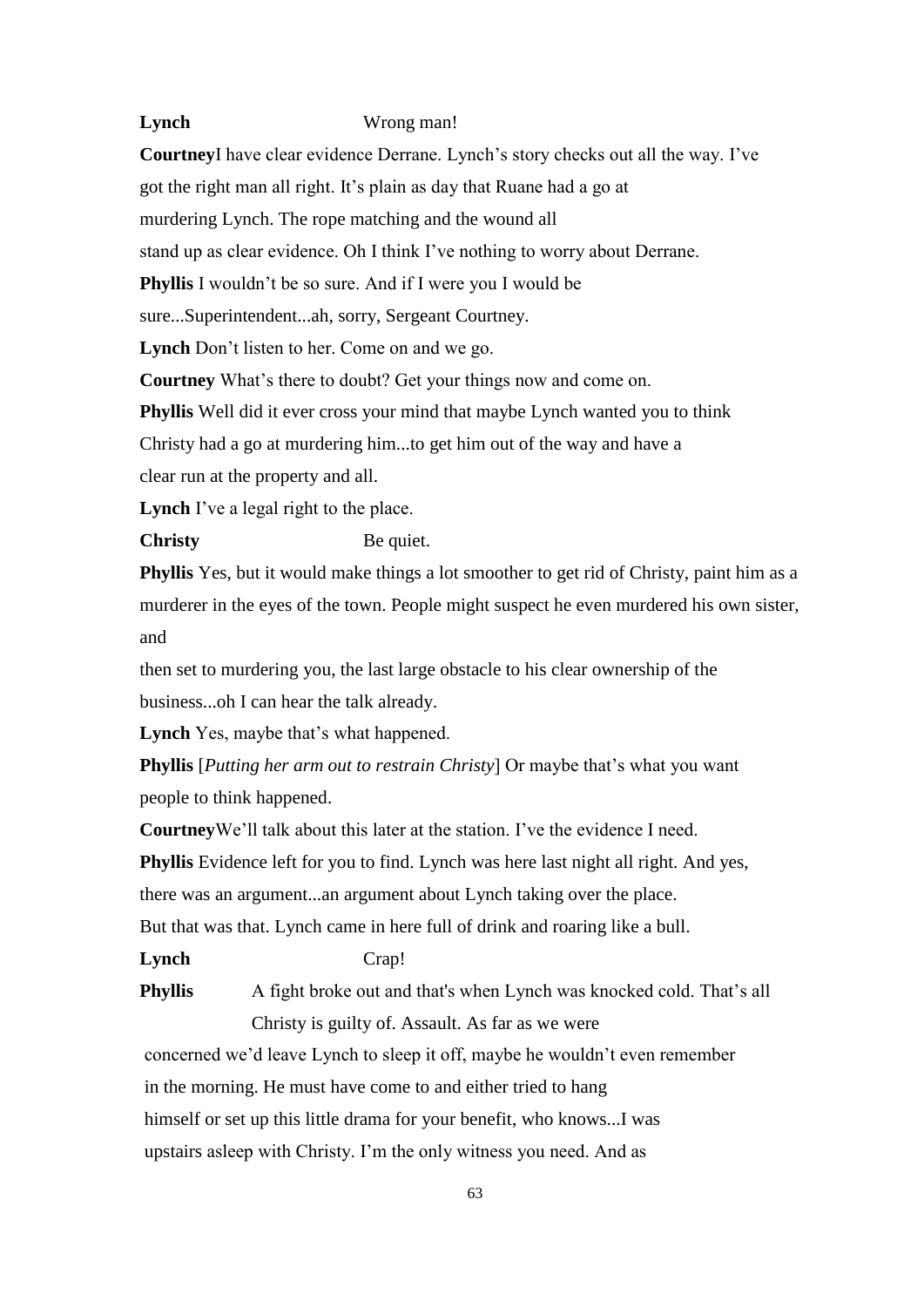Francis Devine will tell you, the only one you've got.

**Lynch** Such a load of crap. Come on Sergeant, take them away. **Courtney**You were in bed with Christy Ruane?

**Phyllis** And I'm not ashamed of it. I'm a widow as you know, and Christy here is a single man. There's nothing wrong with that. Anyway, do you think seriously Sergeant if Mr. Ruane hung Lynch there that he'd still be walking around annoying people. No, he'd be down in hell where he belongs, roasting for his sins and the murder of Katey Ruane. That's where he'd be.

**Christy** Exactly!

**Phyllis** So if I were you Sergeant I'd have a little review of your so-called Evidence, before you go making any hasty decisions.

**Lynch** Don't listen to her Justin. There's more than enough proof here to stand up in court...I'm telling you, a conviction like this and you're Superintendent in no time...come on now.

**Phyllis** You call this proof ! With Devine home early you've no witness, a bit of old rope and no corpse. Listen to reason Sergeant...it's his word against ours...the word of one suspected murderer against that of two decent local people that were never in any trouble in their lives.

**Christy** She's right you know Sergeant.

**Courtney**Wait now and I'll have a think for myself.

**Lynch** There's nothing to think about!

**Courtney**Quiet, just give me a minute.

**Courtney**[*Considers*] What about that bruise on his neck? Now you can't account for that.

**Phyllis** Self-inflicted. Gave himself an old tug with the noose.

**Lynch** Aragh, bollocks!

**Courtney**Self-inflicted?

**Phyllis** It's common enough you know Sergeant. This little fiasco is of Lynch's making. Get rid of Christy to take over the property, and at the same time clear his name in the eyes of the town. I'm only surprised he had the brains to think of it. I'm sorry Sergeant, but I think you're as much the victim here as ourselves. You've been taken in by a hoax.

Lynch A hoax my arse!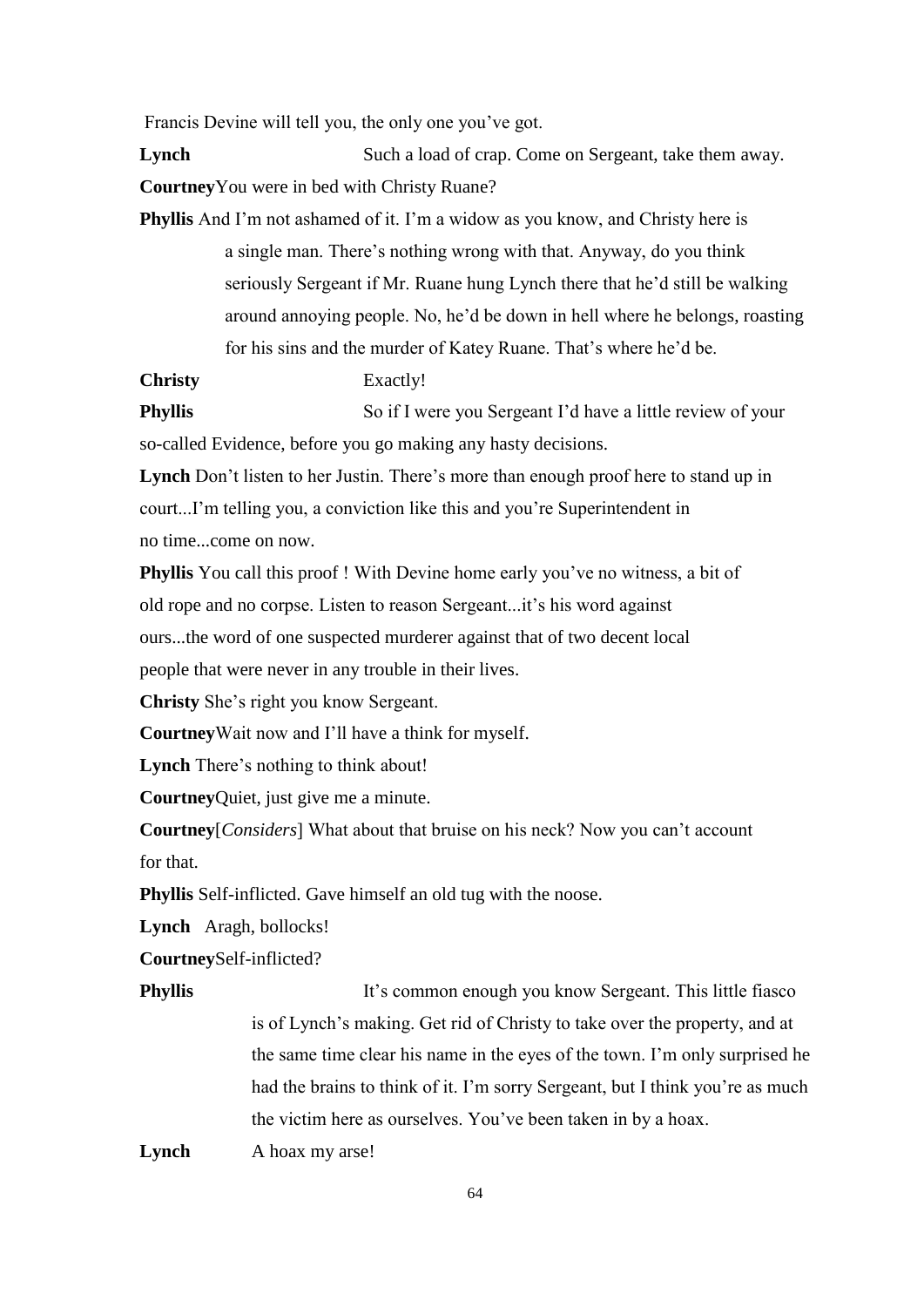# **Courtney** A hoax you say?

**Phyllis**As plain as day a hoax. Look, the man is alive. As for that rope—that's merely circumstantial evidence. It's all a bit too flimsy to risk wrongly arresting a man. Well, let's just say, it wouldn't be too good for your prospects, not again, if you'll pardon me saying so. Lynch<sup>You're not going to listen to that bitch, are you?</sup> **Christy**Hey, mind your language. **Courtney**[*His confidence undermined*] We're in no rush. **Lynch**What? **Courtney**Well, I've been thinking Cathel. Maybe the case isn't as clear as we thought it was. I mean, it seems there's been no real harm done. **Lynch**No harm done?! **Courtney**Well, on closer examination of the case, it seems there is some evidence lacking on which to base an arrest. **Lynch**Have you lost it or something! **Courtney**Calm down Cathel. **Lynch** Calm down! **Courtney** Look...the place is yours anyway, and you seem to be fine and all...maybe there's no need to… **Lynch**What? **Courtney** ...to pursue this further.

**Courtney** I thought it was a clear case. You have to understand my position. I can't Go arresting someone whenever I like, you know. There are rules and regulations binding me. No. On closer inspection, this case doesn't fulfil the criteria on which to base an arrest.

**Lynch**It's an open and shut case!

**Courtney** I've my reputation to think of, and professional standards to uphold.

**Phyllis**That's right Sergeant.

**Lynch**Damn your standards...arrest these bastards!

**Courtney** [*Getting up*] There's not enough in it Cathel, come on, we're leaving.

**Lynch**Leaving!

**Courtney** Leaving. I'm sorry for the inconvenience Mrs Derrane, Mr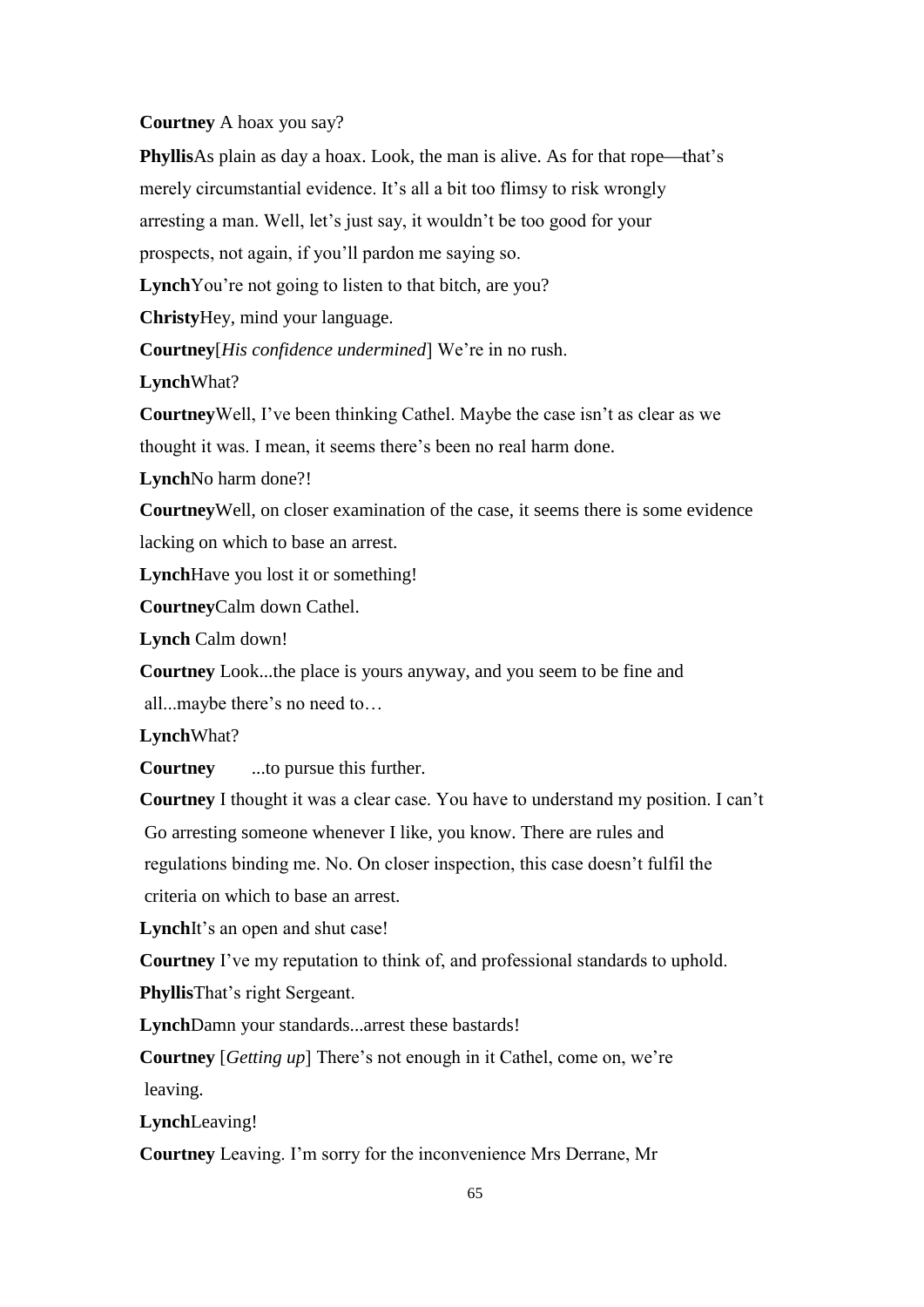Ruane. I'm sure you'll understand that a mistake has been made, and you'll accept my apologies for it.

**Phyllis**Well, it was an inconvenience. But seeing as we're all human. Well,

we'll just say no more about it. Isn't that right Christy?

**Christy**That's right Phyllis. Not another word on the matter.

**Lynch** What is this! The bastard tried to kill me. [*Grabbing a* 

*bottle with which to attack Christy*] I swear I'll…!

*Courtney restrains Lynch.*

**Courtney**Calm down Cathel. Calm down or I'll be forced to…

**Lynch** Forced to what? Forced to arrest me! [*Throws bottle on ground*] Agh!

For God's sake! You haven't heard the last of this, do you hear!

To hell with the lot of you!

*Lynch storms out, slamming the door behind him.*

**Courtney**You'll forgive Mr Lynch. As you can see, he's a little upset.

**Christy** Murderers get like that.

**Courtney**Well…I suppose I'll be off. Once again, sorry for the…for the trouble, Mrs Derrane.

**Phyllis**Think nothing of it. [Short pause] You'll miss the match at this stage.

**Courtney**Yes. I'll see the highlights on the television tonight. [*Gets an idea*] But, if you wouldn't mind…[*indicating the radio*]…I might just…for the

score?

**Christy** Be my guest.

*Courtney goes to the radio, glasses on the end of his nose, he is unsure how to work it, fiddles with it*. *Lynch re-enters.*

**Lynch** I still want you out within the week Ruane...do you hear me now?

**Christy**Well, we'll see about that.

**Lynch**[*Disgust*] Agh ! [*To Courtney*] Are you coming or what!

**Courtney** One minuet.

*Francis enters. He is still dressed in bishop's costume.*

**Francis**[*Seeing Lynch*] Jesus! Lynch! In the name of God!

*Courtney hits the play button on the machine, playing the tape from the night before.*

**Taped voices and sound effects from earlier:**

**Christy**You lying bastard!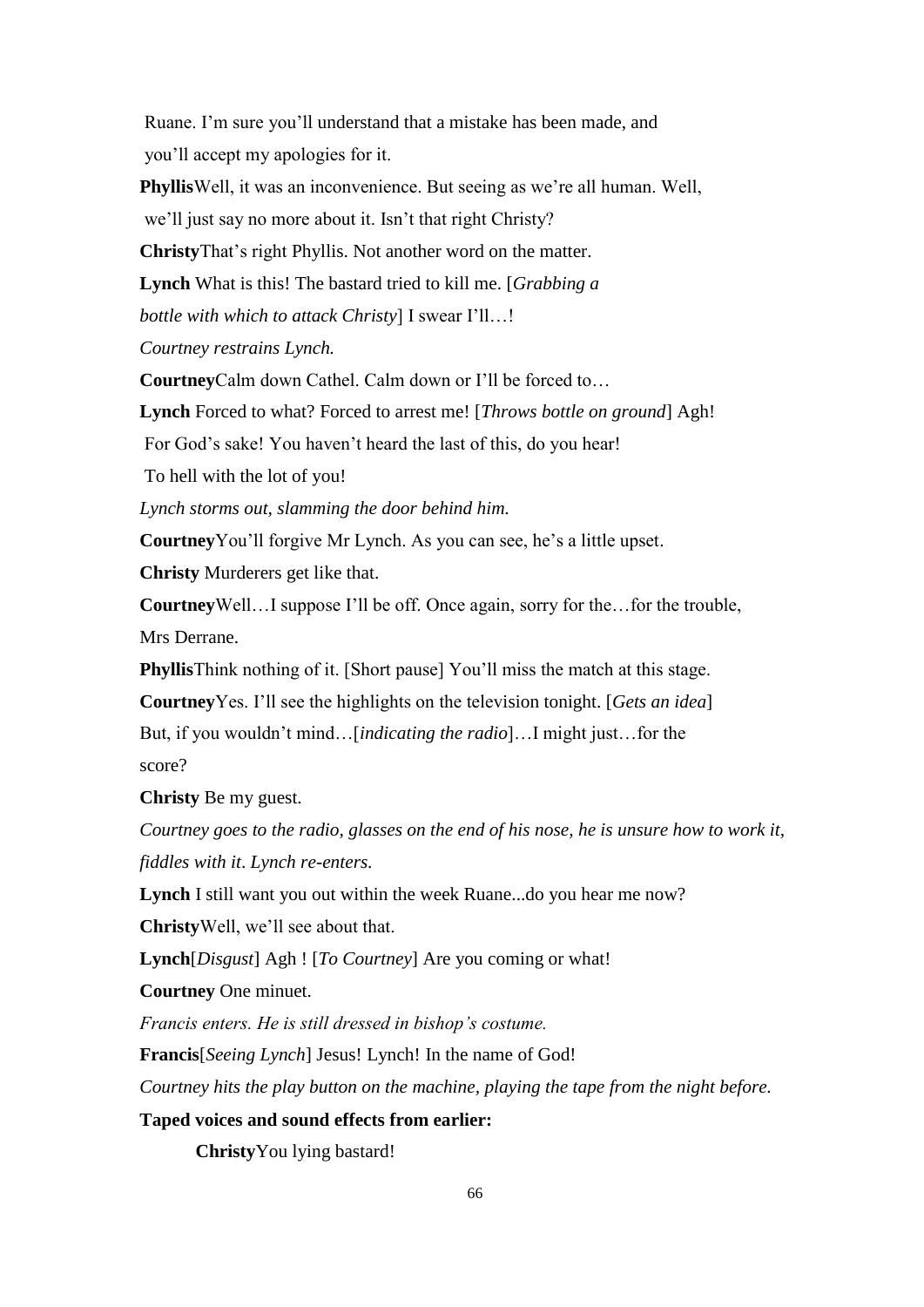**Phyllis**I think I have the thing working! **Lynch** I spit on youRuane! And all the Ruanes! **Phyllis**Jesus Christy! Cut the rope! I... **Christy**I think I've killed him.

#### *Recording cuts out.*

*Everyone freezes where they are, there is total silence. There is a look of utter shock on the faces of Christy and Phyllis. After a moment Lynch starts to laugh a dirty laugh of victory. Courtney, realising what he has heard, again assumes a position of authority.* **Courtney**Well, well, well. What have we here?

**Lynch**I think I'd call that evidence Sergeant.

**Courtney** I think you're right Mr. Lynch...wherever it came from, I think you're right. If you don't mind, Mr Ruane, [*Takes tape*] I'll think I'll take this little recording into my possession. Evidence you understand. [*To Phyllis*] Clear evidence worth more than the word of any criminal, I should think. I suppose you've an explanation for this as well Derrane.

**Phyllis** I..I...

**Courtney** You can save your words for official questioning. All I want to know is...why in the name of God were you taping an attempted hanging?

**Christy** That's not what it seems now Sergeant.

**Phyllis** That's enough Christy.

**Christy** But it's only a...

**Phyllis** Shut up! [*Pause*]. We were trying to scare Lynch...get a

confession out of him...we didn't mean to hang him...And the bastard did confess !

**Lynch** And where is the confession?

**Courtney**Yes...where is that confession?

**Phyllis** I couldn't get the damned machine working...I taped the wrong part.

**Lynch** Ha! Confession my arse. There was no confession Sergeant...on my

word there was none...I'm an innocent man. Wronged. I loved my wife, wouldn't do a thing to harm her. I haven't been right since her death... I never stop thinking about her...her face...

**Phyllis** The only face you remember is a face in the agony of death...I hope it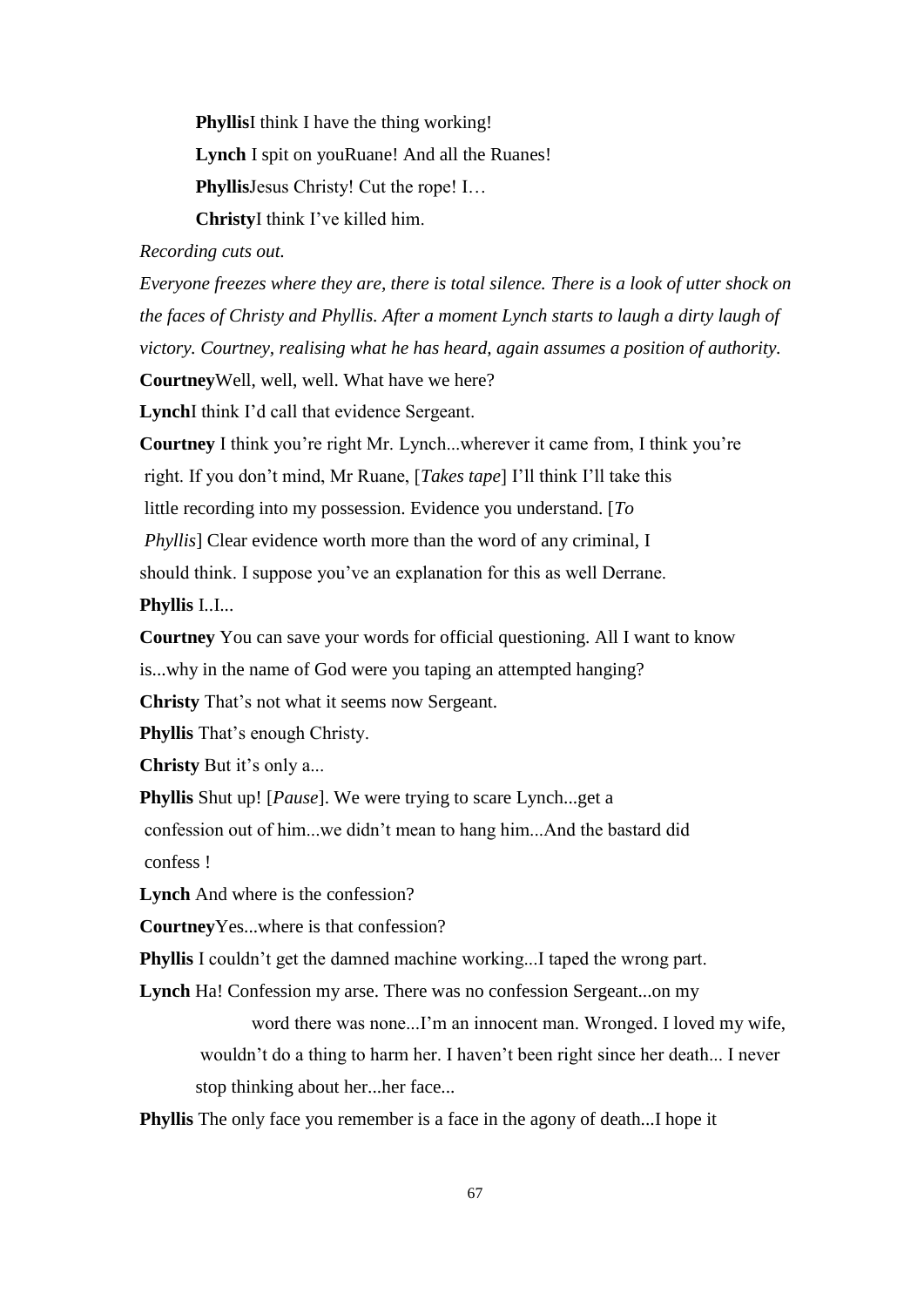haunts you till the grave Lynch, and afterwards...for if in this life there's no justice , I dearly hope there is another... only then would the likes of

you get dealt out fair punishment.

**Courtney**That's enough out of you Derrane. You've done enough talking for one day. As for that confession of yours...I see no evidence of it...and with no evidence there is no confession. Besides, that no longer concerns me.

**Lynch** Yes...that's no longer of any concern.

**Christy**Francis, tell him!

**Courtney**Agh, young Devine. What gives us the honour of your presence?

**Francis**The …the…the rosary beads. I forgot them.

**Courtney** Father Neaghtain will be wanting them back.Well he'll have to wait. You've some business with me first.

**Francis** Business, what business?

**Courtney**The minor matter of playing a part in an attempted murder.

**Phyllis**Francis. Tell them about the confession. Tell them what Lynch said.

**Christy**Go on Francis. You're an honest lad. People will believe you.

**Phyllis** If you're afraid of trouble...well, we forced you. We made you take part against your will.

**Christy**Poured drink down you.

**Phyllis**Yes. Yes. That's it.

**Courtney** Well, young Devine. What's this about a confession? Did you hear a confession?

*There is a pause. All the focus is on Francis. His dilemma is unbearable. As he is about to speak Lynch jumps in.*

**Lynch** The lad wasn't here.

**Christy** What?

**Courtney** What?

**Lynch** You heard the tape. There was three voices on there—mine, Ruane's and Derrane's. The young lad wasn't here. He let me in all right, but that's it. He left after. He'd no part in the proceedings.

**Courtney**In your earlier statement you said…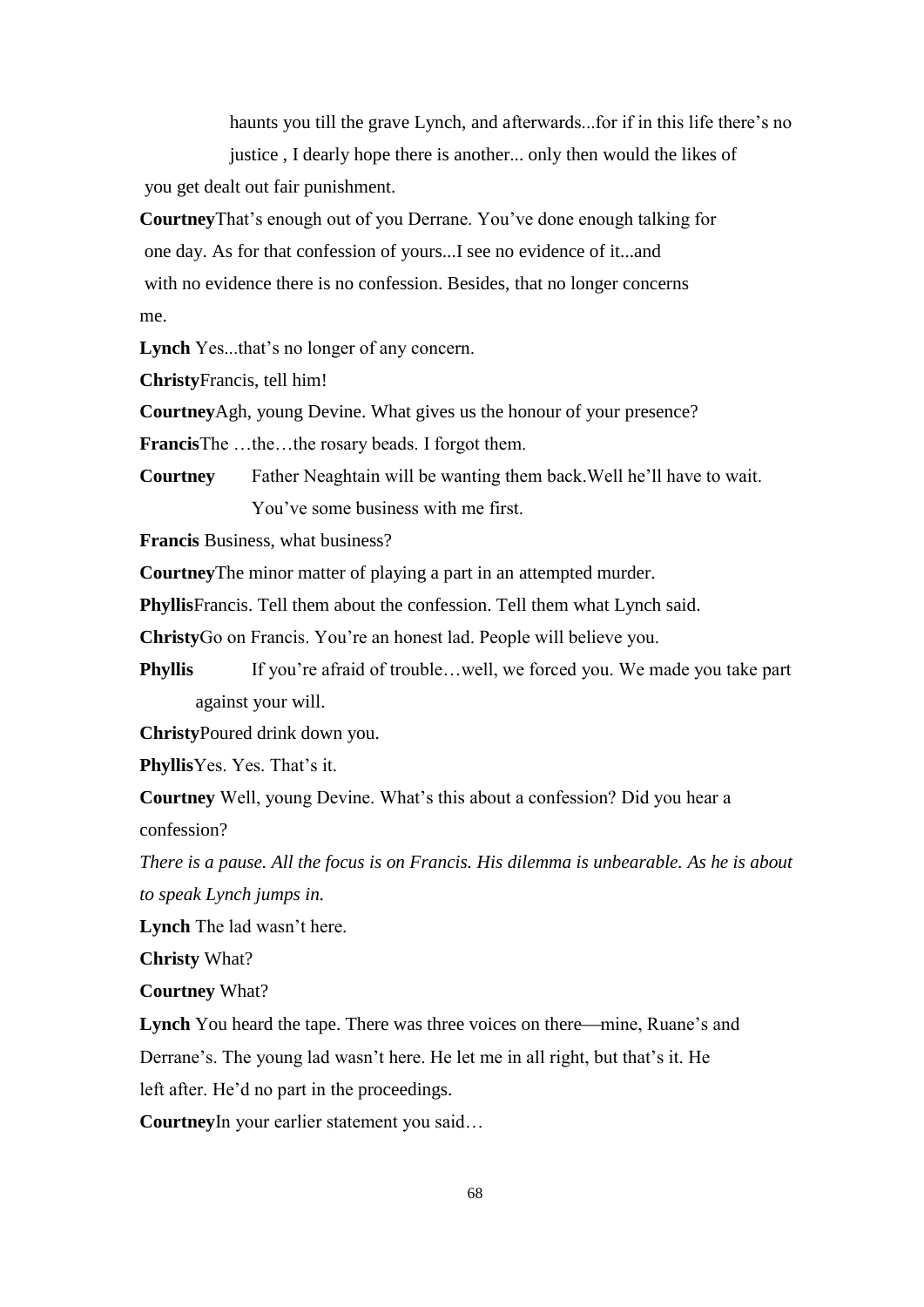**Lynch** I'd been half hung, how could I know what I was saying? No. The young lad had gone home long before. I misremembered earlier.

**Courtney**Is this right Francis?

**Christy**Francis, I know what we said. But you have to tell the truth.

You were here weren't you? You heard the confession.

**Francis** I…I…

**Lynch** Murder Francis. Attempted murder. You'd no part in that, did you? No.

It's not in your nature. You were never here. Heard no confession. Isn't that right lad?

**Courtney**Is that right Francis?

**Christy** Francis?

*Short Pause.*

**Francis** That's right. I was never here.

**Lynch**Good lad Francis. [*Laughing*] Good lad.

**Christy**[*Hurt*] Francis. Please. You can't let this happen. You can't let him win. I

know we've had our differences. I'm sorry. Listen to your Conscience boy.

**Phyllis**Leave him Christy. He was going that way from the start.

**Courtney** Ruane you're under arrest for attempted murder.

**Christy** *<i>Christy [As the cuffs are put on]* Fools prosper and the unjust lauded. First the crucifixion, then the dice divides what's left. It rolls with no reason, falls where it's weighted. The judge with his wig and his bag of tricks, plays the script...and is paid. Katey…

*Christy is led out by Courtney*

Lynch You're not the carnival king today Ruane!

**Courtney** [From off] O'Connell, put him in the car!

*There is a lull after Christy's departure. A weird calm in the air Pause. Courtney reenters.*

**Courtney**As for you Derrane. I'll have you for assisting in the whole business,

withholding information, attempting to pervert the course of

justice...

**Phyllis** Not afraid of me anymore Sergeant?

**Courtney**The way I see it Phyllis, the way things have turned out I've nothing to fear from the likes of you. You're on the wrong end of justice. It's more likely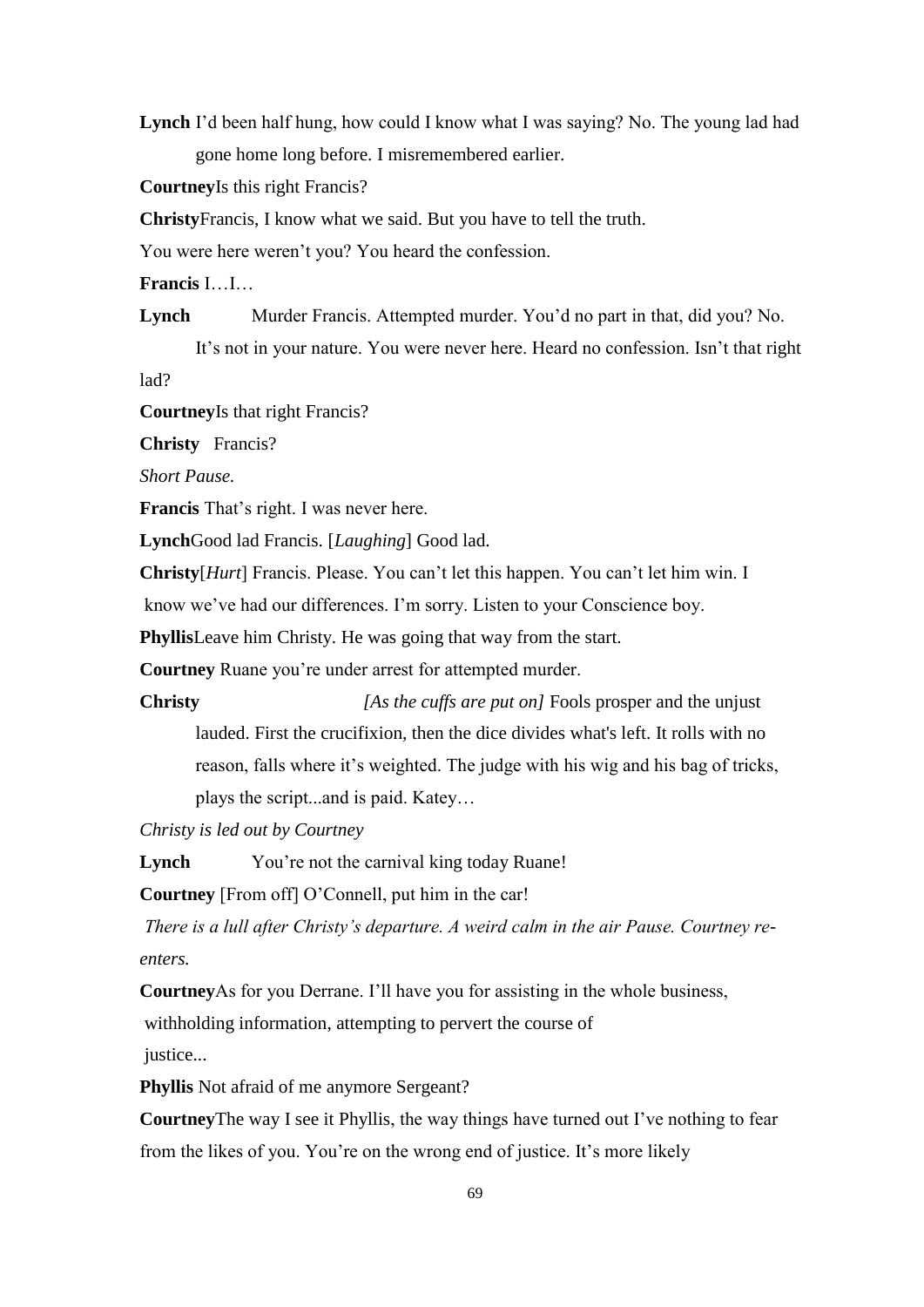I'll get a promotion for putting you away.

**Phyllis** Question.

**Courtney**What ?

**Phyllis**[*To Lynch*] How did you survive?

**Lynch** Wouldn't you like to know? I blacked out all right. But when I came round on the floor there was no sign of anyone. It's a wonder I wasn't killed.

**Phyllis**More's the pity. Sergeant, take me somewhere where I don't have to look at this. *Courtney takes Phyllis tightly by the arm and escorts her out the door. Pause.*

**Lynch** [*Goes to Francis and puts his arm around him*] That's my boy Francis. Make sure now that you always pick the winner and you won't go wrong. Sure what did Ruane ever do for you, ha? A waste of space.

*Courtney re-enters.*

**Courtney** Well, Cathel. I think I should say that I'm sorry for...for doubting you. **Lynch** Agh, don't mention it Justin. A man in your position has to be careful...has to set an example to others...or else the whole shop would go awry.

**Courtney** Now that's the truth Cathel. The thin blue line between order and chaos...that's what a police force is you know. Without us it'd be pure anarchy all over the place, and then where would we be?

**Lynch** Where would we be indeed.

**Courtney**[*Macho buddy laugh with Lynch*] It'd be carnival all the time, ha ?

**Lynch** [*Joining in*] Right. Transvestites running the shop.

*The two men have a laugh, which subsides into an air of warm affection.* 

**Courtney** Well I suppose I'd better get those two down to HQ.

Lynch Agh sure, what's the rush? Won't you have a drink with me first. To celebrate?

**Courtney** Well...I'd better not Cathel. I'd better not.

**Lynch:** [*Hint of begging*] Agh…just the one!

**Courtney:**I've really to be off.

**Lynch:** I'll pour them sure…

**Courtney:** [*Firmly*] Sorry Cathel. I really have to go.

**Lynch:** [Disappointed] I suppose you'll want to catch the end of the match.

**Courtney:** Yes. Francie. Do you want a lift?

**Francis:** Thanks. Em…That'll be great.